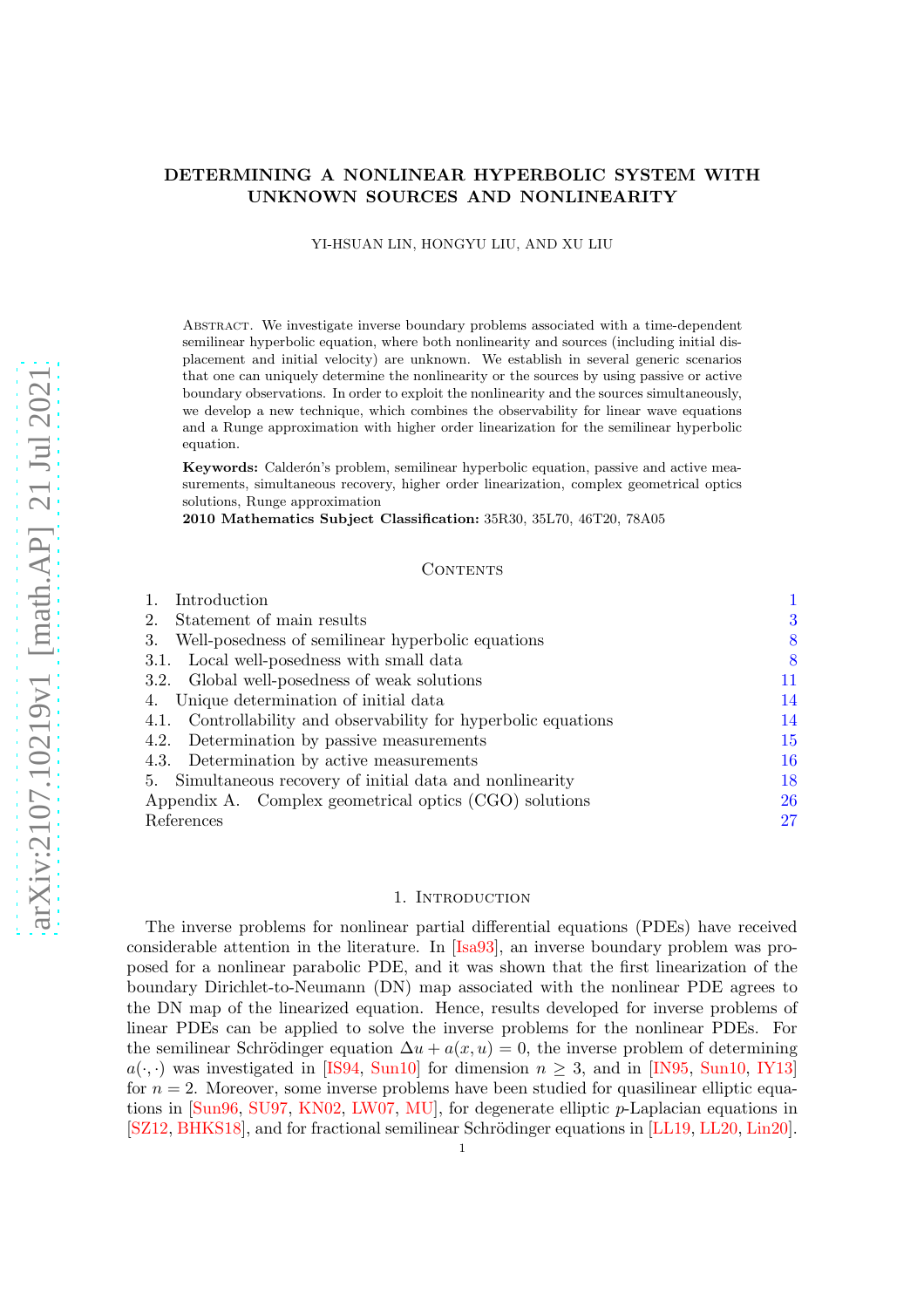The Calderón type inverse problems for quasilinear PDEs on Riemannian manifolds were recently investigated in [\[LLS20\]](#page-27-7). We refer the readers to [\[Sun05,](#page-27-8) [Uhl09\]](#page-28-2) for more relevant discussions on inverse problems of nonlinear elliptic equations related to the existing developments. Recently, a novel method was proposed to study inverse problems for semilinear elliptic equations, which is referred to as the higher order linearization, and this method has been applied to tackle several challenging inverse problems, while they cannot be solved in the setup with linear elliptic equations [\[FO20,](#page-26-7) [KU20b,](#page-27-9) [KU20a,](#page-27-10) [LLLS21,](#page-27-11) [LLLS20,](#page-27-12) [LLST20\]](#page-27-13).

The inverse problems for nonlinear hyperbolic equations have also attracted a lot of attention. It turns out that the nonlinear interaction of waves can generate new waves, which are actually beneficial in solving the related inverse problems. In [\[KLU18b\]](#page-26-8), it was shown that the local measurements may uniquely recover the global topology and differentiable structure, and the conformal class of the metric  $q$  on a globally hyperbolic 4dimensional Lorentzian manifold, for a scalar wave equation with a quadratic nonlinearity. In [\[LUW18\]](#page-27-14), inverse problems were investigated for more general semilinear wave equations on Lorentzian manifolds, and in [\[LUW17\]](#page-27-15), analogous inverse problems were studied for the Einstein-Maxwell equations. We refer to [\[CLOP19,](#page-26-9) [dHUW18,](#page-26-10) [KLOU14,](#page-26-11) [WZ19,](#page-28-3) [LLPMT20,](#page-27-16) [LLPMT21\]](#page-27-17) and rich references therein for more related studies of inverse problems for hyperbolic PDEs.

The inverse problems mentioned above are mainly concerned with recovering coefficients of the underlying nonlinear PDEs through active measurements. Here, in the physical scenario, the PDE coefficients correspond to the unknown medium parameters. The active measurements mean that one actively inputs a certain source into the underlying PDE system to generate the output for the corresponding inverse problem. The input-output pair constitutes a typical measurement data set for many inverse problems including wave probing, nondestructive testing and medical imaging. On the other hand, many inverse problems make use of passive measurements, where the measurement data are generated by an unknown source. Inverse problems with passive measurements are usually referred to as the inverse source problems, since the unknown sources are the target objects to be recovered. Typical inverse source problems include those ones from the hazardous radiation detection and the cosmological searching. Recently, the inverse problems by using passive measurements simultaneously to detect unknown sources and the surrounding mediums, have received considerable studies in the literature, due to their strong backgrounds of practical applications including photo-acoustic and thermo-acoustic tomography [\[LU15\]](#page-27-18), brain imaging [\[DLU19\]](#page-26-12), geomagnetic anomaly detection [\[DLL19,](#page-26-13) [DLL20\]](#page-26-14) and quantum mechanics [\[LLM19,](#page-27-19) [LLM21\]](#page-27-20). In fact, in order to achieve the desired simultaneous recovery results, the use of both passive and active measurements was proposed for some of those inverse problems [\[LLM19,](#page-27-19) [LLM21\]](#page-27-20).

Motivated by the studies discussed above, we investigate in this paper inverse boundary problems associated with a time-dependent semilinear hyperbolic equation, where both nonlinearity and sources are unknown. The sources include initial displacement and initial velocity of the nonlinear wave field. It is emphasized that semilinear term considered in our study is more general than those considered in the aforementioned literature on inverse problems for nonlinear hyperbolic equations. In fact, the semilinear terms in our study may contain zero order and first order terms (with respect to the underlying wave function), and both of them may be unknown. In the physical situation, the zero order term also corresponds to a certain source of the hyperbolic system. However, in order to unify and easy the exposition, we mainly refer to the initial data as the sources in our study. We establish in several generic scenarios that one can uniquely determine the nonlinearity or the sources by using passive or/and active boundary observations. The major findings can be briefly summarized as follows: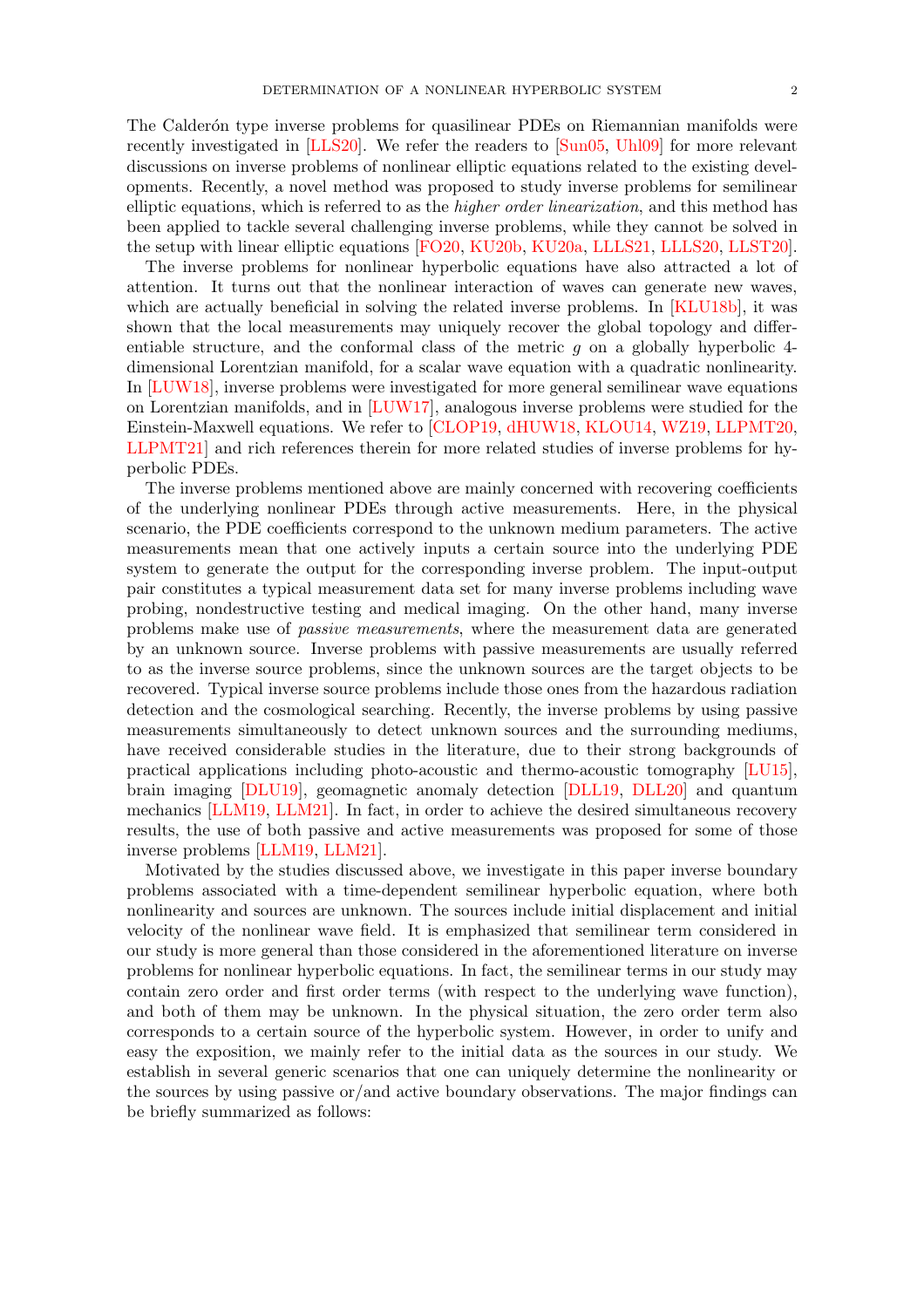- 
- (1) When the nonlinearity is known, by using the passive measurement, we can establish a quantitative uniqueness result in determining the initial displacement and initial velocity of the wave field from the partial boundary measurement.
- (2) When the nonlinearity is unknown, but belonging to a certain general class, we establish the qualitative uniqueness by using active measurements in determining the initial displacement and initial velocity of the wave field.
- (3) When the initial and boundary data are small enough, and the coefficients are admissible, one can simultaneously recover the initial data as well as the nonlinear coefficients by using the active measurement.

Finally, we would like to briefly discuss the technical novelties and developments in our study. The high order linearization technique and the nonlinear wave interaction technique mentioned earlier critically rely on the small inputs for inverse problems. The nonlinearity shall successively generate higher order terms (with respect to certain asymptotically small parameters) that can provide more information for the inverse problems. We shall develop techniques following a similar spirit in tackling new inverse problems. On the other hand, it is known that one salient feature for the nonlinear hyperbolic system is the finite-time blowup of solutions. If certain conditions are fulfilled, the blowup may be avoided through boundary inputs in the context of PDE controls [\[DZZ08\]](#page-26-15). In this paper, we shall also make use of the controllability properties for semilinear wave equations in studying the associated inverse problems.

The rest of this paper is organized as follows. In Section [2,](#page-2-0) we state main results on inverse problems. In Section [3,](#page-7-0) the well-posedness on initial-boundary value problems of semilinear hyperbolic equations with different settings of nonlinearities are studied. Section [4](#page-13-0) is devoted to the determination of the initial data by using control methods for hyperbolic equations. In Section [5,](#page-17-0) a Runge type approximation property for linear wave equations is established. Furthermore, the higher order linearization technique is adopted to prove the uniqueness of both nonlinear coefficients and initial data. Finally, in Appendix [A,](#page-25-0) we review the known complex geometrical optics solutions for linear wave equations, which are useful in the proof of main results.

## 2. Statement of main results

<span id="page-2-0"></span>Let  $\Omega \subseteq \mathbb{R}^n$  be a nonempty bounded domain with a smooth boundary  $\Gamma$ , for  $n \geq 2$ . For any  $T > 0$ , set  $Q = \Omega \times (0, T)$  and  $\Sigma = \Gamma \times (0, T)$ . Let  $\sigma = (\sigma^{ij}(x))_{i,j=1}^n \in C^2(\overline{\Omega}; \mathbb{R}^{n \times n})$  be a symmetric uniformly positive definite matrix-valued function in  $\overline{\Omega}$ . Consider the following initial-boundary value problem of the semilinear hyperbolic equation:

<span id="page-2-2"></span><span id="page-2-1"></span>
$$
\begin{cases}\n u_{tt} - \nabla \cdot (\sigma \nabla u) + f(x, t, u) = 0 & \text{in } Q, \\
 u = h & \text{on } \Sigma, \\
 u(x, 0) = \varphi(x), \ u_t(x, 0) = \psi(x) & \text{in } \Omega,\n\end{cases}
$$
\n(2.1)

where  $(\varphi, \psi) \in H^1(\Omega) \times L^2(\Omega)$ ,  $h \in L^2(\Sigma)$  with supp $h \subseteq \Gamma_0 \times [0, T]$ , and  $\sigma(\cdot) \in C^2(\overline{\Omega}; \mathbb{R}^{n \times n})$ in [\(2.1\)](#page-2-1) satisfies the following condition:

(H) There exists a positive constant  $\rho_0$  and a positive function  $d(\cdot) \in C^2(\overline{\Omega})$  without any critical point in  $\overline{\Omega}$ , such that for any  $(x,\xi^1,\dots,\xi^n) \in \overline{\Omega} \times \mathbb{R}^n$ ,

$$
\sum_{i,j=1}^{n} \sum_{i',j'=1}^{n} \left[ 2\sigma^{ij'} (\sigma^{i'j} d_{x_{i'}})_{x_{j'}} - \sigma^{ij}_{x_{j'}} \sigma^{i'j'} d_{x_{i'}} \right] \xi^i \xi^j \ge \rho_0 \sum_{i,j=1}^{n} \sigma^{ij}(x) \xi^i \xi^j.
$$
 (2.2)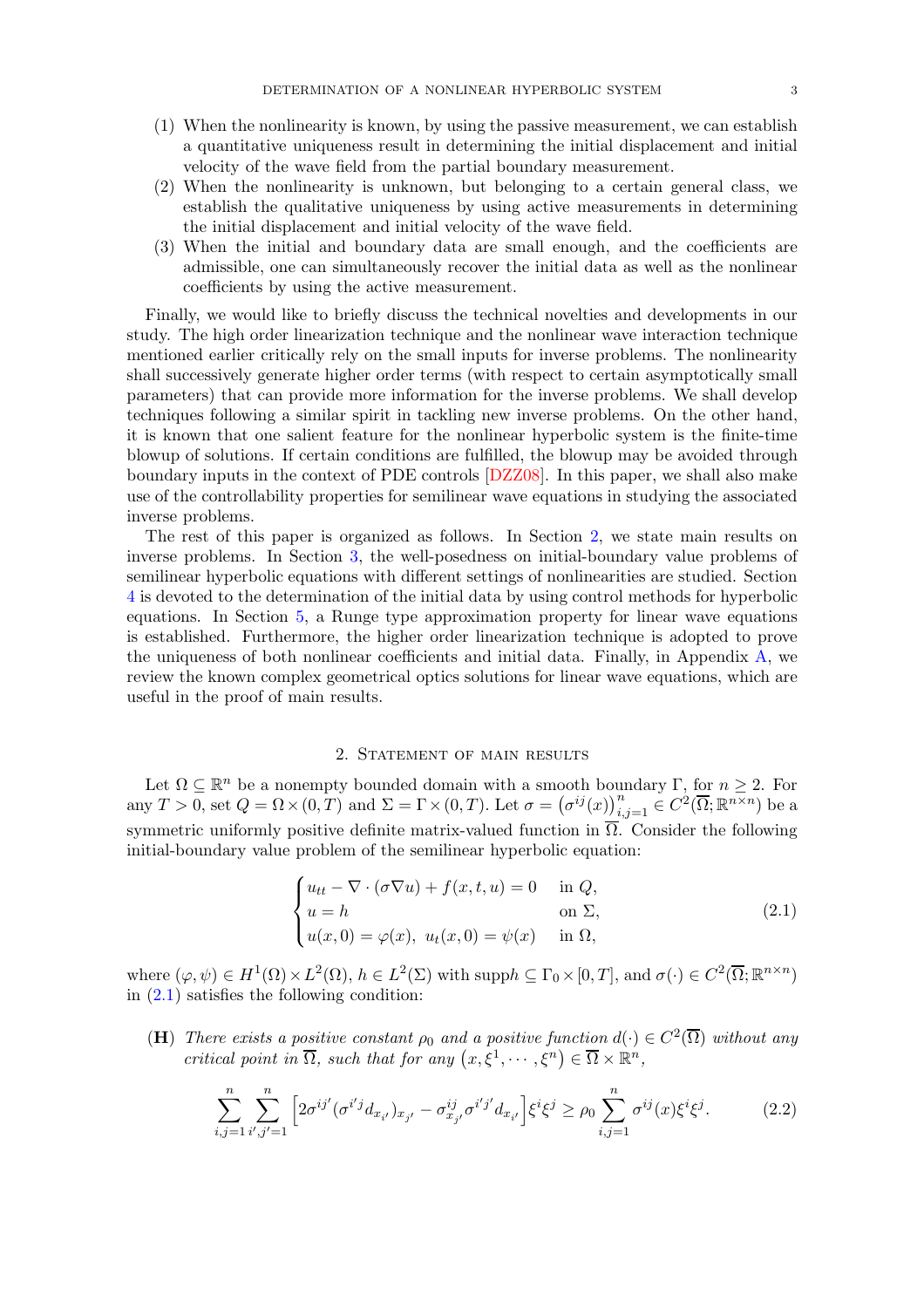Throughout this work, we denote by  $\Delta$ ,  $\nabla$ · and  $\nabla$  the laplacian operator, divergence and gradient operator with respect to the spatial variable  $x \in \mathbb{R}^n$ , respectively. Also, define

<span id="page-3-1"></span>
$$
\Gamma_0 = \left\{ x \in \Gamma \; \Big| \; \sum_{i,j=1}^n \sigma^{ij}(x) d_{x_i}(x) \nu_j(x) > 0 \right\},\tag{2.3}
$$

where  $\nu = (\nu_1, \dots, \nu_n)$  denotes the unit outer normal vector on Γ. For example, if  $\sigma(\cdot)$  is the identity matrix, choose  $d(x) = |x - x_0|^2$  for a given  $x_0 \in \mathbb{R}^n \setminus \overline{\Omega}$ . Then, [\(2.2\)](#page-2-2) holds for  $\rho_0 = 4$  and

<span id="page-3-2"></span>
$$
\Gamma_0 = \left\{ x \in \Gamma \mid (x - x_0) \cdot \nu(x) > 0 \right\}.
$$
\n(2.4)

Furthermore, assume that  $f = f(x, t, z) : Q \times \mathbb{C} \to \mathbb{C}$  is a given function, so that  $(2.1)$  is well-posed. The local and global well-posedness results for  $(2.1)$  will be given in Section [3,](#page-7-0) respectively.

Next, define  $H^1_{\Gamma_0}(\Omega) = \left\{ \varphi \in H^1(\Omega) \middle| \varphi = 0 \text{ on } \Gamma \backslash \Gamma_0 \right\}$ . For any  $(\varphi, \psi) \in H^1_{\Gamma_0}(\Omega) \times L^2(\Omega)$ and a suitable function f, which guarantees the global well-posedness of  $(2.1)$ , we introduce the following hyperbolic Dirichlet-to-Neumann (DN) operator:

$$
\Lambda_{\varphi,\psi,f} : \mathcal{H}_T \to H^{-1}(\Gamma_0 \times (0,T)),
$$
\n
$$
h \mapsto \sum_{i,j=1}^n \sigma^{ij}(x) \nu_i(x) u_{x_j}(x,t) \Big|_{\Gamma_0 \times (0,T)},
$$
\n(2.5)

where u is the solution to [\(2.1\)](#page-2-1) associated to  $(\varphi, \psi)$  and  $h \in \mathcal{H}_T$  with

$$
\mathcal{H}_T = \left\{ h \in L^2(\Sigma) \middle| \text{ for } (\varphi, \psi) \in H^1_{\Gamma_0}(\Omega) \times L^2(\Omega), (2.1) \text{ has a unique solution} \right\}
$$

$$
u = u(\cdot; h, \varphi, \psi) \in H = C([0, T]; H^1(\Omega)) \cap C^1([0, T]; L^2(\Omega))
$$

$$
\text{and} \sum_{i,j=1}^n \sigma^{ij} \nu_i u_{x_j} \in H^{-1}(\Sigma) \right\}.
$$
 (2.6)

In Section [3,](#page-7-0) we will prove that under suitable conditions on  $f, H^1(\Sigma) \subseteq \mathcal{H}_T$ .

Physically,  $(\varphi, \psi, f)$  may be regarded as unknown sources in  $\Omega$  and  $Q \times \mathbb{C}$ , h is a boundary input, and all of them generate a wave filed  $(u, u_t)$ . If  $h \equiv 0$ , the wave field is uniquely generated by the sources  $(\varphi, \psi, f)$ . Also,  $\Lambda_{\varphi, \psi, f}$  encodes the boundary measurement of the wave field. In such a case,

$$
\Lambda_{\varphi,\psi,f}^0 := \Lambda_{\varphi,\psi,f}(0)
$$

is called the *passive measurement*. If  $\Lambda_{\varphi,\psi,f}(h)$  is known for all  $h \in H^1(\Sigma)$ , it means that the operator  $\Lambda_{\varphi,\psi,f}$  is known and  $\Lambda_{\varphi,\psi,f}$  is referred to as the *active measurement*.

In this paper, we are first concerned with the following two inverse problems:

- Inverse problem 1. Can we identify unknown functions  $(\varphi, \psi, f)$  by using the passive measurement  $\Lambda^0_{\varphi,\psi,f}$ ?
- Inverse problem 2. Can we identify unknown functions  $(\varphi, \psi, f)$  by using the active measurement  $\Lambda_{\varphi,\psi,f}$ ?

First, for a given function f, we recover  $(\varphi, \psi)$  by knowing either the passive or active measurement. To begin with, introduce a set of  $f$ :

<span id="page-3-0"></span>
$$
\mathcal{M}_T = L^{\infty}(Q; W^{1,\infty}(\mathbb{R})).
$$
\n(2.7)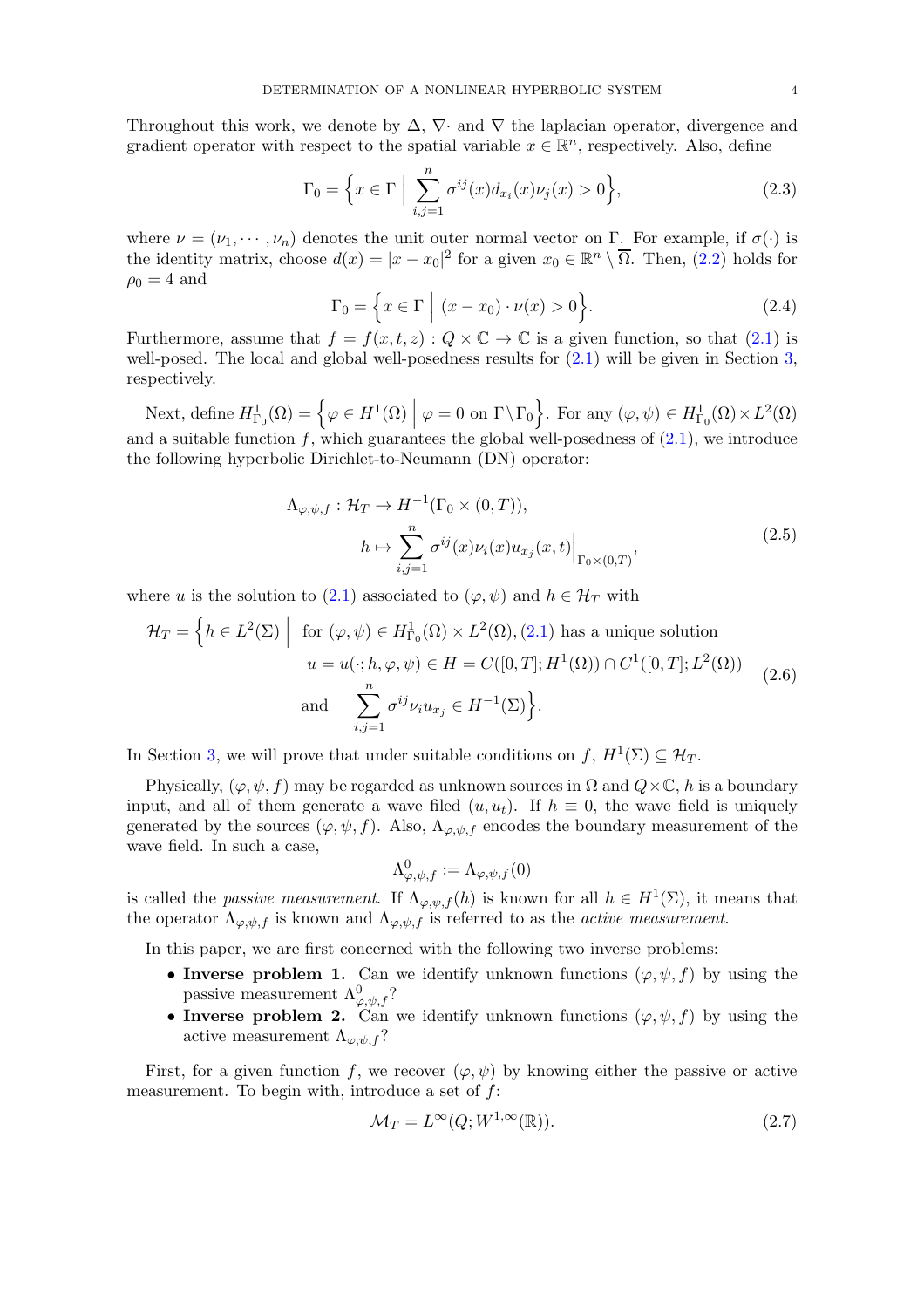Then for any  $(\varphi, \psi) \in H_0^1(\Omega) \times L^2(\Omega)$ ,  $h = 0$  and  $f \in \mathcal{M}_T$ ,  $(2.1)$  has a unique solution

$$
u \in H_0 = C([0, T]; H_0^1(\Omega)) \cap C^1([0, T]; L^2(\Omega)).
$$

The first uniqueness result of this paper on the Inverse problem 1 is stated as follows.

<span id="page-4-2"></span>**Theorem 2.1** (Stability of initial data by passive measurement). There exists a  $T^* > 0$ , depending only on  $\sigma$ ,  $\Omega$  and n, such that for any  $T > T^*$ ,  $f \in \mathcal{M}_T$  and  $(\varphi_j, \psi_j) \in H_0^1(\Omega) \times$  $L^2(\Omega)$   $(j = 1, 2)$ , if  $\Lambda^0_{\varphi_j, \psi_j, f}$  is the (passive) DN map of the following hyperbolic equation:

<span id="page-4-0"></span>
$$
\begin{cases}\nu_{j,tt} - \nabla \cdot (\sigma \nabla u_j) + f(x, t, u_j) = 0 & \text{in } Q, \\
u_j = 0 & \text{on } \Sigma, \\
u_j(x, 0) = \varphi_j(x), \ u_{j,t}(x, 0) = \psi_j(x) & \text{in } \Omega,\n\end{cases}
$$
\n(2.8)

the following quantitative stability estimate holds:

$$
\begin{split} &\|(\varphi_1 - \varphi_2, \psi_1 - \psi_2)\|_{H_0^1(\Omega) \times L^2(\Omega)} \\ \leq & C(f, u_1, u_2, n, T, \Omega, \Sigma, \Gamma_0) \left\| \Lambda_{\varphi_1, \psi_1, f}^0 - \Lambda_{\varphi_2, \psi_2, f}^0 \right\|_{L^2(0, T; L^2(\Gamma_0))}, \end{split} \tag{2.9}
$$

where  $u_j$  is the solution to [\(2](#page-4-0).8) associated to  $(\varphi_j, \psi_j)$ , and  $C(f, u_1, u_2, n, T, \Omega, \Sigma, \Gamma_0)$  denotes a positive constant depending on f,  $u_1$ ,  $u_2$ ,  $n$ ,  $T$ ,  $\Omega$ ,  $\Sigma$  and  $\Gamma_0$ .

For the Inverse problem 2, introduce the following increasing condition on a function f:

$$
\limsup_{s \to \infty} \frac{f_s(x, t, s)}{\ln^{1/2} |s|} = 0, \quad \text{ uniformly for } (x, t) \in \overline{\Omega} \times [0, T]. \tag{2.10}
$$

For any two positive constants T and  $T^*$  with  $T^* < T$ , introduce the following set of f:

<span id="page-4-4"></span>
$$
\mathcal{C}_{T,T^*} = \left\{ f : Q \times \mathbb{R} \to \mathbb{R} \middle| f(x, t, \cdot) \in C^1(\mathbb{R}) \text{ a.e. } (x, t) \in Q \text{ and } f(\cdot, \cdot, 0) \in L^2(Q), \text{ for } f(x, t, s) = f_0(x, t, s) \chi_{[0,T^*+\epsilon]}(t) + g(x, t, s) \chi_{[T^*+\epsilon,T]}(t) \right\}
$$
\n
$$
\text{for some } \epsilon > 0 \text{ and a function } f_0 \text{ satisfying (2.10)}, \tag{2.11}
$$

<span id="page-4-1"></span>where 
$$
g \in L^{\infty}(Q_{\epsilon}; W^{1,\infty}(\mathbb{R}))
$$
 and  $g(x,t,0) = 0$  in  $Q_{\epsilon}$ ,

where  $\chi_E(\cdot)$  denotes the characteristic function on a set  $E \subseteq \mathbb{R}$  and  $Q_{\epsilon} := \Omega \times [T^* + \epsilon, T]$ .

The second uniqueness result on the Inverse problem 2 is stated as follows.

<span id="page-4-3"></span>**Theorem 2.2** (Uniqueness of initial data by active measurement). There exists a  $T^* > 0$ , depending only on  $\sigma$ ,  $\Omega$  and  $n$ , such that for any  $T > T^*$ ,  $f_j \in \mathcal{C}_{T,T^*}$  and  $(\varphi_j, \psi_j) \in$  $H^1_{\Gamma_0}(\Omega) \times L^2(\Omega)$  (j = 1,2), if  $\Lambda_{\varphi_j,\psi_j,f_j}$  is the (active) DN map of the following hyperbolic equation:

$$
\begin{cases}\n u_{j,tt} - \nabla \cdot (\sigma \nabla u_j) + f_j(x, t, u) = 0 & \text{in } Q, \\
 u_j = h & \text{on } \Sigma, \\
 u_j(x, 0) = \varphi_j(x), \ u_{j,t}(x, 0) = \psi_j(x) & \text{in } \Omega,\n\end{cases}
$$
\n(2.12)

and for any  $h \in \mathcal{H}_T$  with supph  $\subseteq \Gamma_0 \times [0,T]$ ,

$$
\Lambda_{\varphi_1,\psi_1,f_1}(h) = \Lambda_{\varphi_2,\psi_2,f_2}(h) \quad on \ \Gamma_0 \times (0,T), \tag{2.13}
$$

it holds that

<span id="page-4-5"></span>
$$
(\varphi_1, \psi_1) = (\varphi_2, \psi_2) \quad in \Omega. \tag{2.14}
$$

Hence, the map  $\Lambda_{\varphi,\psi,f}$  uniquely determines  $(\varphi,\psi)$ , independent of functions f in  $\mathcal{C}_{T,T^*}$ .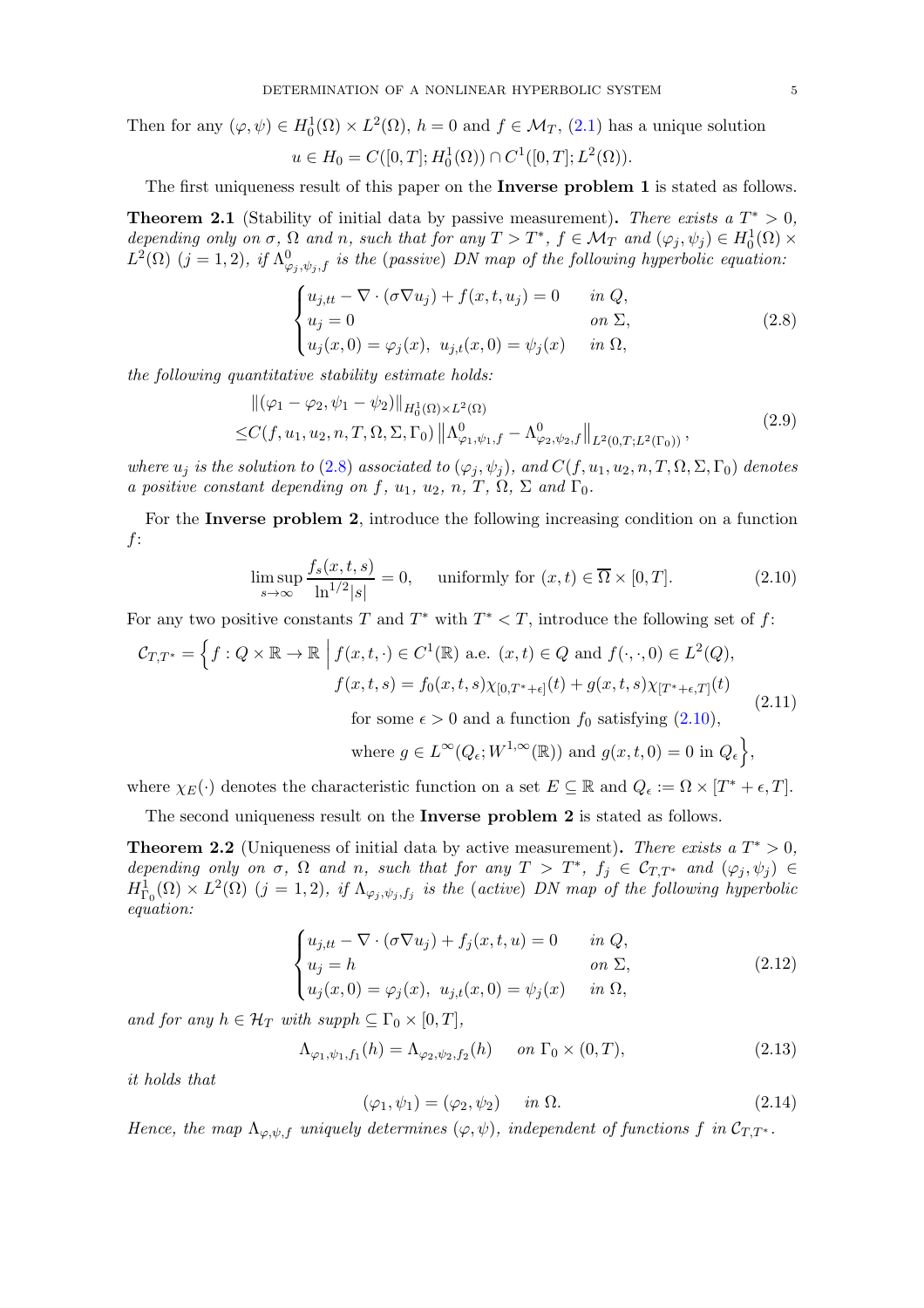Theorem [2.1](#page-4-2) and Theorem [2.2](#page-4-3) show that one may use either passive or active measurement to determine initial data  $(u(0), u_t(0)) = (\psi, \psi)$ , respectively, for functions  $f \in \mathcal{M}_T$  or  $f \in \mathcal{C}_{T,T^*}$ , where  $\mathcal{M}_T$  and  $\mathcal{C}_{T,T^*}$  are given in [\(2.7\)](#page-3-0) and [\(2.11\)](#page-4-4).

Furthermore, we will determine coefficients and initial data simultaneously in a semilinear wave equation by the active measurement under the appropriate assumptions. To our best knowledge, this simultaneously recovering inverse problem is the first result to be considered in the field. For an  $x_0 \notin \overline{\Omega}$ , set

<span id="page-5-2"></span>
$$
T_* = 2 \max_{x \in \overline{\Omega}} |x - x_0|.
$$
 (2.15)

Assume that m is a positive integer and introduce the following energy space  $E^m$  as in [\[LLPMT20,](#page-27-16) Section 1] and [\[CB08,](#page-26-16) Definition 3.5 in page 596]:

$$
E^{m} = \bigcap_{k=0}^{m} C^{k}([0, T]; H^{m-k}(\Omega)),
$$
\n(2.16)

which is equipped with the norm  $\lVert \cdot \rVert_{E^m}$  as

$$
||u||_{E^m} = \sup_{0 \le t \le T} \sum_{k=0}^m ||\partial_t^k u(\cdot, t)||_{H^{m-k}(\Omega)}, \quad \forall \ u \in E^m.
$$

Inspired by [\[LLPMT20,](#page-27-16) Definition 1], we impose the following conditions on functions  $\tilde{f}$ .

<span id="page-5-0"></span>**Definition 2.1** (Admissible coefficients). Suppose that  $T > T_*$  and a function  $\tilde{f} = \tilde{f}(x, t, z)$ :  $Q \times \mathbb{C} \to \mathbb{C}$  satisfies:

(1) Analyticity:

$$
\begin{cases}\n\text{the map } z \mapsto \tilde{f}(\cdot, \cdot, z) \text{ is holomorphic on } \mathbb{C} \text{ with values in } E^{m+1}, \\
\tilde{f}(x, t, 0) = 0, \text{ in } Q.\n\end{cases}
$$
\n(2.17)

This means that  $\tilde{f}$  may be written as the Taylor expansion at any  $z_0 \in \mathbb{C}$ :

<span id="page-5-3"></span>
$$
\tilde{f}(x,t,z) = \sum_{k=0}^{\infty} \tilde{f}^{(k)}(x,t,z_0) \frac{(z-z_0)^k}{k!},
$$

where  $\frac{\tilde{f}^{(k)}(x,t,z_0)}{k!} = \frac{\partial_z^k \tilde{f}(x,t,z_0)}{k!}$  $\frac{x,t,z_0}{k!}$  are Taylor's coefficients at  $z_0 \in \mathbb{C}$ , for any  $k \in \mathbb{N}$ . (2) Compact support: For each  $z_0 \in \mathbb{C}$ ,

<span id="page-5-1"></span> $supp \tilde{f}(\cdot,\cdot,z_0) \subseteq \overline{\Omega} \times [t_1,t_2],$ 

where  $t_1$  and  $t_2$  are two positive constants with  $T_* < t_1 < t_2 < T$ .

In order to investigate the inverse problem of recovering the initial data and coefficient simultaneously, we adapt the method based on the higher order linearization. Consider the following semilinear wave equation:

$$
\begin{cases}\n u_{tt} - \Delta u + \tilde{f}(x, t, u) = 0 & \text{in } Q, \\
 u = h & \text{on } \Sigma, \\
 u(x, 0) = \varphi(x), \quad u_t(x, 0) = \psi(x) & \text{in } \Omega,\n\end{cases}
$$
\n(2.18)

where  $\tilde{f}$  is an admissible coefficient. We aim to determine  $\tilde{f}(x, t, u)$ ,  $\varphi(x)$  and  $\psi(x)$  simultaneously.

Remark 2.2. It is worth mentioning that: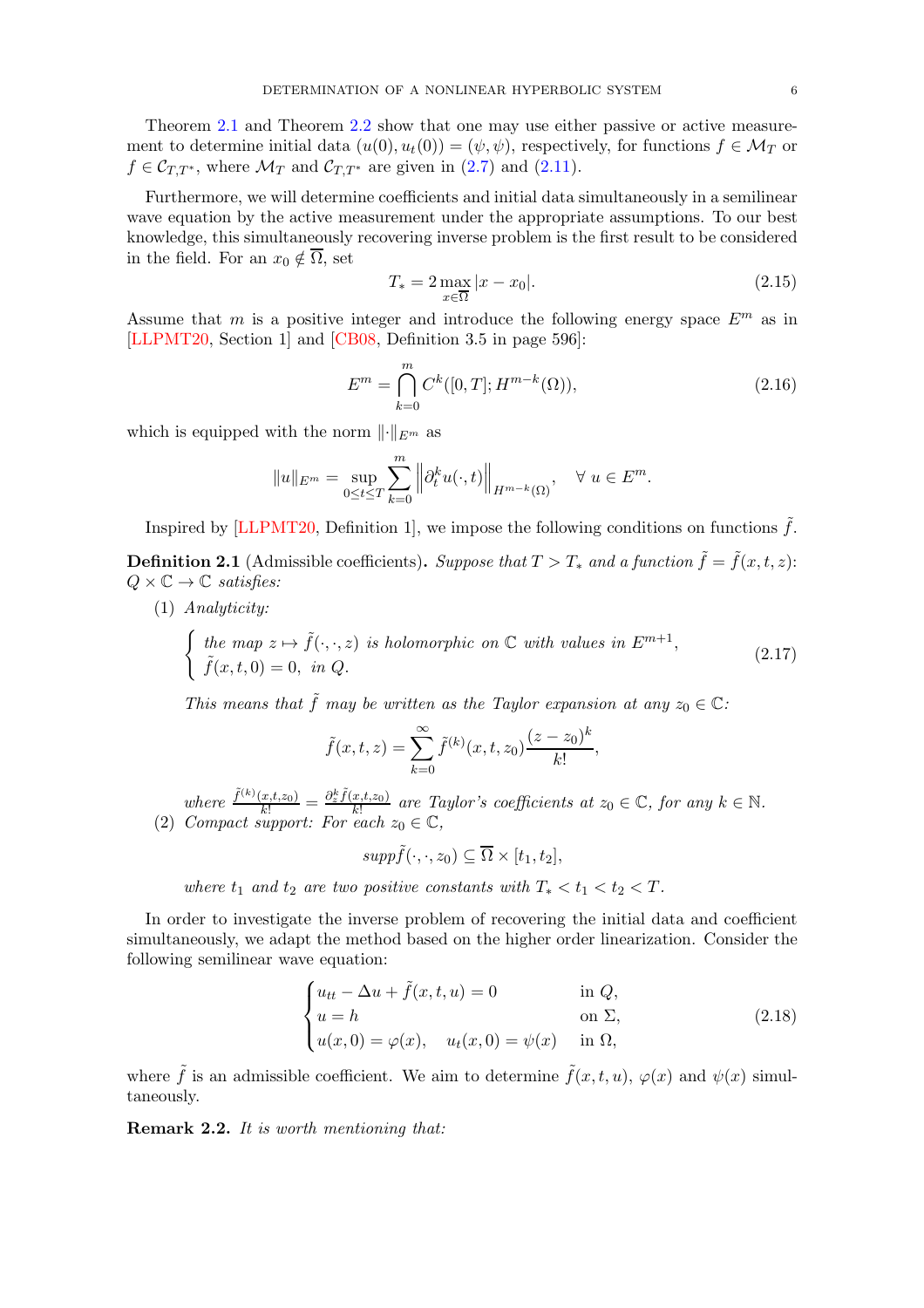- (1) The definition of admissible coefficients (Definition 2.[1\)](#page-5-0) is inspired by the need to quarantee the well-posedness of  $(2.18)$  $(2.18)$  in  $E^{m+1}$  and the application of the complex geometrical optics solutions (see Section [5\)](#page-17-0). Throughout this paper, when a function  $\tilde{f}$  is said to be an admissible coefficient, it satisfies the conditions in Definition [2](#page-5-0).1.
- (2) When the initial data and boundary data are zero, via the condition that  $f(x, t, 0) = 0$ in Q, one can easily see that  $u = 0$  is a trivial solution to  $(2.18)$ .

Next, for a positive integer  $m$ , define the following function space:

$$
\mathcal{N}_m = \left\{ h \in H^m(\Sigma) \; \middle| \; h \in H_0^{m-k}(0, T; H^k(\Gamma)), \; \forall \; k = 0, 1, \cdots, m-1 \right\}.
$$
 (2.19)

Due to the local well-posedness of the semilinear hyperbolic equation  $(2.18)$  (see Section [3\)](#page-7-0), for any integer  $m > \frac{n}{2}$ , there exists a  $\delta > 0$ , when initial data  $(\varphi, \psi) \in H_0^{m+1}(\Omega) \times H_0^m(\Omega)$ and boundary data  $h \in \mathcal{N}_{m+1}$  satisfy

$$
\|(\varphi,\psi)\|_{H^{m+1}(\Omega)\times H^m(\Omega)} + \|h\|_{H^{m+1}(\Sigma)} < \delta,
$$

[\(2.18\)](#page-5-1) has a unique solution  $u \in E^{m+1}$  and its outer normal derivative  $\partial_{\nu}u \in H^m(\Sigma)$ .

For any  $(\varphi, \psi) \in H_0^{m+1}(\Omega) \times H_0^m(\Omega)$  with  $\|(\varphi, \psi)\|_{H^{m+1}(\Omega) \times H^m(\Omega)} < \frac{\delta}{2}$  and an admissible coefficient  $\tilde{f}$ , introduce the *input-output* map<sup>[1](#page-6-0)</sup> by

$$
\Lambda^T_{\varphi,\psi,\tilde{f}}: E_{\delta} \to H^m(\Sigma) \times H^{m+1}(\Omega) \times H^m(\Omega),
$$
  

$$
h \mapsto (\partial_{\nu} u|_{\Sigma}, u(\cdot,T), u_t(\cdot,T)),
$$

where  $E_{\delta} = \left\{ h \in \mathcal{N}_{m+1} \mid ||h||_{H^{m+1}(\Sigma)} < \frac{\delta}{2} \right\}$ 2 o . Then we are ready to study the following inverse problem:

• Inverse problem 3. Can we identify unknown initial data and coefficient  $(\varphi, \psi, \tilde{f})$ by using the active measurement  $\Lambda_{\varphi,\psi,\tilde{f}}^T$ ?

Under the admissible and smallness conditions for coefficient and initial boundary data at hand, respectively, we give an answer to Inverse problem 3 as follows.

<span id="page-6-1"></span>**Theorem 2.3** (Simultaneous recovery by active measurement). Let  $T > T_*$  (see [\(2.15\)](#page-5-2)) and m be an integer with  $m > \frac{n}{2}$ . Assume that  $\tilde{f}_1$  and  $\tilde{f}_2$  are admissible coefficients. Then there exists a  $\delta > 0$ , such that for any  $(\varphi_j, \psi_j) \in H_0^{m+1}(\Omega) \times H_0^m(\Omega)$   $(j = 1, 2)$ with  $\|(\varphi_j, \psi_j)\|_{H^{m+1}(\Omega) \times H^m(\Omega)} < \delta/2$ , if  $\Lambda_{\varphi}^T$  $\mathcal{L}^T_{\varphi_j,\psi_j,\tilde f_j}$  are the input-output map of the semilinear hyperbolic equation:

$$
\begin{cases}\n u_{tt} - \Delta u + \tilde{f}_j(x, t, u) = 0 & \text{in } Q, \\
 u = h & \text{on } \Sigma, \\
 u(x, 0) = \varphi_j(x), \ u_t(x, 0) = \psi_j(x) & \text{in } \Omega,\n\end{cases}
$$
\n(2.20)

and

$$
\Lambda^T_{\varphi_1,\psi_1,\tilde{f}_1}(h) = \Lambda^T_{\varphi_2,\psi_2,\tilde{f}_2}(h), \quad \text{for any } h \in E_\delta,
$$

then

 $\varphi_1 = \varphi_2, \ \psi_1 = \psi_2 \ \text{in} \ \Omega \quad \text{and} \quad \tilde{f}_1 = \tilde{f}_2 \ \text{in} \ Q \times \mathbb{C}.$ 

The proof of Theorem [2.3](#page-6-1) is mainly based on the higher order linearization method, which was initiated in [\[KLU18a\]](#page-26-17) for some nonlinear hyperbolic equations. Recently, this method has been extended to many other different problems, such as [\[KU20b,](#page-27-9) [KU20a,](#page-27-10) [LLLS21,](#page-27-11) [LLLS20\]](#page-27-12) and references therein.

<span id="page-6-0"></span><sup>&</sup>lt;sup>1</sup>Here we use the notation  $\Lambda_{\varphi,\psi,f}^T$  to denote the full input-output map, which includes the final time observations.  $\Lambda_{\varphi,\psi,f}^T$  is different from our earlier DN map.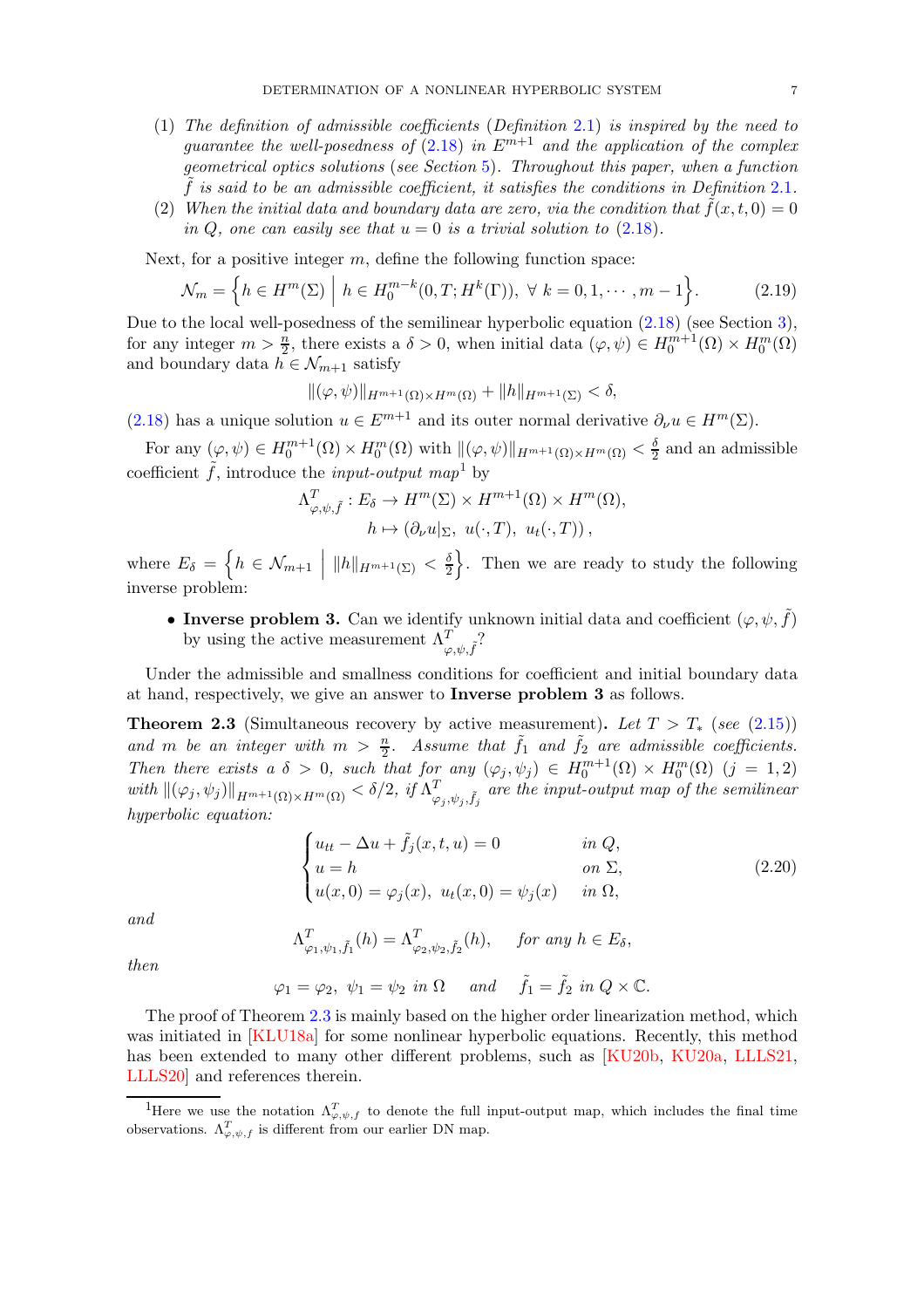Remark 2.3. Now, we explain the main differences between Theorems [2](#page-4-2).1-[2](#page-4-3).2 and Theorem [2](#page-6-1).3.

- (1) Any initial value  $(\varphi, \psi)$  of the initial boundary value problem [\(2.1\)](#page-2-1) can be determined uniquely, by utilizing either passive or (partial) active measurements, under suitable assumptions on coefficients f.
- (2) By using the active measurement, one can determine small initial data  $(\varphi, \psi)$  and admissible coefficient  $\hat{f}$  simultaneously in the initial boundary value problem (2.[18\)](#page-5-1).
- (3) The smallness conditions in Theorem [2](#page-6-1).3 are mainly used to prove the local wellposedness. In the determination of initial data and coefficients, the smallness conditions are not essential.

### 3. Well-posedness of semilinear hyperbolic equations

<span id="page-7-0"></span>This section is devoted to investigating the well-posedness of the semilinear hyperbolic equations  $(2.1)$  and  $(2.18)$ . The global well-posedness for  $(2.1)$  under the superlinear increasing condition  $(2.10)$  and local well-posedness for  $(2.18)$  under admissible coefficients and suitable smallness conditions are established, respectively.

<span id="page-7-1"></span>3.1. Local well-posedness with small data. This subsection is devoted to the wellposedness of the semilinear hyperbolic equation [\(2.18\)](#page-5-1). Similar result has been investigated in [\[NVW20\]](#page-27-21) with different structures on  $f$ .

To begin with, for any integer  $m > \frac{n}{2}$  $\frac{1}{2}$ , recall the definition of the following energy space:

$$
E^m = \bigcap_{k=0}^m C^k([0,T]; H^{m-k}(\Omega)).
$$

By [\[CB08\]](#page-26-16), the above space  $E^m$  is an algebra, due to

$$
\|\phi\psi\|_{E^m} \le C_m \|\phi\|_{E^m} \|\psi\|_{E^m}, \quad \forall \ \phi, \psi \in E^m.
$$

Indeed, the algebra property of function spaces plays an essential role in the study of well-posedness for many nonlinear partial differential equations. For example, in [\[FO20,](#page-26-7) [KU20a,](#page-27-10) [LLLS21,](#page-27-11) LLLS20, suitable Hölder continuous spaces were utilized to prove the well-posedness for semilinear elliptic equations.

Next, recall the known well-posedness result for the following wave equation:

<span id="page-7-3"></span>
$$
\begin{cases}\nv_{tt} - \Delta v = g & \text{in } Q, \\
v = h & \text{on } \Sigma, \\
v(x, 0) = \varphi(x), \ v_t(x, 0) = \psi(x) & \text{in } \Omega,\n\end{cases}
$$
\n(3.1)

where  $\varphi \in H^{m+1}(\Omega)$ ,  $\psi \in H^m(\Omega)$ ,  $h \in H^{m+1}(\Sigma)$  and g satisfies that for any  $k = 0, 1, \cdots, m$ ,  $\partial_t^k g \in L^1(0,T;H^{m-k}(\Omega))$ . Also, the compatibility conditions up to order m hold, which are given by

$$
\begin{cases} h(x,0) = \varphi(x) \Big|_{\Gamma}, h_t(x,0) = \psi(x) \Big|_{\Gamma}, \\ h_{tt}(x,0) = \Delta \varphi(x) + g(x,0) \Big|_{\Gamma}, \end{cases}
$$

and similarly for the higher order derivatives up to order  $m^2$  $m^2$ .

By [\[KKL01,](#page-26-18) Theorem 2.45], the following well-posedness result holds for [\(3.1\)](#page-7-3).

<span id="page-7-2"></span><sup>&</sup>lt;sup>2</sup>One needs to check the compatible conditions for  $\partial_t^k h(x,0)$  for  $x \in \Gamma$  and for  $k = 0, 1, \ldots, m$ .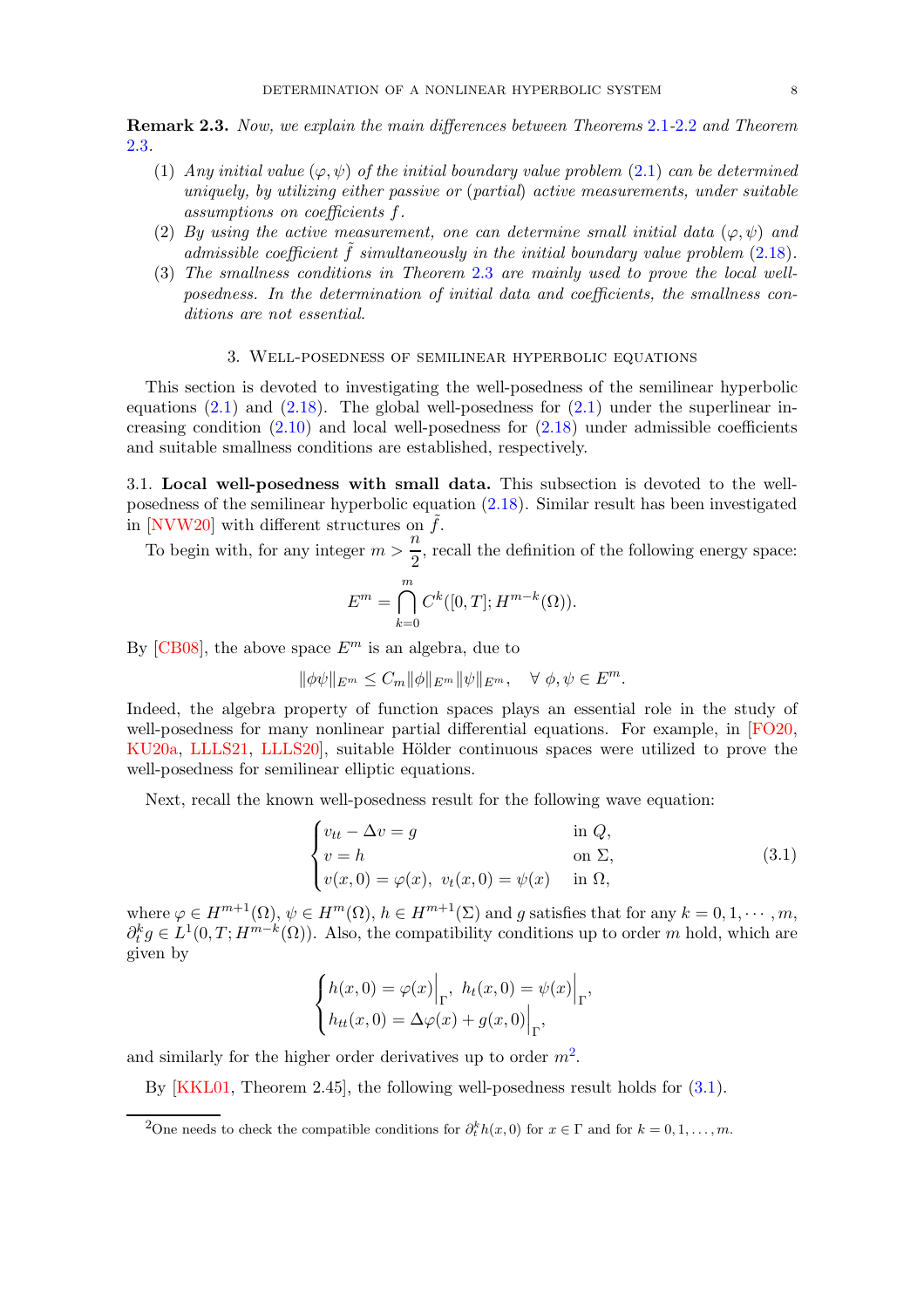<span id="page-8-0"></span>**Lemma 3.1.** Let m be a positive integer and  $T > 0$ . For any  $\varphi \in H^{m+1}(\Omega)$ ,  $\psi \in$  $H^m(\Omega)$ ,  $h \in H^{m+1}(\Sigma)$  and  $g \in L^1(0,T;H^m(\Omega))$  with  $\partial_t^k g \in L^1(0,T;H^{m-k}(\Omega))$  for any  $k = 0, \dots, m$ , if the compatibility conditions up to order m hold,  $(3.1)$  has a unique solution  $v \in E^{m+1}$  and  $\partial_{\nu} v \in H^m(\Sigma)$ .

The main result of this subsection is stated as follows.

<span id="page-8-2"></span>**Theorem 3.1** (Local well-posedness). Let m be an integer with  $m > \frac{n}{2}$  $\frac{n}{2}$  and  $T > 0$ . Assume that  $\tilde{f}$  is admissible. Then there exists a  $\delta > 0$ , such that for any  $(h, \varphi, \psi)$  in the set

$$
U_{\delta} = \left\{ (h, \varphi, \psi) \in \mathcal{N}_{m+1} \times H_0^{m+1}(\Omega) \times H_0^m(\Omega) \middle| \|h\|_{H^{m+1}(\Sigma)} + \|\varphi\|_{H^{m+1}(\Omega)} + \|\psi\|_{H^m(\Omega)} < \delta \right\},\
$$

[\(2.18\)](#page-5-1) admits a unique solution  $u \in E^{m+1}$  satisfying that  $\partial_{\nu} u \in H^m(\Sigma)$  and

<span id="page-8-1"></span>
$$
||u||_{E^{m+1}} + ||u||_{C(\overline{Q})} + ||\partial_{\nu}u||_{H^{m}(\Sigma)} \leq C\Big(||h||_{H^{m+1}(\Sigma)} + ||\varphi||_{H^{m+1}(\Omega)} + ||\psi||_{H^{m}(\Omega)}\Big), \quad (3.2)
$$

where C is a positive constant independent of u, h,  $\varphi$  and  $\psi$ . Moreover, the following solution map is  $C^{\infty}$  Fréchet differentiable:

$$
S: U_{\delta} \to E^{m+1}, \qquad (h, \varphi, \psi) \mapsto u.
$$

Proof. Similar to arguments in [\[LLLS21,](#page-27-11) [KU20a\]](#page-27-10), we will prove the well-posedness of [\(2.18\)](#page-5-1) by the implicit function theorem in Banach spaces.

First, consider the following linear hyperbolic equation:

$$
\begin{cases}\nw_{tt} - \Delta w + qw = g_1 & \text{in } Q, \\
w = h & \text{on } \Sigma, \\
w(x, 0) = \varphi(x), \ w_t(x, 0) = \psi(x) & \text{in } \Omega,\n\end{cases}
$$
\n(3.3)

where  $\varphi \in H_0^{m+1}(\Omega)$ ,  $\psi \in H_0^m(\Omega)$ ,  $h \in \mathcal{N}_{m+1}$ ,  $q \in E^m$  and  $g_1 \in E^m$  with  $\partial_t^k g_1(\cdot, 0) \in$  $H_0^{m-k}(\Omega)$  for  $k = 0, 1, \dots, m-2$ . By Lemma [3.1,](#page-8-0) it is easy to show that [\(3.1\)](#page-7-3) has a unique solution

$$
w \in E^{m+1}
$$
 and  $\partial_{\nu} w \in H^m(\Sigma)$ .

Next, set

$$
X_1 = \mathcal{N}_{m+1} \times H_0^{m+1}(\Omega) \times H_0^m(\Omega),
$$
  
\n
$$
X_2 = \left\{ u \in E^{m+1} \mid u|_{\Sigma} \in \mathcal{N}_{m+1}, \partial_{\nu} u \in H^m(\Sigma), u(\cdot, 0) \in H_0^{m+1}(\Omega), u_t(\cdot, 0) \in H_0^m(\Omega),
$$
  
\n
$$
u_{tt} - \Delta u \in E^m, \partial_t^k (u_{tt} - \Delta u)(\cdot, 0) \in H_0^{m-k}(\Omega), k = 0, 1, \cdots, m-2 \right\},
$$

with  $||u||_{X_2} = ||u||_{E^{m+1}} + ||\partial_{\nu}u||_{H^m(\Sigma)} + ||u||_{H^{m+1}(\Sigma)} + ||u_{tt} - \Delta u||_{E^m}$ ,  $X_3 = \left\{ g \in E^m \middle| \partial_t^k g(\cdot, 0) \in H_0^{m-k}(\Omega), \ \forall \ k = 0, 1, \cdots, m-2 \right\} \times X_1.$ 

Consider the following map:

$$
F: X_1 \times X_2 \to X_3,
$$
  
\n
$$
F(h, \varphi, \psi, u) = \left(u_{tt} - \Delta u + \tilde{f}(x, t, u), u\big|_{\Sigma} - h, u(\cdot, 0) - \varphi, u_t(\cdot, 0) - \psi\right),
$$
\n(3.4)

where  $(h, \varphi, \psi) \in X_1$  and  $u \in X_2$ . By the condition  $(2.17)$  for  $\tilde{f}$ , for any positive integer k and any positive constant R,

$$
\|\tilde{f}^{(k)}\|_{E^{m+1}} \le \frac{k!}{R^k} \sup_{|z|=R} \|\tilde{f}(\cdot,\cdot,z)\|_{E^{m+1}}.
$$
\n(3.5)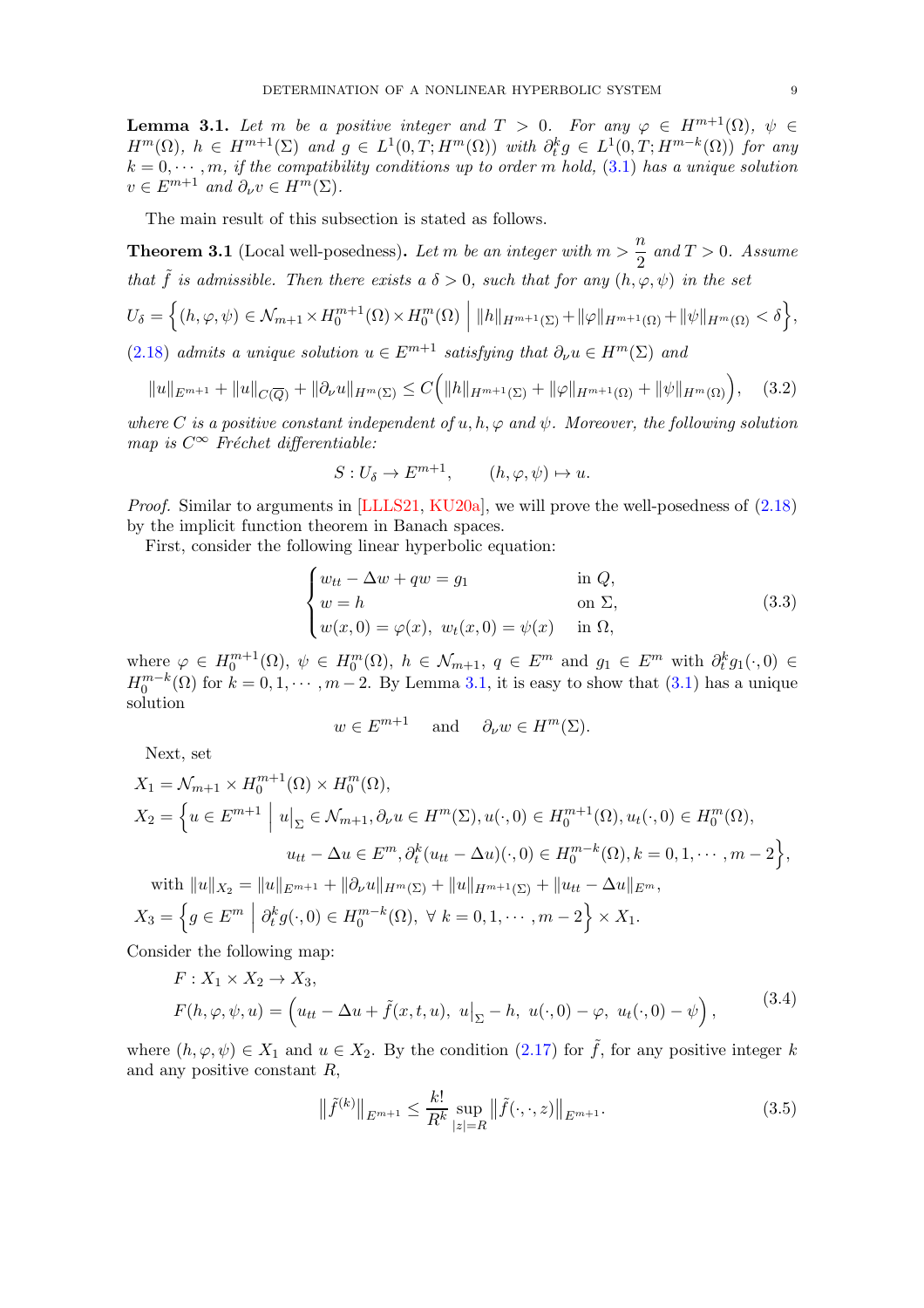Since  $E^{m+1}$  is an algebra, it follows that for any  $u \in X_2$ ,

$$
\|\tilde{f}(\cdot,\cdot,u(\cdot,\cdot))\|_{E^{m+1}} \leq \sum_{k=0}^{\infty} \frac{1}{k!} \|\tilde{f}^{(k)}\|_{E^{m+1}} \|u\|_{E^{m+1}}^k \leq \sum_{k=0}^{\infty} \frac{1}{R^k} \|u\|_{E^{m+1}}^k \sup_{|z|=R} \|\tilde{f}(\cdot,\cdot,z)\|_{E^{m+1}}.
$$
  
Choose  $R = 2 (\|u\|_{E^{m+1}} + 1)$ . Then,  $\tilde{f}(\cdot,\cdot,u(\cdot,\cdot)) \in E^{m+1}$  and

$$
\left\|\tilde{f}(\cdot,\cdot,u(\cdot,\cdot))\right\|_{E^{m+1}} \leq C \sup_{|z|=2\left(\|u\|_{E^{m+1}}+1\right)} \left\|\tilde{f}(\cdot,\cdot,z)\right\|_{E^{m+1}}.
$$

Also, by the admissible condition on  $\tilde{f}$ ,

$$
\partial_t^k \tilde{f}(\cdot, \cdot, u(\cdot, \cdot))\Big|_{t=0} = 0, \quad \forall \ k = 0, 1, \cdots, m-2 \text{ and } u \in X_2.
$$

Hence, the definition of  $F$  is reasonable.

It is easy to see that  $F$  is locally bounded and we will verify the weak holomorphy of it (see [\[Pos87,](#page-27-22) p.133]), that is, for any  $(h_0, \varphi_0, \psi_0, u_0), (h, \varphi, \psi, u) \in X_1 \times X_2$ , the map

$$
\lambda \mapsto F((h_0, \varphi_0, \psi_0, u_0) + \lambda(h, \varphi, \psi, u))
$$

is holomorphic in a neighborhood of the origin in  $\mathbb C$  with values in  $X_3$ . It suffices to check that the map

$$
\lambda \mapsto \tilde{f}(x, t, u_0(x, t) + \lambda u(x, t))
$$

is holomorphic in a neighborhood of the origin in  $\mathbb C$  with values in  $E^m$ . This follows from the convergence of the series

$$
\sum_{k=0}^{\infty} \frac{\tilde{f}^{(k)}(x,t)}{k!} \Big[ u_0(x,t) + \lambda u(x,t) \Big]^k
$$

in  $E^{m+1}$ , locally uniformly in  $\lambda \in \mathbb{C}$ . Hence, F is holomorphic in  $X_1 \times X_2$ .

Moreover, notice that  $F(0, 0, 0, 0) = 0$  and  $F_u(0, 0, 0, 0)$ :  $X_2 \to X_3$  defined by

$$
F_u(0,0,0,0)w = \Big(w_{tt} - \Delta w + \tilde{f}_u(\cdot,\cdot,0)w,w\big|_{\Sigma},w(\cdot,0),w_t(\cdot,0)\Big), \quad \forall \ w \in X_2.
$$

Indeed, for any  $w \in X_2$ ,  $w \in E^{m+1}$  and  $w_{tt} - \Delta w \in E^m$ . Since  $\tilde{f}_u(\cdot, \cdot, 0) \in E^{m+1}$ , it holds that  $w_{tt} - \Delta w + \tilde{f}_u(\cdot, \cdot, 0)w \in E^m$ . Also, by the admissibility of  $\tilde{f}$ ,

$$
\partial_t^k [w_{tt} - \Delta w + \tilde{f}_u(\cdot, \cdot, 0)w](\cdot, 0) \in H_0^{m-k}(\Omega), \quad \forall \ k = 0, 1, \cdots, m-2.
$$

Hence, the definition of  $F_u(0, 0, 0, 0)$  is reasonable. Furthermore, by the well-posedness of the linear hyperbolic equation  $(3.1)$  with

$$
q = \tilde{f}_u(\cdot, \cdot, 0)
$$
 and  $g_1 \in \left\{ g \in E^m \mid \partial_t^k g(\cdot, 0) \in H_0^{m-k}(\Omega), \ \forall \ k = 0, 1, \dots, m-2 \right\},\$ 

 $F_u(0, 0, 0, 0)$  is a linear isomorphism from  $X_2 \to X_3$ .

By the implicit function theorem in Banach spaces, there exists a  $\delta > 0$  and a  $C^{\infty}$  map  $S: U_{\delta} \to E^{m+1}$ , such that for any  $(h, \varphi, \psi) \in \mathcal{N}_{m+1} \times H_0^{m+1}(\Omega) \times H_0^m(\Omega)$  satisfying

$$
||h||_{H^{m+1}(\Sigma)} + ||\varphi||_{H^{m+1}(\Omega)} + ||\psi||_{H^m(\Omega)} < \delta,
$$

we have that

 $F(h, \varphi, \psi, S(h, \varphi, \psi)) = (0, 0, 0, 0).$ 

Since S is locally Lipschitz continuous and  $S(0,0,0) = 0$ ,  $u = S(h, \varphi, \psi)$  satisfies that

$$
||u||_{E^{m+1}} + ||\partial_{\nu}u||_{H^{m}(\Sigma)} \leq C (||h||_{H^{m+1}(\Sigma)} + ||\varphi||_{H^{m+1}(\Omega)} + ||\psi||_{H^{m}(\Omega)}).
$$

This, combined with the Sobolev embedding theorem, this proves the local well-posedness of  $(2.18)$  and the estimate  $(3.2)$ .

 $\Box$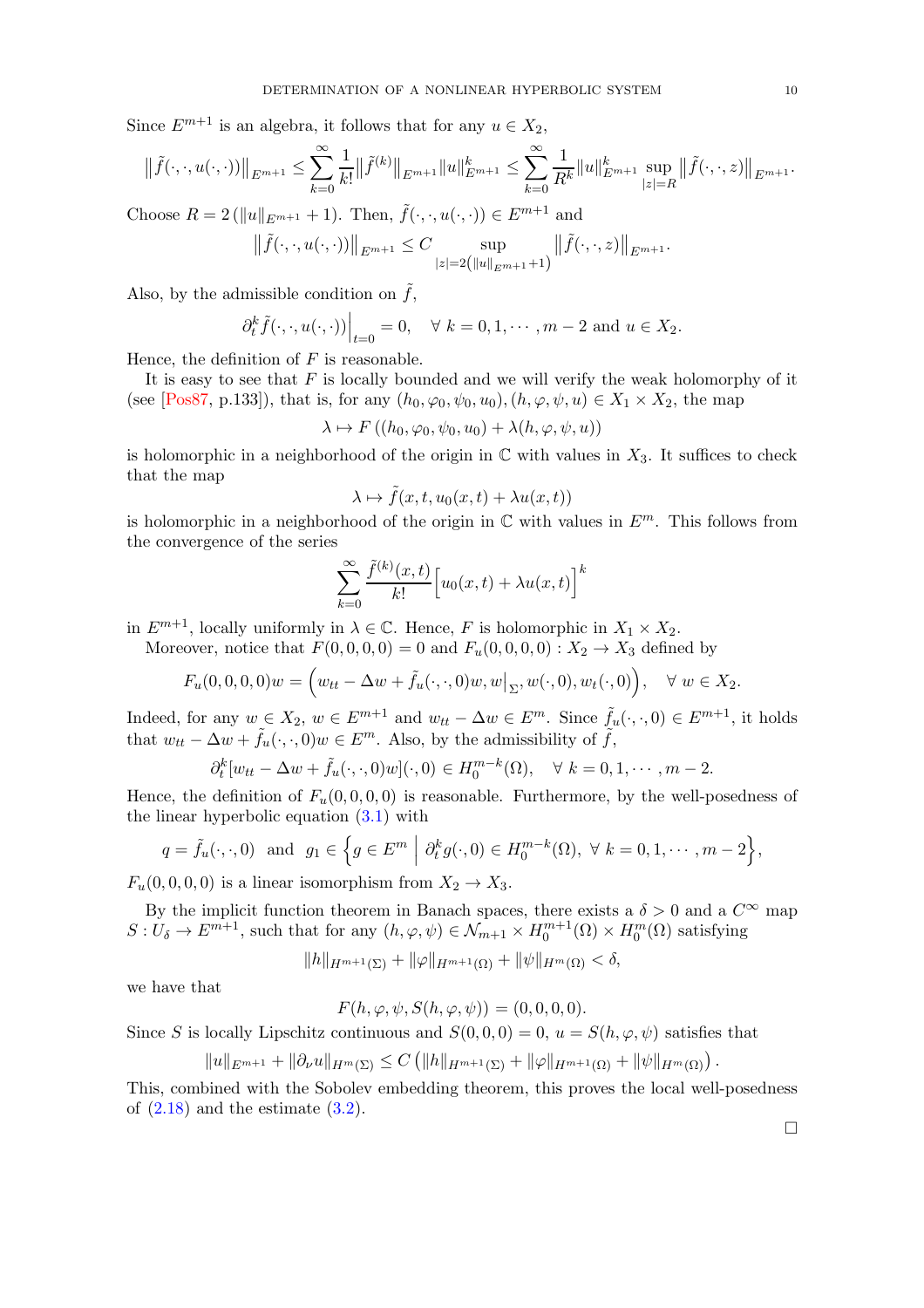Notice that one may extend Theorem [3.1](#page-8-2) to more general hyperbolic equations:

$$
u_{tt} - \nabla \cdot (\sigma \nabla u) + \tilde{f}(x, t, u) = 0,
$$

where  $\sigma$  is either isotropic or anisotropic. However, in the application of a density result of products of solutions, we simply consider the classical wave equation to demonstrate ideas of this approach (see Section [5\)](#page-17-0).

<span id="page-10-0"></span>3.2. Global well-posedness of weak solutions. This subsection is devoted to the wellposedness of weak solutions to the following semilinear hyperbolic equation:

<span id="page-10-1"></span>
$$
\begin{cases}\n u_{tt} - \nabla \cdot (\sigma \nabla u) + f(x, t, u) = 0 & \text{in } Q, \\
 u = h & \text{on } \Sigma, \\
 u(x, 0) = \varphi(x), \ u_t(x, 0) = \psi(x) & \text{in } \Omega,\n\end{cases}
$$
\n(3.6)

where  $\sigma(\cdot) = (\sigma^{ij}(\cdot))_{i,j=1}^n \in C^2(\overline{\Omega}; \mathbb{R}^{n \times n})$  is a symmetric uniformly positive definite matrixvalued function, and  $f$  satisfies  $(2.10)$  and the following conditions:

$$
f(x,t,\cdot) \in C^1(\mathbb{R})
$$
, a.e.  $(x,t) \in Q$  and  $f(\cdot,\cdot,0) \in L^2(Q)$ .

Under the above assumptions, we have the following global well-posedness result for  $(3.6)$ .

<span id="page-10-3"></span>**Theorem 3.2** (Global well-posedness). For any  $T > 0$ ,  $(\varphi, \psi) \in H^1(\Omega) \times L^2(\Omega)$  and  $h \in H^1(\Sigma)$  with the compatibility condition  $h\Big|_{t=0} = \varphi\Big|_{\Gamma}$ , the semilinear hyperbolic equation  $(3.6)$  $(3.6)$  admits a unique solution u in the class of

$$
u \in H = C([0, T]; H^1(\Omega)) \cap C^1([0, T]; L^2(\Omega)).
$$

Moreover, 
$$
\sum_{i,j=1}^{n} \sigma^{ij} \nu_i u_{x_j} \Big|_{\Sigma} \in L^2(\Sigma) \text{ and}
$$

$$
||u||_H + \Big\|\sum_{i,j=1}^{n} \sigma^{ij} \nu_i u_{x_j}\Big\|_{L^2(\Sigma)} \leq C \left( \|(\varphi, \psi)\|_{H^1(\Omega) \times L^2(\Omega)}, \|h\|_{H^1(\Sigma)}, \|f(\cdot, \cdot, 0)\|_{L^2(Q)} \right).
$$

Proof. The proof is based on the method of the Schauder fixed point theorem. First, assume that  $n \geq 3$ . Set

$$
g(x,t,s) = \begin{cases} \frac{f(x,t,s) - f(x,t,0)}{s} & \text{for } s \neq 0, \\ \partial_s f(x,t,0) & \text{for } s = 0, \end{cases} \forall (x,t,s) \in Q \times \mathbb{R},
$$

and for any  $z \in L^{\infty}(0,T; L^{2}(\Omega))$ , consider the following linear hyperbolic equation:

<span id="page-10-2"></span>
$$
\begin{cases}\n u_{tt} - \nabla \cdot (\sigma \nabla u) + a_z(x, t)u + f(x, t, 0) = 0 & \text{in } Q, \\
 u = h & \text{on } \Sigma, \\
 u(x, 0) = \varphi(x), \ u_t(x, 0) = \psi(x) & \text{in } \Omega,\n\end{cases}
$$
\n(3.7)

where  $a_z(x,t) = g(x,t,z(x,t))$ . It is easy to check that  $a_z \in L^{\infty}(0,T; L^n(\Omega))$ . Indeed, by the condition [\(2.10\)](#page-4-1), for any  $\epsilon \in (0,1)$ , there is a  $C_{\epsilon} > 0$ , such that

$$
|g(x,t,s)|^2 \leq \epsilon \ln(1+|s|) + C_{\epsilon}, \quad \forall (x,t,s) \in Q \times \mathbb{R}.
$$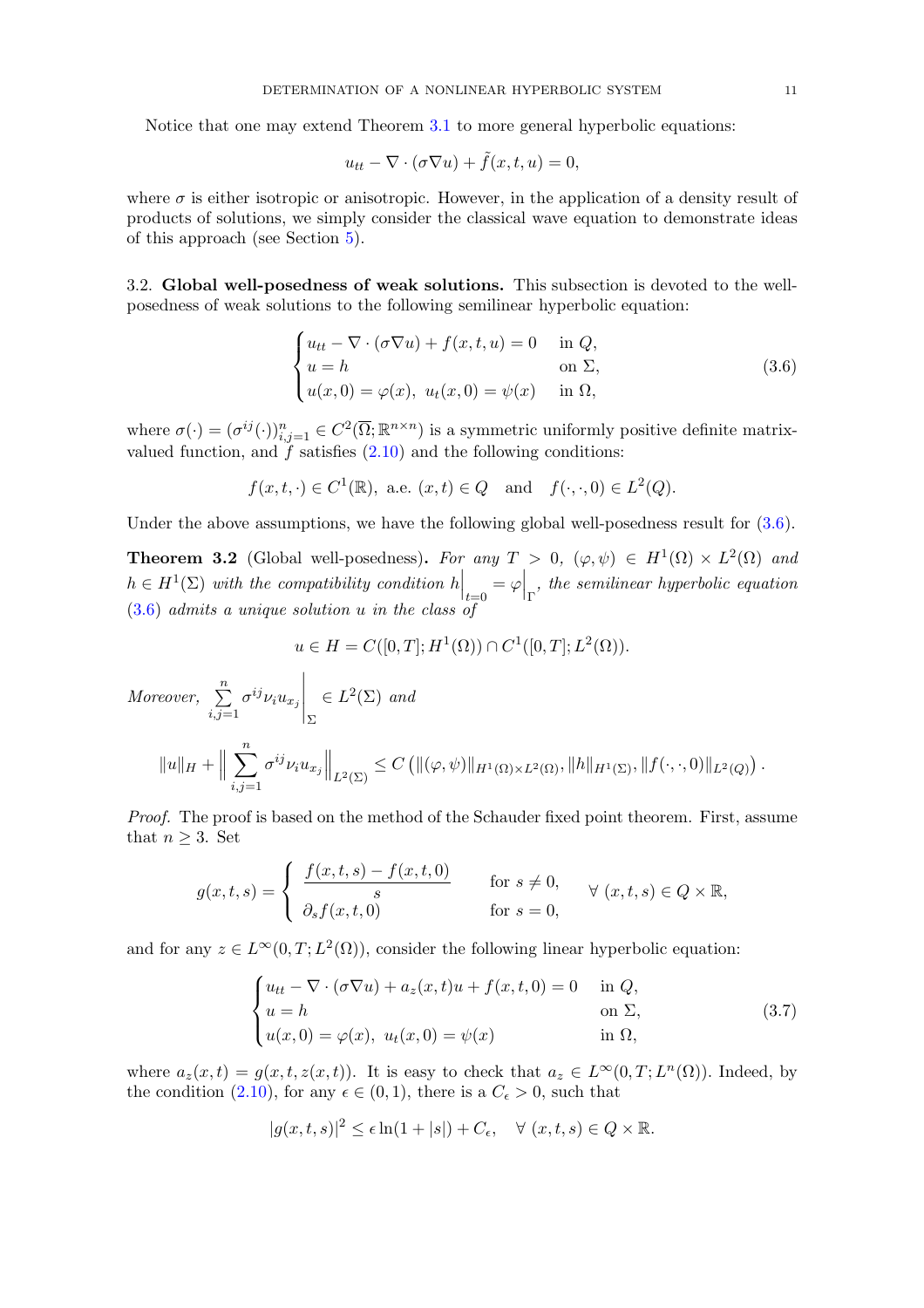Therefore, for any  $z \in L^{\infty}(0,T; L^{2}(\Omega)),$ 

<span id="page-11-1"></span>
$$
\sup_{t\in(0,T)} \int_{\Omega} e^{C a_z^2(x,t)} dx = \sup_{t\in(0,T)} \int_{\Omega} e^{C|g(x,t,z(x,t))|^2} dx
$$
  
\n
$$
\leq \sup_{t\in(0,T)} \int_{\Omega} e^{C[\epsilon \ln(1+|z(x,t)|)+C_{\epsilon}]} dx
$$
  
\n
$$
\leq C(\epsilon) \sup_{t\in(0,T)} \int_{\Omega} [1+|z(x,t)|]^{\epsilon} dx
$$
  
\n
$$
\leq C(\epsilon) \sup_{t\in(0,T)} \int_{\Omega} [1+|z(x,t)|]^2 dx < \infty.
$$
\n(3.8)

By [\[LZ00\]](#page-27-23), it is easy to show that

<span id="page-11-0"></span>
$$
e^{\|a_z\|_{L^{\infty}(0,T;L^{n+1}(\Omega))}^2} + e^{\|a_z\|_{L^{\infty}(0,T;L^{n}(\Omega))}^2} \le C\Big(1 + \sup_{t \in (0,T)} \int_{\Omega} e^{Ca_z^2(x,t)} dx\Big). \tag{3.9}
$$

Combining [\(3.9\)](#page-11-0) with [\(3.8\)](#page-11-1), one has that  $a_z \in L^{\infty}(0,T;L^n(\Omega))$ .

Define a map

 $\mathcal{L}: L^{\infty}(0,T;L^2(\Omega)) \to L^{\infty}(0,T;L^2(\Omega))$  by  $\mathcal{L}(z) = u$ ,

for all  $z \in L^{\infty}(0,T;L^2(\Omega))$ , where  $u \in H$  is the solution to  $(3.7)$  associated to  $a_z(x,t) =$  $g(x, t, z(x, t))$ . In the following, we will prove that the map  $\mathcal L$  has a unique fixed point in a set  $V \subseteq L^{\infty}(0,T; L^{2}(\Omega))$ . To this aim, for any  $t \in [0,T]$ , set

<span id="page-11-2"></span>
$$
E(t) = \frac{1}{2} \int_{\Omega} \left[ u_t^2(x, t) + (\sigma \nabla u) \cdot \nabla u + u^2(x, t) \right] dx.
$$

Multiplying both sides of the first equation in  $(3.7)$  by  $u_t$  and integrating them in  $\Omega$ , one has

$$
E_t(t) = \int_{\Gamma} (\sigma \nabla u) \cdot \nu u_t dx - \int_{\Omega} [a_z uu_t + f(x, t, 0) u_t] dx + \int_{\Omega} uu_t dx
$$
  
\n
$$
\leq C \int_{\Gamma} |u_t(x, t)| |\nabla u(x, t)| dx + ||a_z(\cdot, t)||_{L^n(\Omega)} ||u(\cdot, t)||_{L^{\frac{2n}{n-2}}(\Omega)} ||u_t(\cdot, t)||_{L^2(\Omega)} \quad (3.10)
$$
  
\n
$$
+ ||f(\cdot, t, 0)||_{L^2(\Omega)} ||u_t(\cdot, t)||_{L^2(\Omega)} + ||u(\cdot, t)||_{L^2(\Omega)} ||u_t(\cdot, t)||_{L^2(\Omega)}.
$$

This implies

$$
E_t(t) \le C \int_{\Gamma} |u_t||\nabla u| dx + C \|a_z(\cdot, t)\|_{L^n(\Omega)} E(t) + \|f(\cdot, t, 0)\|_{L^2(\Omega)} E^{\frac{1}{2}}(t) + E(t).
$$

Hence, by the above estimate,  $(3.8)$  and  $(3.9)$ , for any  $\epsilon \in (0,1)$ ,

$$
||u||_{H}^{2} \le CE(t)
$$
  
\n
$$
\le C\Big[E(0) + ||h||_{H^{1}(\Sigma)}^{2} + ||f(\cdot,\cdot,0)||_{L^{2}(Q)}^{2}\Big]e^{C(1+||a_{z}||_{L^{1}(0,T;L^{n}(\Omega))})}
$$
  
\n
$$
\le C\Big[\||\varphi||_{H^{1}(\Omega)}^{2} + ||\psi||_{L^{2}(\Omega)}^{2} + ||h||_{H^{1}(\Sigma)}^{2} + ||f(\cdot,\cdot,0)||_{L^{2}(Q)}^{2}\Big]e^{C(1+||a_{z}||_{L^{\infty}(0,T;L^{n}(\Omega))})}
$$
  
\n
$$
\le C\Big[\||\varphi||_{H^{1}(\Omega)}^{2} + ||\psi||_{L^{2}(\Omega)}^{2} + ||h||_{H^{1}(\Sigma)}^{2} + ||f(\cdot,\cdot,0)||_{L^{2}(Q)}^{2}\Big]\Big(1 + \sup_{t \in (0,T)} \int_{\Omega} e^{C|a_{z}(x,t)|^{2}}dx\Big)
$$
  
\n
$$
\le C\Big[\||\varphi||_{H^{1}(\Omega)}^{2} + ||\psi||_{L^{2}(\Omega)}^{2} + ||h||_{H^{1}(\Sigma)}^{2} + ||f(\cdot,\cdot,0)||_{L^{2}(Q)}^{2}\Big]\Big(1 + \sup_{t \in (0,T)} \int_{\Omega} |z(x,t)|^{2}dx\Big)
$$
  
\n
$$
\le C\Big[\||\varphi||_{H^{1}(\Omega)}^{2} + ||\psi||_{L^{2}(\Omega)}^{2} + ||h||_{H^{1}(\Sigma)}^{2} + ||f(\cdot,\cdot,0)||_{L^{2}(Q)}^{2}\Big]\Big(1 + \sup_{t \in (0,T)} ||z(\cdot,t)||_{L^{2}(\Omega)}^{2}\Big).
$$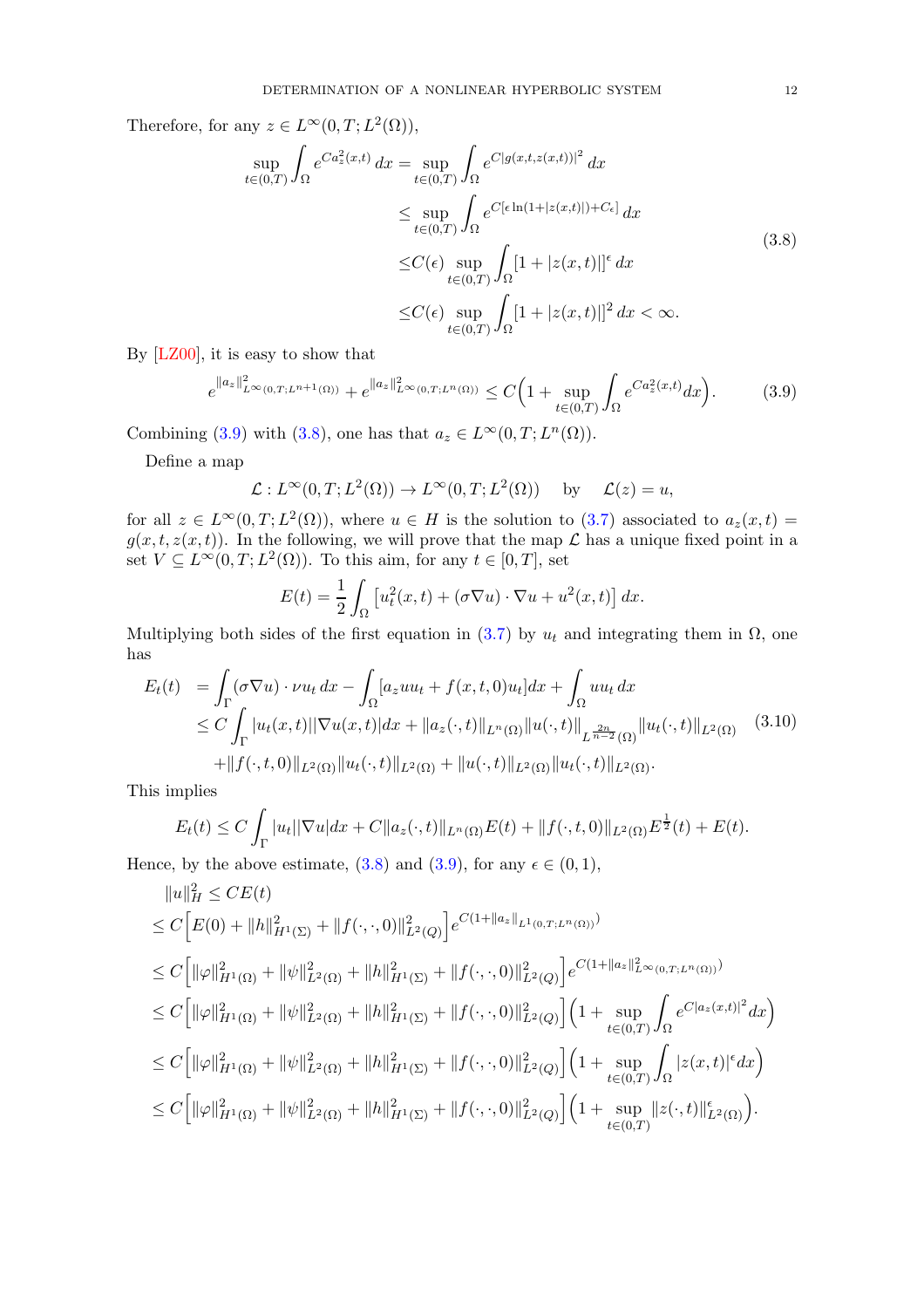It follows that

$$
||u||_{L^{\infty}(0,T;L^{2}(\Omega))}^{2} \leq ||u||_{H}^{2}
$$
  
\n
$$
\leq C \left[ ||\varphi||_{H^{1}(\Omega)}^{2} + ||\psi||_{L^{2}(\Omega)}^{2} + ||h||_{H^{1}(\Sigma)}^{2} + ||f(\cdot,\cdot,0)||_{L^{2}(Q)}^{2} \right] \left( 1 + ||z||_{L^{\infty}(0,T;L^{2}(\Omega))}^{ \epsilon} \right).
$$

Therefore, there exists a positive constant  $C_*$ , depending only on  $\|\varphi\|_{H^1(\Omega)}$ ,  $\|\psi\|_{L^2(\Omega)}$ ,  $||h||_{H^1(\Sigma)}$  and  $||f(\cdot, \cdot, 0)||_{L^2(Q)}$ , such that

$$
\mathcal{L}(V) \subseteq V, \quad \text{with} \quad V = \left\{ u \in L^{\infty}(0,T;L^{2}(\Omega)) \middle| \|u\|_{L^{\infty}(0,T;L^{2}(\Omega))} \leq C_{*} \right\}.
$$

Also,  $\mathcal L$  is compact. Hence, by the Schauder fixed point technique, it is easy to show that  $\mathcal L$ has a fixed point  $u$  in  $V$ , which is the solution to the semilinear hyperbolic equation [\(3.6\)](#page-10-1) and satisfies

<span id="page-12-1"></span>
$$
||u||_H \le C\Big(||(\varphi,\psi)||_{H^1(\Omega)\times L^2(\Omega)}, ||h||_{H^1(\Sigma)}, ||f(\cdot,\cdot,0)||_{L^2(Q)}\Big).
$$
\n(3.11)

On the other hand, we will prove that  $\sum_{n=1}^{\infty}$  $_{i,j=1}$  $\sigma^{ij}\nu_i u_{x_j} \in L^2(\Sigma)$  and give its estimate. Since the solution  $u \in H$  is a fixed point of the map  $\mathcal{L}$ , it satisfies the following hyperbolic equation:

<span id="page-12-0"></span>
$$
\begin{cases}\n u_{tt} - \nabla \cdot (\sigma \nabla u) + a_u(x, t)u + f(x, t, 0) = 0 & \text{in } Q, \\
 u = h & \text{on } \Sigma, \\
 u(x, 0) = \varphi(x), u_t(x, 0) = \psi(x) & \text{in } \Omega.\n\end{cases}
$$
\n(3.12)

Choosing a  $w = (w_1, \dots, w_n) \in C^1(\overline{\Omega}; \mathbb{R}^n)$  with  $w = \nu$  on  $\Gamma$ . Multiplying both sides of the first equation in [\(3.12\)](#page-12-0) by  $(\sigma \nabla u) \cdot w$  and integrating them in Q, we have that

$$
\int_{\Sigma} \Big| \sum_{i,j=1}^{n} \sigma^{ij} u_{x_i} \nu_j \Big|^2 dx dt \n= \sum_{k,l=1}^{n} \int_{Q} u_{tt} \sigma^{kl} u_{x_k} w_l dx dt + \sum_{i,j,k,l=1}^{n} \int_{Q} \sigma^{ij} u_{x_i} (\sigma^{kl} u_{x_k} w_l)_{x_j} dx dt \n+ \sum_{k,l=1}^{n} \int_{Q} \sigma^{kl} w_l u_{x_k} a_{u} u dx dt + \sum_{k,l=1}^{n} \int_{Q} \sigma^{kl} u_{x_k} w_l f(x, t, 0) dx dt \n= \sum_{k,l=1}^{n} \int_{\Omega} \sigma^{kl} u_{x_k} w_l u_t dx \Big|_{0}^{T} - \sum_{k,l=1}^{n} \int_{Q} \sigma^{kl} u_{x_k} u_{t} w_l dx dt \n+ \sum_{i,j,k,l=1}^{n} \int_{Q} \sigma^{ij} u_{x_i} u_{x_k} (\sigma^{kl} w_l)_{x_j} dx dt + \sum_{i,j,k,l=1}^{n} \int_{Q} \sigma^{ij} u_{x_i} u_{x_k} x_j \sigma^{kl} w_l dx dt \n+ \sum_{k,l=1}^{n} \int_{Q} \sigma^{kl} w_l u_{x_k} a_{u} u dx dt + \sum_{k,l=1}^{n} \int_{Q} \sigma^{kl} u_{x_k} w_l f(x, t, 0) dx dt \n\leq C[E(T) + E(0)] + C ||h||_{H^1(\Sigma)}^2 + C \int_{0}^{T} E(t) dt + ||f(\cdot, \cdot, 0)||_{L^2(Q)}^2 \n+ C \int_{0}^{T} ||a_u(\cdot, t)||_{L^n(\Omega)} ||u(\cdot, t)||_{H^1(\Omega)}^2 dt \n\leq C \Big( 1 + ||a_u||_{L^1(0, T; L^n(\Omega))} \Big) \max_{t \in [0, T]} E(t) + C \Big( ||h||_{H^1(\Sigma)}^2 + ||f(\cdot, \cdot, 0)||_{L^2(Q)}^2 \Big).
$$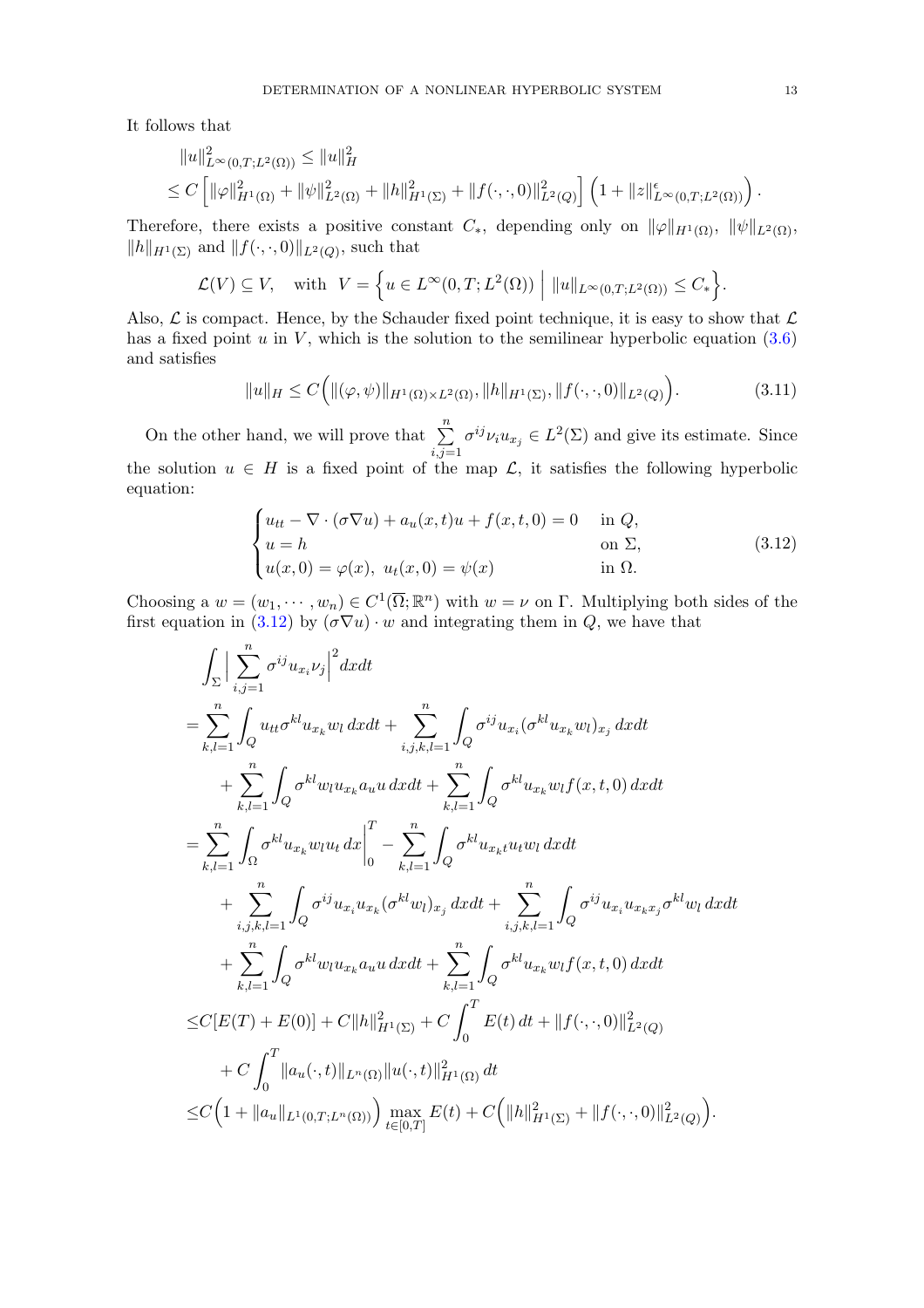By  $(3.8)$ ,  $(3.9)$  and  $(3.11)$ , it holds that

Ω

$$
\int_{\Sigma}\left|\sum_{i,j=1}^n\sigma^{ij}u_{x_i}\nu_j\right|^2dxdt\leq C\Big(\|(\varphi,\psi)\|_{H^1(\Omega)\times L^2(\Omega)},\|h\|_{H^1(\Sigma)},\|f(\cdot,\cdot,0)\|_{L^2(Q)}\Big).
$$

This completes the proof of Theorem [3.2](#page-10-3) in the case of  $n \geq 3$ .

If  $n = 2$ , the proof is similar to the above arguments. It suffices that in  $(3.10)$ , the  $estimate$  on  $a_zuu_t dxdt$  is replaced by

$$
\left|\int_{\Omega}a_{z}uu_{t} dx\right| \leq \|a_{z}(\cdot,t)\|_{L^{3}(\Omega)}\|u(\cdot,t)\|_{L^{6}(\Omega)}\|u_{t}(\cdot,t)\|_{L^{2}(\Omega)}.
$$

Also,  $||a_z(\cdot, t)||_{L^n(\Omega)}$ ,  $||a_z(\cdot, \cdot)||_{L^1(0,T;L^n(\Omega))}$  and  $||a_z(\cdot, \cdot)||_{L^\infty(0,T;L^n(\Omega))}$ , respectively, are replaced by  $||a_z(\cdot, t)||_{L^{n+1}(\Omega)}$ ,  $||a_z(\cdot, \cdot)||_{L^1(0,T;L^{n+1}(\Omega))}$  and  $||a_z(\cdot, \cdot)||_{L^{\infty}(0,T;L^{n+1}(\Omega))}$ .

<span id="page-13-3"></span><span id="page-13-2"></span> $\Box$ 

### 4. Unique determination of initial data

<span id="page-13-0"></span>In this section, we prove the first two results on inverse problems of this paper and determine initial data for a class of semilinear hyperbolic equations by passive or active measurements. As preliminaries, recall the following controllability and observability results for hyperbolic equations.

<span id="page-13-1"></span>4.1. Controllability and observability for hyperbolic equations. Consider the following linear hyperbolic equation:

$$
\begin{cases}\n u_{tt} - \nabla \cdot (\sigma \nabla u) + a(x, t)u = K(x, t) & \text{in } Q, \\
 u = 0 & \text{on } \Sigma, \\
 u(x, 0) = \varphi(x), \quad u_t(x, 0) = \psi(x) & \text{in } \Omega,\n\end{cases}
$$
\n(4.1)

where  $\sigma$  satisfies the same conditions as those in  $(2.1)$ ,  $a \in L^{\infty}(0,T; L^{p}(\Omega))$  with  $p \geq n$ ,  $K \in L^2(Q)$  and  $(\varphi, \psi) \in H_0^1(\Omega) \times L^2(\Omega)$ .

Similar to  $[DZZ08]$  and  $[Lü13]$ , one has the following observability result.

<span id="page-13-4"></span>**Lemma 4.1.** There exists a  $T^* > 0$ , depending only on n,  $\Omega$  and  $\sigma$ , such that for any  $T > T^*$ , any solution  $u \in C([0, T]; H_0^1(\Omega)) \cap C^1([0, T]; L^2(\Omega))$  to  $(4.1)$  $(4.1)$  satisfies

$$
\|(\varphi, \psi)\|_{H_0^1(\Omega) \times L^2(\Omega)} \leq C(T, \Omega, n, \sigma, \Gamma_0) e^{C \|a\|_{L^{\infty}(0,T;L^p(\Omega))}^{\frac{1}{3/2 - n/p}}} \left( \left\| \sum_{i,j=1}^n \sigma^{ij} \nu_i u_{x_j} \right\|_{L^2(0,T;L^2(\Gamma_0))} + \|K\|_{L^2(Q)} \right), \tag{4.2}
$$

where  $\Gamma_0$  is given in (2.[3\)](#page-3-1).

Also, similar to  $[FYZ07]$ , the above observability estimate  $(4.2)$  implies the following exact controllability result for the semilinear hyperbolic equation  $(2.1)$ , if f satisfies the superlinear increasing condition  $(2.10)$  $(2.10)$ .

<span id="page-13-5"></span>**Lemma 4.2.** Assume that f satisfies the condition  $(2.10)$  $(2.10)$ . Then there exists a  $T^* > 0$ , depending only on n and  $\sigma$ , such that for any  $T > T^*$  and  $(\varphi, \psi), (\varphi^*, \psi^*) \in H^1_{\Gamma_0}(\Omega) \times L^2(\Omega)$ , one always may find an  $h \in L^2(\Sigma)$  with supph  $\subseteq \Gamma_0 \times [0,T]$ , so that the associated solution u to  $(2.1)$  $(2.1)$  satisfies

$$
u(\cdot,T) = \varphi^*
$$
 and  $u_t(\cdot,T) = \psi^*$  in  $\Omega$ .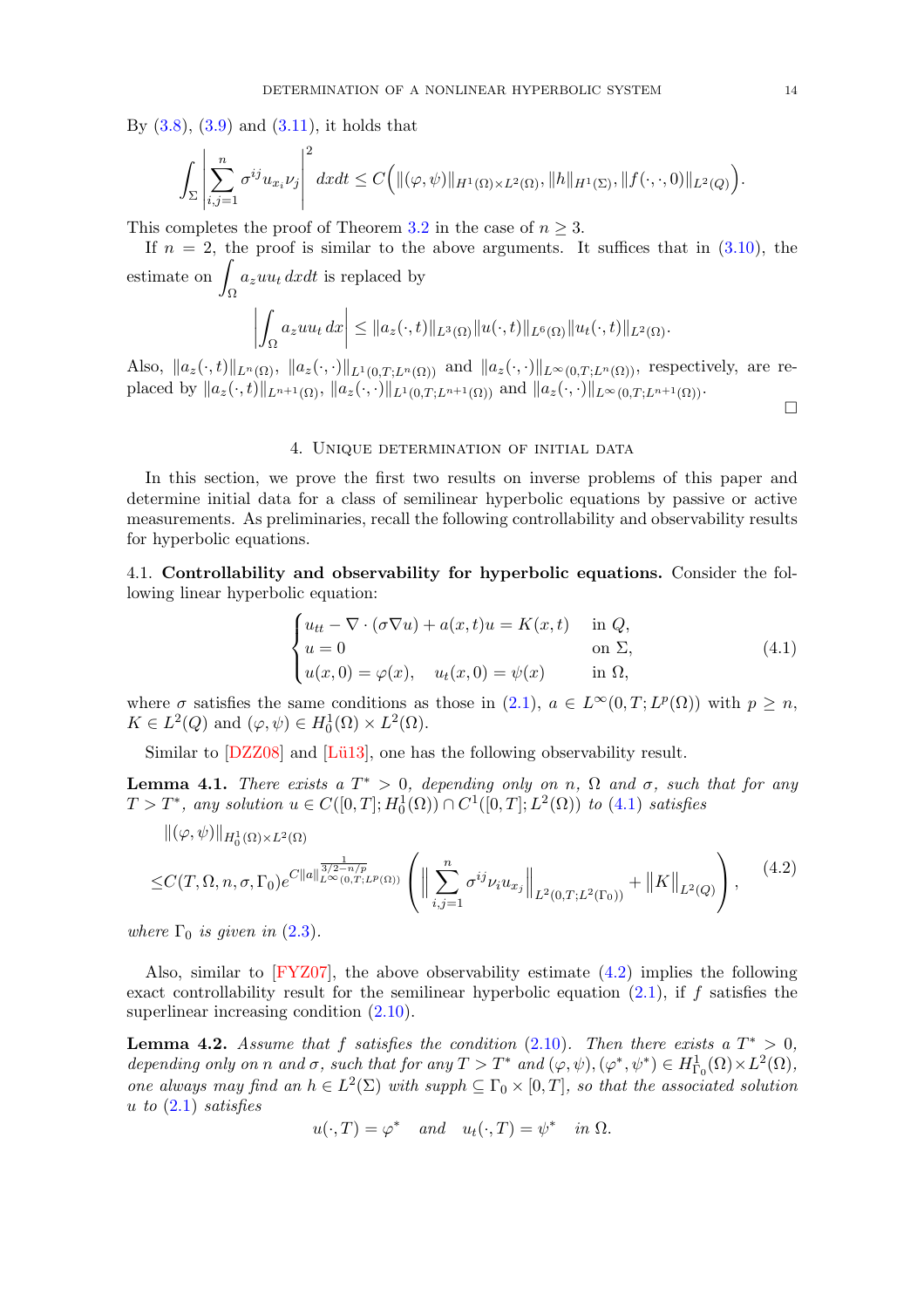<span id="page-14-3"></span>Remark 4.3. By Lemma [4](#page-13-4).1, the observability result (4.[2\)](#page-13-3) holds for the following wave equation:

<span id="page-14-1"></span>
$$
\begin{cases}\n u_{tt} - \Delta u + au = K & \text{in } Q, \\
 u = 0 & \text{on } \Sigma, \\
 u(x, 0) = \varphi(x), \quad u_t(x, 0) = \psi(x) & \text{in } \Omega.\n\end{cases}
$$
\n(4.3)

More precisely, for any  $T > T_*$  (see (2.[15\)](#page-5-2)) and  $\Gamma_0$  in (2.[4\)](#page-3-2), the estimate (4.[2\)](#page-13-3) holds for any solution to (4.[3\)](#page-14-1) associated to  $(\varphi, \psi) \in H_0^1(\Omega) \times L^2(\Omega)$ . Similarly, the exact controllability result in Lemma [4](#page-13-5).2 holds for the following wave equation:

<span id="page-14-2"></span>
$$
\begin{cases}\n u_{tt} - \Delta u + au = 0 & \text{in } Q, \\
 u = h & \text{on } \Sigma, \\
 u(x, 0) = \varphi(x), \quad u_t(x, 0) = \psi(x) & \text{in } \Omega.\n\end{cases}
$$
\n(4.4)

That is, for any  $T > T_*$  and  $(\varphi, \psi), (\varphi^*, \psi^*) \in H^1_{\Gamma_0}(\Omega) \times L^2(\Omega)$ , one always may find an  $h \in L^2(\Sigma)$  with supph  $\subseteq \Gamma_0 \times [0,T]$ , so that the associated solution u to [\(4](#page-14-2).4) satisfies

$$
u(\cdot,T) = \varphi^* \quad and \quad u_t(\cdot,T) = \psi^* \quad in \ \Omega.
$$

<span id="page-14-0"></span>4.2. Determination by passive measurements. We first prove Theorem [2.1](#page-4-2) under the condition that  $f \in \mathcal{M}_T$  (see [\(2.7\)](#page-3-0)) is known a priori.

Proof of Theorem [2](#page-4-2).1. For any  $f \in \mathcal{M}_T$ ,  $h = 0$  and initial values  $(\varphi_1, \psi_1), (\varphi_2, \psi_2) \in$  $H_0^1(\Omega) \times L^2(\Omega)$ , denote by  $u_1$  and  $u_2$ , respectively, the corresponding solutions to [\(2.8\)](#page-4-0) in  $H_0$ . Set  $\tilde{u} = u_1 - u_2$ . Then it is easy to show that  $\tilde{u} \in H_0$  satisfies

$$
\begin{cases} \widetilde{u}_{tt} - \nabla \cdot (\sigma \nabla \widetilde{u}) + f(x, t, u_1) - f(x, t, u_2) = 0 & \text{in } Q, \\ \widetilde{u} = 0 & \text{on } \Sigma, \\ \widetilde{u}(x, t) = \varphi_1(x) - \varphi_2(x), \quad \widetilde{u}_t(x, 0) = \psi_1(x) - \psi_2(x) & \text{in } \Omega. \end{cases}
$$

By the mean value theorem,

$$
f(x, t, u_1(x, t)) - f(x, t, u_2(x, t))
$$
  
=  $\int_0^1 f_u(x, t, su_1(x, t) + (1 - s)u_2(x, t)) ds \cdot [u_1(x, t) - u_2(x, t)].$ 

It follows that

$$
\widetilde{u}_{tt} - \nabla \cdot (\sigma \nabla \widetilde{u}) + a(x, t) \widetilde{u}(x, t) = 0,
$$

where

$$
a(x,t) = \int_0^1 f_u(x,t,su_1(x,t) + (1-s)u_2(x,t)) ds \in L^{\infty}(Q).
$$

By Lemma [4.1,](#page-13-4) for any  $p \geq n$ ,

$$
\|(\varphi_1 - \varphi_2, \psi_1 - \psi_2)\|_{H_0^1(\Omega) \times L^2(\Omega)} \leq C e^{C \|a\|_{L^{\infty}(0,T;L^p(\Omega))}^{\frac{1}{3/2 - n/p}} \left\| \sum_{i,j=1}^n \sigma^{ij} \nu_i \widetilde{u}_{x_j} \right\|_{L^2(0,T;L^2(\Gamma_0))},
$$

for some positive constant C depending only on T,  $\Omega$ ,  $n$ ,  $\sigma$  and  $\Gamma_0$ . This implies that the following quantitative stability result:

$$
\begin{aligned} &\|(\varphi_1 - \varphi_2, \psi_1 - \psi_2)\|_{H_0^1(\Omega) \times L^2(\Omega)} \\ &\leq C(f, u_1, u_2, n, T, \Omega, \Gamma_0, \Sigma) \cdot \left\|\Lambda^0_{\varphi_1, \psi_1, f} - \Lambda^0_{\varphi_2, \psi_2, f}\right\|_{L^2(0, T; L^2(\Gamma_0))}, \end{aligned}
$$

where  $C(f, u_1, u_2, \Omega, n, T, \Gamma_0, \sigma)$  is a positive constant depending on  $n, T, \Omega, \Gamma_0, \sigma, u_1, u_2$  and f, but independent of  $(\varphi_i, \psi_j)$ , for  $j = 1, 2$ .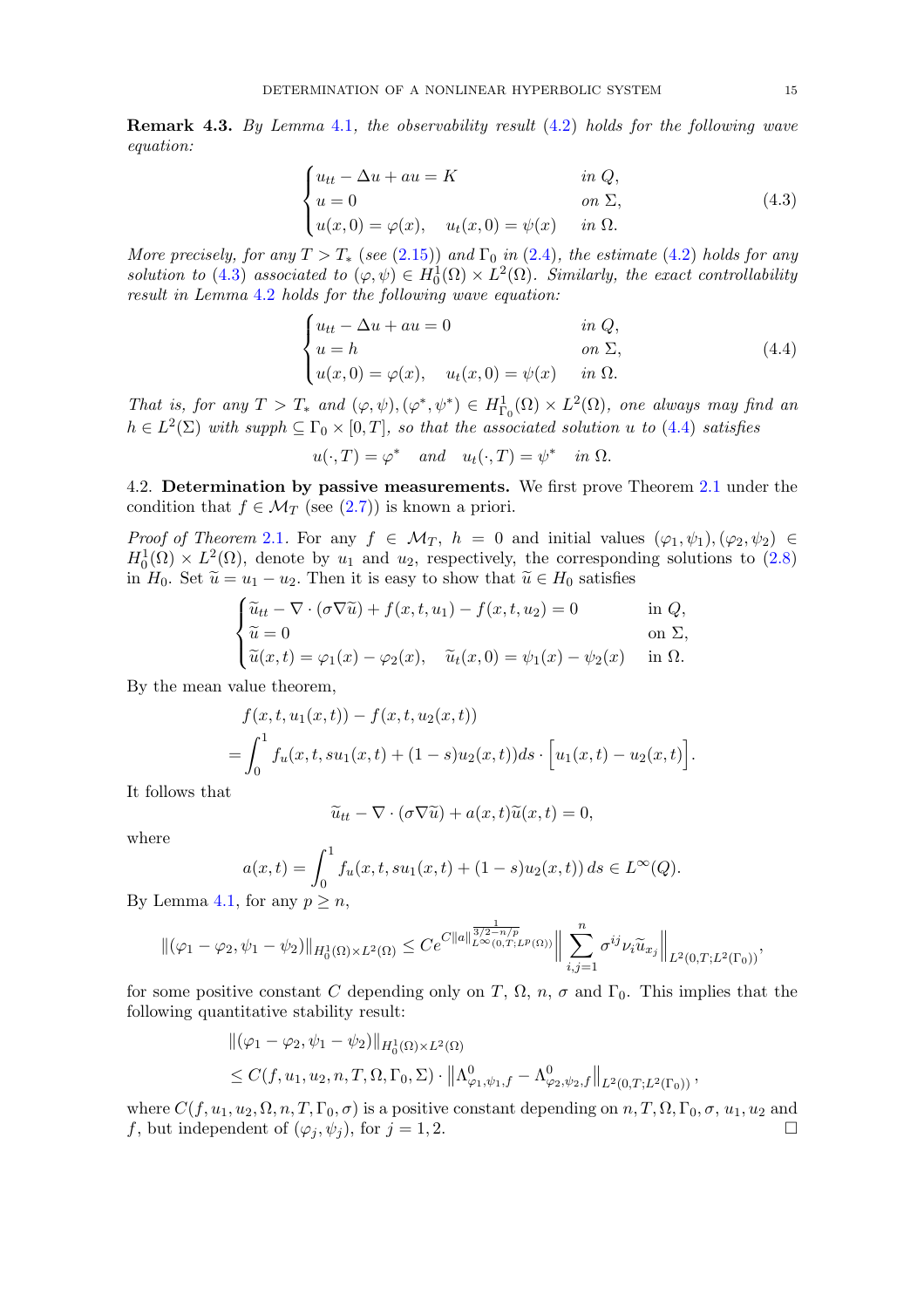On the other hand, there is a counterexample showing that if  $f$  is unknown, the passive measurement cannot uniquely determine all unknowns.

**Theorem 4.1** (Non-uniqueness). Suppose that  $\sigma = (\sigma^{ij}(x))_{i,j=1}^n \in C^2(\overline{\Omega}; \mathbb{R}^{n \times n})$  is a symmetric uniformly positive definite matrix-valued function in  $\Omega$ ,  $f_j \in \mathcal{M}_T$  and  $(\varphi_j, \psi_j) \in$  $H_0^1(\Omega) \times L^2(\Omega)$  for  $j=1,2$ . Denote by  $\Lambda^0_{\varphi_j,\psi_j,f_j}$  the DN map of the following semilinear hyperbolic equation:

$$
\begin{cases}\n u_{j,tt} - \nabla \cdot (\sigma \nabla u_j) + f_j(x, t, u_j) = 0 & \text{in } Q, \\
 u_j = 0 & \text{on } \Sigma, \\
 u_j(x, 0) = \varphi_j(x), \quad u_{j,t}(x, 0) = \psi_j(x) & \text{in } \Omega.\n\end{cases}
$$
\n(4.5)

Then there exist two groups of unknown sources  $(\varphi_1, \psi_1, f_1), (\varphi_2, \psi_2, f_2) \in H_0^1(\Omega) \times L^2(\Omega) \times L^2(\Omega)$  $\mathcal{M}_T$ , such that

$$
(\varphi_1, \psi_1, f_1) \neq (\varphi_2, \psi_2, f_2),
$$

but

$$
\Lambda^0_{\varphi_1,\psi_1,f_1}=\Lambda^0_{\varphi_2,\psi_2,f_2}.
$$

*Proof.* Assume that two functions  $u_1, u_2 \in C^{\infty}(\overline{Q})$  satisfy that

 $u_1(\cdot, 0) \neq u_2(\cdot, 0)$  in a measurable set of  $\Omega$  with positive measure,

and 
$$
u_1(x,t) = u_2(x,t) = 0
$$
 in  $\Omega_{\epsilon} \times [0,T]$ ,  

$$
\int_{\Omega} \sigma \sigma \left[ \det(\sigma, \nabla) \cdot \sigma \right] \, d\sigma
$$

where 
$$
\Omega_{\epsilon} = \left\{ x \in \Omega \mid \text{dist}(x, \Gamma) < \epsilon \right\}
$$
. Set  
\n
$$
F_j(x, t) = -u_{j,tt}(x, t) + \nabla \cdot (\sigma \nabla u_j(x, t)), \quad \text{for } j = 1, 2 \text{ and } (x, t) \in Q.
$$

It is easy to show that  $u_j$  ( $j = 1, 2$ ) are solutions to [\(2.3\)](#page-3-1) associated to

$$
\varphi_j(x) = u_j(x,0), \ \psi_j(x) = u_{j,t}(x,0) \text{ and } f_j(x,t,u_j) = F_j(x,t).
$$

Then,

$$
(\varphi_1, \psi_1, f_1) \neq (\varphi_2, \psi_2, f_2),
$$

but

$$
\sum_{i,j=1}^n \sigma^{ij} \nu_i u_{1,x_j}\Big|_{\Gamma_0 \times (0,T)} = \Lambda^0_{\varphi_1,\psi_1,f_1} = \Lambda^0_{\varphi_2,\psi_2,f_2} = \sum_{i,j=1}^n \sigma^{ij} \nu_i u_{2,x_j}\Big|_{\Gamma_0 \times (0,T)} = 0.
$$

<span id="page-15-0"></span>4.3. Determination by active measurements. This subsection is devoted to proving Theorem [2.2](#page-4-3) under the condition that  $f \in \mathcal{C}_{TT^*}$  (see [\(2.11\)](#page-4-4)).

*Proof of Theorem [2](#page-4-3).2.* For the  $T^*$  in Lemma [4](#page-13-5).2 and any  $T > T^*$ , assume that  $f_1, f_2 \in C_{T,T^*}$ . Then, for  $j = 1, 2$ ,

$$
f_j(x,t,s) = f_0(x,t,s)\chi_{[0,T^*+\epsilon]}(t) + g_j(x,t,s)\chi_{[T^*+\epsilon,T]}(t),
$$

where  $\epsilon > 0$  with  $T^* + \epsilon < T$ ,  $f_0$  satisfies the condition  $(2.10)$  and  $g_j \in L^{\infty}(Q_{\epsilon}; W^{1,\infty}(\mathbb{R}))$ with  $g_1(x, t, 0) = g_2(x, t, 0) = 0$  in  $Q_{\epsilon}$ .

By the assumptions in Theorem 2.[2,](#page-4-3) for any  $(\varphi_j, \psi_j) \in H^1_{\Gamma_0}(\Omega) \times L^2(\Omega)$   $(j = 1, 2)$ , it holds that

$$
\Lambda_{\varphi_1,\psi_1,f_1}(h) = \Lambda_{\varphi_2,\psi_2,f_2}(h), \quad \forall \ h \in \mathcal{H}_T \text{ with } \text{supp} h \subseteq \Gamma_0 \times [0,T]. \tag{4.6}
$$

Let  $u_1$  and  $u_2$  be, respectively, the solutions to  $(2.12)$  associated to the above mentioned  $(\varphi_1, \psi_1, f_1, h)$  and  $(\varphi_2, \psi_2, f_2, h)$ . Set

$$
\widetilde{u}=u_1-u_2.
$$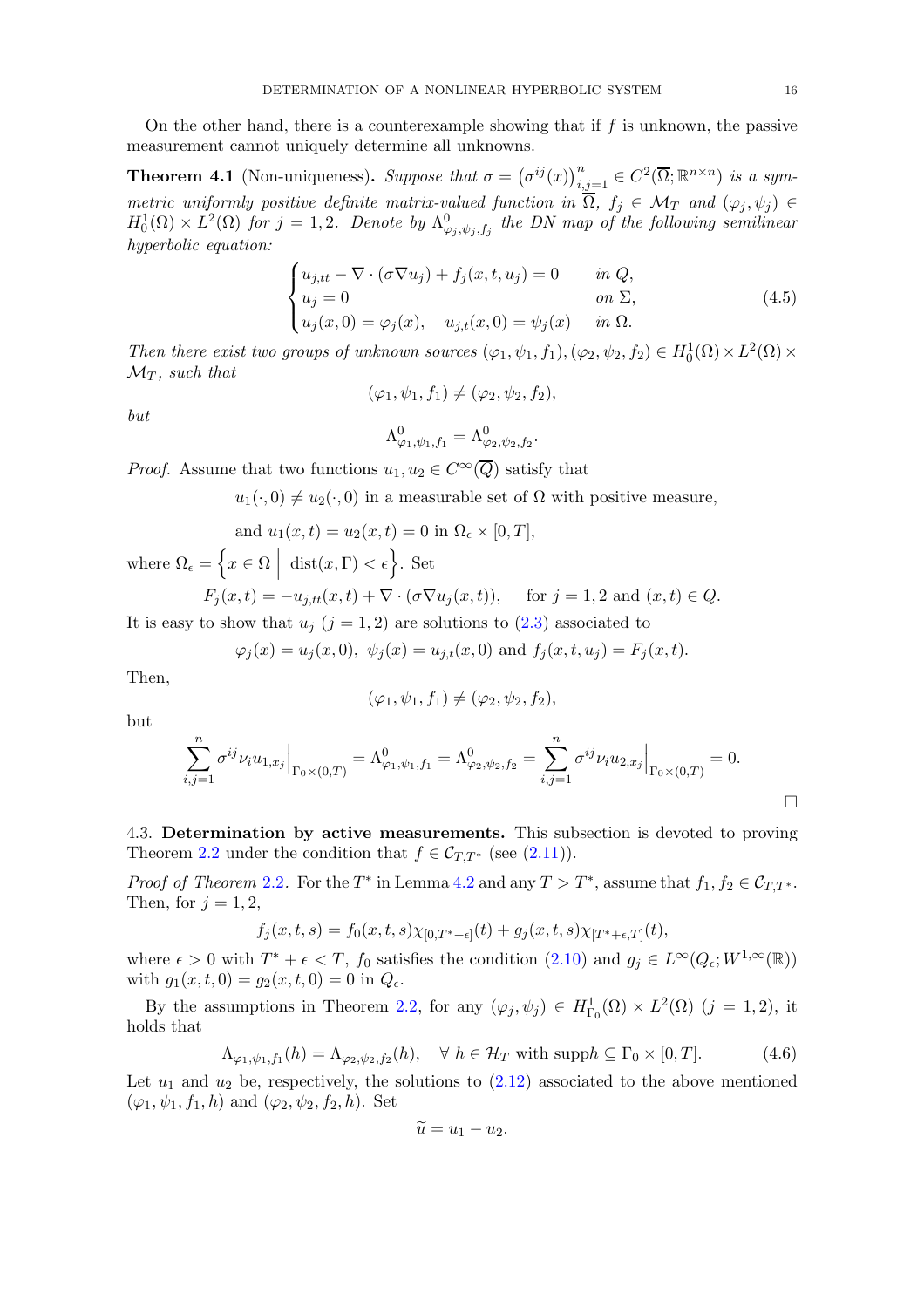It is straightforward to see that

$$
\begin{cases}\n\widetilde{u}_{tt} - \nabla \cdot (\sigma \nabla \widetilde{u}) + f_1(x, t, u_1(x, t)) - f_2(x, t, u_2(x, t)) = 0 & \text{in } Q, \\
\widetilde{u} = 0 & \text{on } \Sigma, \\
\sum_{i,j=1}^n \sigma^{ij} \nu_i \widetilde{u}_{x_j} = 0 & \text{on } \Gamma_0 \times (0, T), \\
\widetilde{u}(x, 0) = \widetilde{\varphi}(x), \quad \widetilde{u}_t(x, 0) = \widetilde{\psi}(x) & \text{in } \Omega,\n\end{cases}
$$
\n(4.7)

where  $\widetilde{\varphi} = \varphi_1 - \varphi_2$  and  $\widetilde{\psi} = \psi_1 - \psi_2$ .

Notice that

$$
f_1(x, t, u_1(x, t)) - f_2(x, t, u_2(x, t))
$$
  
= 
$$
\Big[ f_1(x, t, u_1(x, t)) - f_1(x, t, u_2(x, t)) \Big] + \Big[ f_1(x, t, u_2(x, t)) - f_2(x, t, u_2(x, t)) \Big]
$$
  
= 
$$
\int_0^1 f_{1,u}(x, t, su_1(x, t) + (1 - s)u_2(x, t)) ds \cdot \tilde{u}(x, t)
$$
  
+ 
$$
f_1(x, t, u_2(x, t)) - f_2(x, t, u_2(x, t)).
$$

From the fact that  $f_1 \in \mathcal{C}_{T,T^*}$ ,  $\int_1^1$  $\overline{0}$  $f_{1,u}(x,t,su(x,t) + (1-s)u_2(x,t)) ds \in L^{\infty}(0,T;L^n(\Omega)).$ Indeed, by  $(2.10)$ , for  $u_1, u_2 \in H$  and any  $\epsilon > 0$ ,

$$
A(x,t) := \left| \frac{f_1(x,t, u_1(x,t)) - f_1(x,t, u_2(x,t))}{u_1(x,t) - u_2(x,t)} \right|
$$
  

$$
\leq \epsilon^{1/2} \ln^{1/2} \left( |u_1(x,t)| + |u_2(x,t)| \right) + C_{\epsilon}.
$$

Similar to  $(3.8)$  and  $(3.9)$ , this implies that

$$
e^{\|A\|_{L^{\infty}(0,T;L^{n}(\Omega))}} \leq C \Big( 1 + \sup_{t \in (0,T)} \int_{\Omega} e^{CA^{2}(x,t)} dx \Big)
$$
  
\n
$$
\leq C + C \sup_{t \in (0,T)} \int_{\Omega} e^{C[\epsilon \ln(|u_{1}(x,t)|+|u_{2}(x,t)|)+1]} dx
$$
  
\n
$$
\leq C \Big[ 1 + \sup_{t \in (0,T)} \int_{\Omega} \Big( 1 + |u_{1}(x,t)| + |u_{2}(x,t)| \Big)^{\epsilon} dx \Big]
$$
  
\n
$$
\leq C \Big[ 1 + \sup_{t \in (0,T)} \int_{\Omega} \Big( 1 + |u_{1}(x,t)| + |u_{2}(x,t)| \Big)^{2} dx \Big]
$$
  
\n
$$
\leq C \Big[ 1 + \|u_{1}\|_{H}^{2} + \|u_{2}\|_{H}^{2} \Big).
$$

By the observability estimate in Lemma [4.1,](#page-13-4) one has that

<span id="page-16-0"></span>
$$
\|(\tilde{\varphi}, \tilde{\psi})\|_{H_0^1(\Omega) \times L^2(\Omega)}
$$
  
\n
$$
\leq C(n, \Omega, T, \Gamma_0, \sigma, u_1, u_2, f_1) \int_Q |f_1(x, t, u_2(x, t)) - f_2(x, t, u_2(x, t))|^2 dx dt
$$
  
\n
$$
= C(n, \Omega, T, \Gamma_0, \sigma, u_1, u_2, f_1) \int_{T^* + \epsilon}^T \int_{\Omega} |g_1(x, t, u_2(x, t)) - g_2(x, t, u_2(x, t))|^2 dx dt.
$$
\n(4.8)

Notice that [\(4.8\)](#page-16-0) holds for any  $h \in \mathcal{H}_T$  with supp $h \subseteq \Gamma_0 \times [0,T]$  and the associated solution  $u_2 = u_2(\cdot, \cdot; h)$  to the semilinear hyperbolic equation [\(2.12\)](#page-4-5). By the controllability result in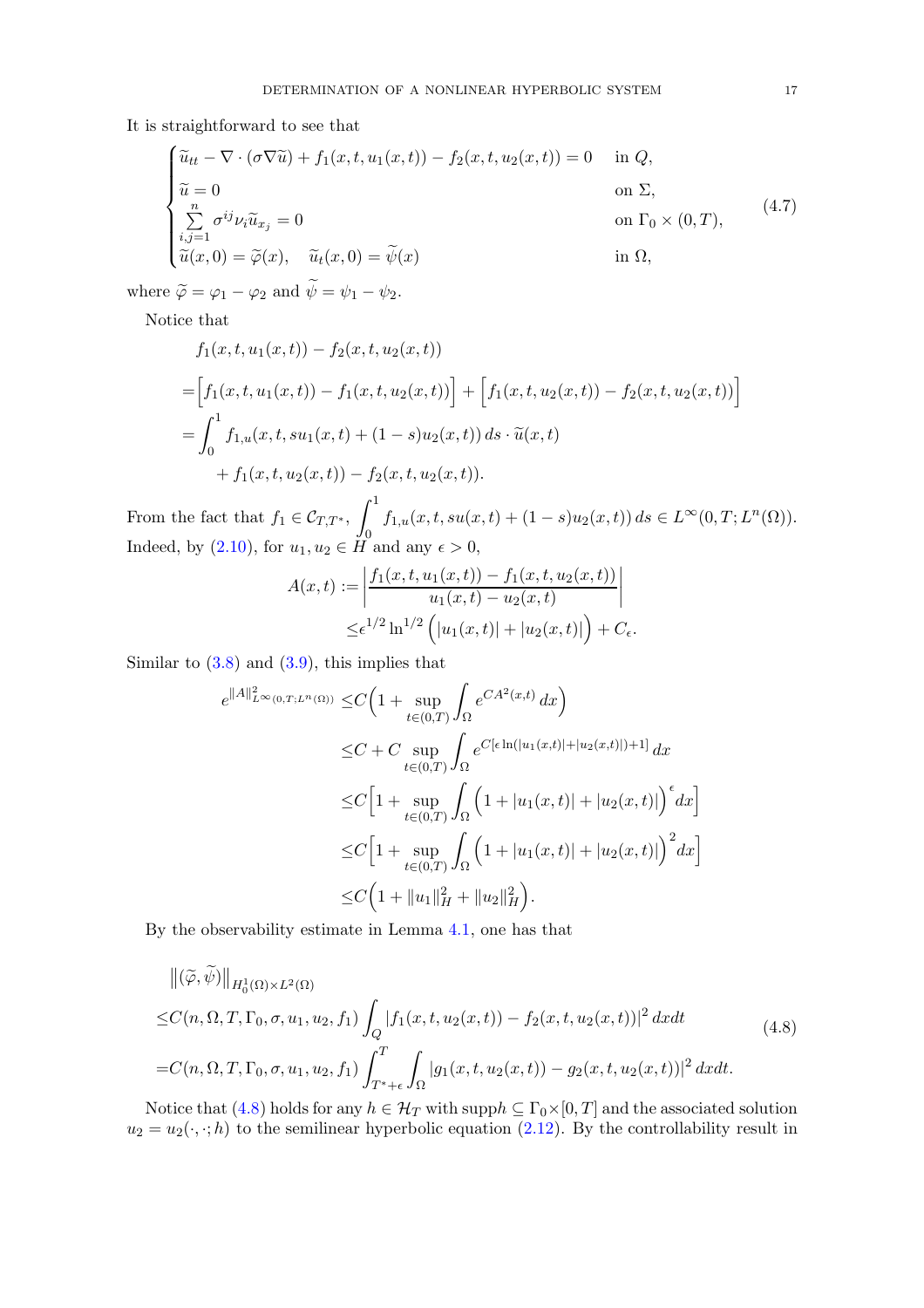Lemma [4.2,](#page-13-5) for  $(\varphi_2, \psi_2) \in H^1_{\Gamma_0}(\Omega) \times L^2(\Omega)$ , there always exists an  $h^* \in L^2(\Gamma_0 \times (0, T^* + \epsilon)),$ such that  $(2.12)$  (with T replaced by  $T^* + \epsilon$ ) has a unique solution

$$
u_2 = u_2(\cdot, \cdot; h^*) \in C([0, T^* + \epsilon]; H^1(\Omega)) \cap C^1([0, T^* + \epsilon]; L^2(\Omega))
$$

with

$$
\sum_{i,j=1}^{n} \sigma^{ij}(x) \nu_i(x) u_{2,x_j}(x,t) \in H^{-1}(\Gamma_0 \times (0,T^* + \epsilon))
$$

and

$$
u_2(\cdot, T^* + \epsilon; h^*) = u_{2,t}(\cdot, T^* + \epsilon; h^*) = 0 \quad \text{in } \Omega.
$$

Choose

$$
h_2(x,t) = \begin{cases} h^*(x,t) & \text{on } \Gamma_0 \times [0,T^* + \epsilon) \\ 0 & \text{on } \Gamma_0 \times [T^* + \epsilon, T] \end{cases} \in L^2(\Gamma_0 \times (0,T)).
$$

By the fact that  $g_1(\cdot, \cdot, 0) = g_2(\cdot, \cdot, 0) \equiv 0$  in  $Q_\epsilon$ , the solution  $u_2 = u_2(\cdot, \cdot; \varphi_2, \psi_2, h_2) \in H$  to  $(2.12)$  associated to  $h_2$  satisfies that

$$
u_2(x,t) \equiv 0 \quad \text{in } \Omega \times [T^* + \epsilon, T].
$$

Combining the above result with  $(4.8)$ , one readily obtains

$$
\widetilde{\varphi} = \widetilde{\psi} \equiv 0 \quad \text{ in } \Omega,
$$

<span id="page-17-0"></span>which proves the assertion in Theorem [2.](#page-4-3)2.  $\Box$ 

## 5. Simultaneous recovery of initial data and nonlinearity

In this section, the higher order linearization technique will be used to determine unknown initial value and nonlinear function in the semilinear wave equation [\(2.18\)](#page-5-1) simultaneously. As preliminaries, based on the observability result in Lemma [4.1,](#page-13-4) a Runge type approximation for wave equations is given.

First, for any  $T > T_*$  (see [\(2.15\)](#page-5-2)), choose two constants  $t_1$  and  $t_2$ , such that

<span id="page-17-1"></span>
$$
T_* < t_1 < t_2 < T. \tag{5.1}
$$

Then one has the following approximation result.

<span id="page-17-3"></span>**Theorem 5.1** (Runge approximation). Assume that [\(5.1\)](#page-17-1) holds and  $q \in E^{m+1}$  with  $suppq \subseteq \overline{\Omega} \times [t_1, t_2]$  for an integer  $m > n/2$ . Then for any solution  $v \in C([t_1, t_2]; L^2(\Omega)) \cap$  $C^1([t_1, t_2]; H^{-1}(\Omega))$  to

$$
v_{tt} - \Delta v + qv = 0 \quad in \ Q,
$$

and any  $\epsilon > 0$ , there exists a solution  $V \in C^2(\overline{Q})$  to

$$
\begin{cases}\nV_{tt} - \Delta V + qV = 0 & \text{in } Q, \\
V(x, 0) = V_t(x, 0) = 0 & \text{in } \Omega,\n\end{cases}
$$
\n(5.2)

such that

$$
||V - v||_{L^2(\Omega \times (t_1, t_2))} < \epsilon.
$$

Proof. In order to prove the desired approximation result, it is equivalent to show that

$$
X = \left\{ w = V \Big|_{\Omega \times (t_1, t_2)} \middle| V \in C^2(\overline{Q}) \text{ is a solution to (5.2)} \right\}
$$

is dense in

$$
Y = \left\{ v \in C([t_1, t_2]; L^2(\Omega)) \cap C^1([t_1, t_2]; H^{-1}(\Omega)) \middle| v_{tt} - \Delta v + qv = 0 \text{ in } \Omega \times (t_1, t_2) \right\}
$$

<span id="page-17-2"></span>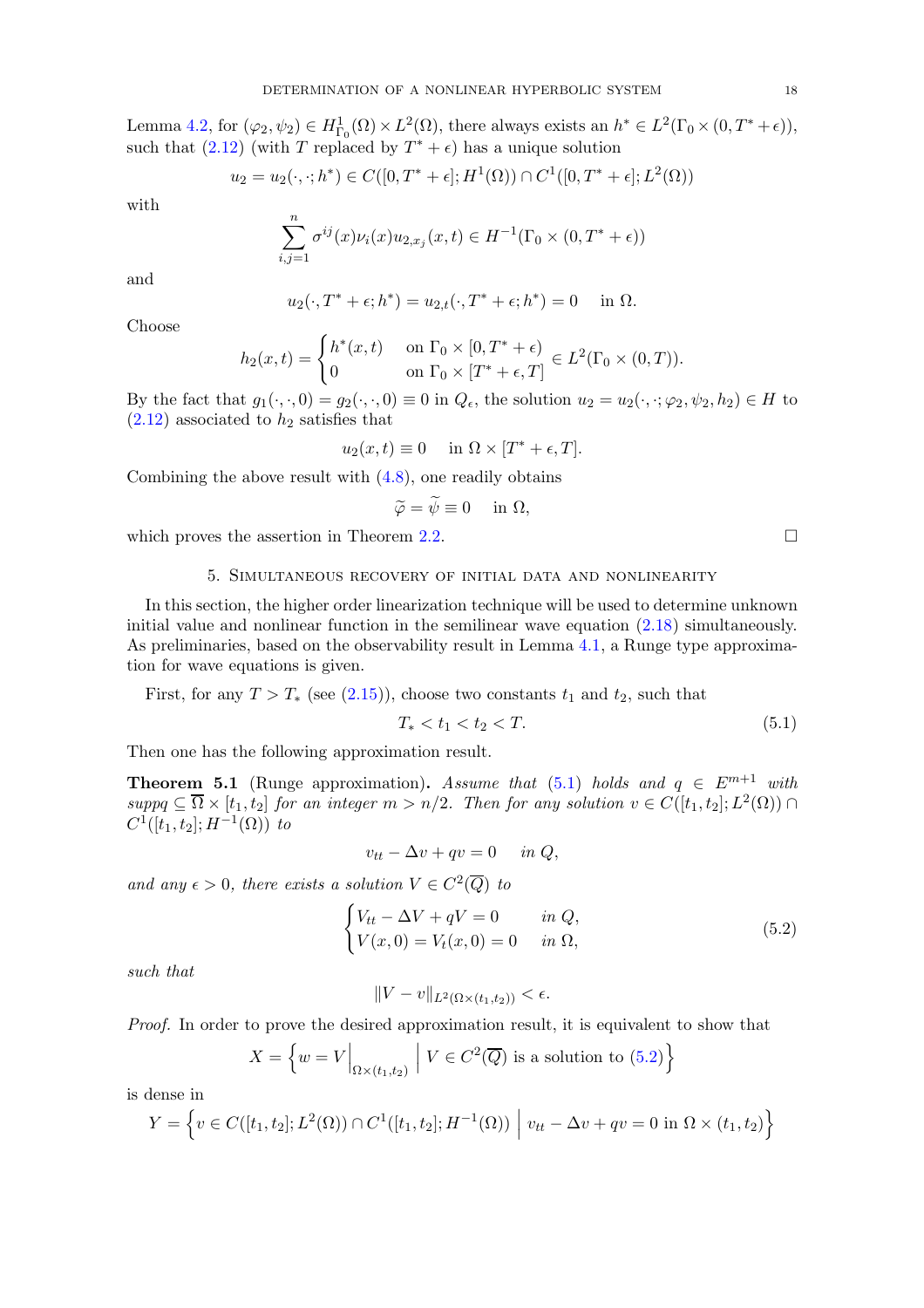in terms of  $L^2(\Omega \times (t_1, t_2))$ . By the Hahn-Banach theorem, it suffices to prove the following statement: if  $f \in L^2(\Omega \times (t_1, t_2))$  satisfies

$$
\int_{t_1}^{t_2} \int_{\Omega} f w \, dx dt = 0, \quad \forall \ w \in X,\tag{5.3}
$$

it follows that

<span id="page-18-0"></span>
$$
\int_{t_1}^{t_2} \int_{\Omega} fv \, dx dt = 0, \quad \forall \ v \in Y. \tag{5.4}
$$

To this aim, let  $f \in L^2(\Omega \times (t_1, t_2))$  satisfy [\(5.3\)](#page-18-0) and set

$$
\widetilde{f}(x,t) = \begin{cases} f(x,t) & \text{in } \Omega \times (t_1, t_2), \\ 0 & \text{in } \Omega \times ((0, t_1] \cup [t_2, T)). \end{cases}
$$

Assume that  $\tilde{v} \in H_0$  is the solution to the following backward wave equation:

<span id="page-18-1"></span>
$$
\begin{cases}\n\widetilde{v}_{tt} - \Delta \widetilde{v} + q \widetilde{v} = \widetilde{f} & \text{in } Q, \\
\widetilde{v} = 0 & \text{on } \Sigma, \\
\widetilde{v}(x, T) = \widetilde{v}_t(x, T) = 0 & \text{in } \Omega.\n\end{cases}
$$
\n(5.5)

Then for any solution  $V \in C^2(\overline{Q})$  to  $(5.2)$  and  $w = V \Big|_{\Omega \times (t_1, t_2)}$ , one has that

$$
0 = \int_{t_1}^{t_2} \int_{\Omega} f w \, dx dt = \int_{Q} \tilde{f} V \, dx dt
$$
  
= 
$$
\int_{Q} \left( \tilde{v}_{tt} - \Delta \tilde{v} + q \tilde{v} \right) V \, dx dt = \int_{\Sigma} \partial_{\nu} \tilde{v} \cdot V \, dS dt.
$$
 (5.6)

Since  $V|_{\Sigma}$  can be any arbitrary function in  $C_0^{\infty}(0,T;C^{\infty}(\Gamma))$ , we conclude that the associ-ated solution V to [\(5.2\)](#page-17-2) satisfies  $V \in E^{m+2}$  and therefore,  $\partial_{\nu}\tilde{v} = 0$  on  $\Sigma$ . This implies that the solution  $\tilde{v} \in H_0$  to  $(5.5)$  satisfies

$$
\begin{cases} \tilde{v}_{tt} - \Delta \tilde{v} + q\tilde{v} = \tilde{f} & \text{in } Q, \\ \tilde{v} = \partial_{\nu}\tilde{v} = 0 & \text{on } \Sigma, \\ \tilde{v}(x, T) = \tilde{v}_t(x, T) = 0 & \text{in } \Omega. \end{cases}
$$

In particular, in the domain  $\Omega \times ((0,t_1) \cup (t_2,T))$ ,  $\tilde{v}$  satisfies the following wave equation:

$$
\begin{cases} \widetilde{v}_{tt} - \Delta \widetilde{v} + q \widetilde{v} = 0 & \text{in } \Omega \times ((0, t_1) \cup (t_2, T)), \\ \widetilde{v} = \partial_{\nu} \widetilde{v} = 0 & \text{on } \Sigma, \\ \widetilde{v}(x, T) = \widetilde{v}_t(x, T) = 0 & \text{in } \Omega. \end{cases}
$$

By Remark [4.3](#page-14-3) and the uniqueness of solutions to wave equations, we have that

$$
\widetilde{v} \equiv 0 \quad \text{in} \quad \Omega \times ((0, t_1) \cup (t_2, T)).
$$

Hence,

$$
\begin{cases} \widetilde{v}(\cdot, t_1) = \widetilde{v}_t(\cdot, t_1) = \widetilde{v}(\cdot, t_2) = \widetilde{v}_t(\cdot, t_2) = 0 \text{ in } \Omega, \\ \widetilde{v} = \partial_\nu \widetilde{v} = 0 \text{ on } \Sigma. \end{cases}
$$

It follows that

$$
\int_{t_1}^{t_2} \int_{\Omega} fv \, dxdt = \int_{t_1}^{t_2} \int_{\Omega} \left( \widetilde{v}_{tt} - \Delta \widetilde{v} + q \widetilde{v} \right) v \, dxdt = 0,
$$

for any  $v \in C([t_1, t_2]; L^2(\Omega)) \cap C^1([t_1, t_2]; H^{-1}(\Omega))$  with  $v_{tt} - \Delta v + qv = 0$  in  $\Omega \times (t_2, t_2)$  as desired. This completes the proof of Theorem [5.1.](#page-17-3)  $\Box$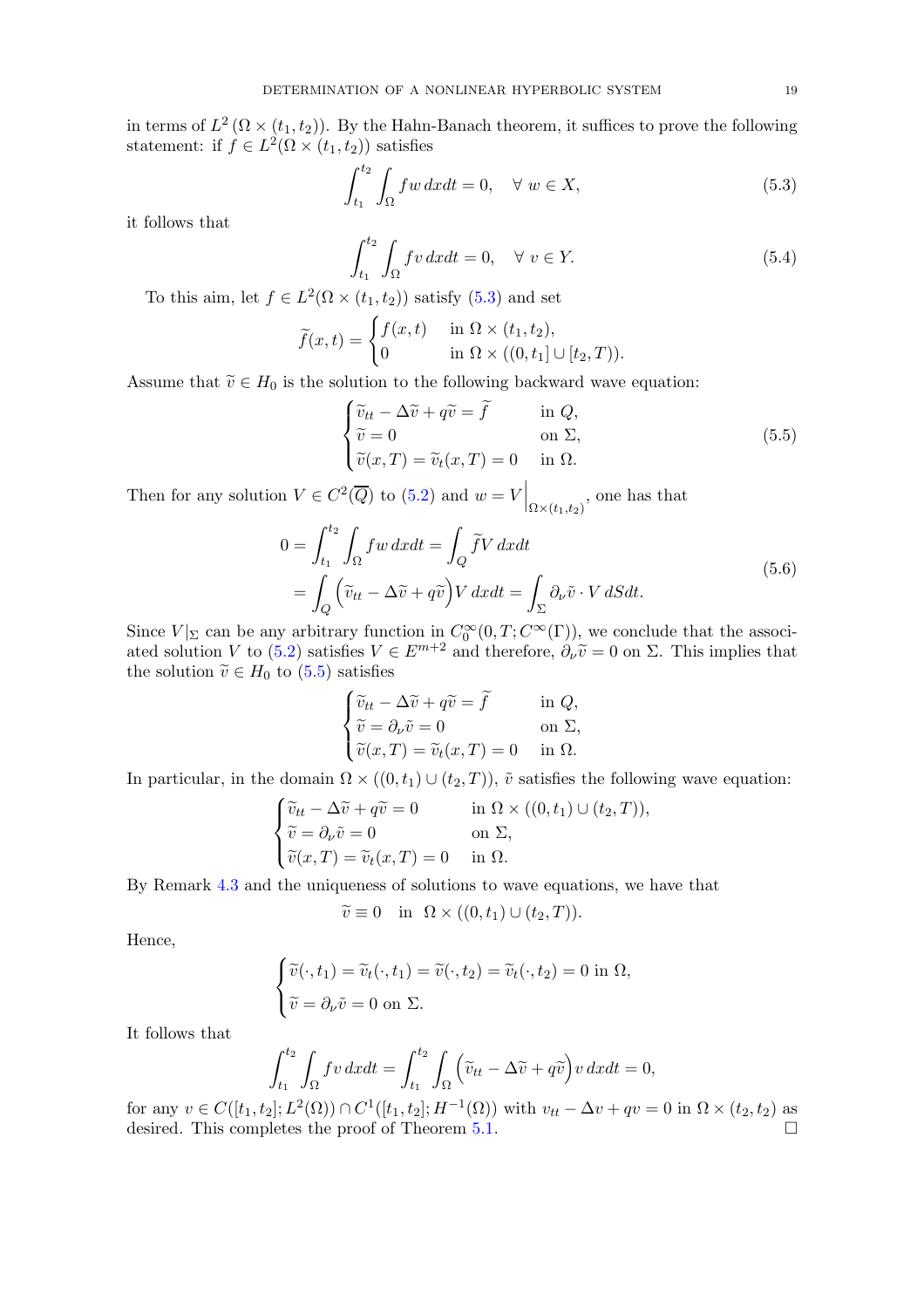Remark 5.1. By the proof of Theorem [5](#page-17-3).1, the Runge approximation still holds for the following more general hyperbolic equation:

$$
v_{tt} - \nabla \cdot (\sigma \nabla v) + qv = 0 \quad in \ \Omega \times (t_1, t_2),
$$

where  $\sigma = (\sigma^{ij}(x))_{i,j=1}^n \in C^2(\overline{\Omega}; \mathbb{R}^{n \times n})$  is a symmetric uniformly positive definite matrixvalued function in  $\overline{\Omega}$  and  $(2.2)$  $(2.2)$  holds. Also,  $t_1$  and  $t_2$  satisfy  $T^* < t_1 < t_2 < T$  for the  $T^*$ in Lemma [4](#page-13-4).1.

Finally, we give a proof of Theorem 2.[3.](#page-6-1)

Proof of Theorem [2](#page-6-1).3. The whole proof is divided into five parts.

Step 1. Initiation

For  $m > \frac{n}{2}$  $\frac{\pi}{2}$ , consider the following (lateral) boundary data

$$
h(x,t;\epsilon) = \sum_{\ell=1}^{M} \epsilon_{\ell} g_{\ell} \quad \text{on } \Sigma,
$$
\n(5.7)

where  $M \in \mathbb{N}$ ,  $g_1, \dots, g_M \in \mathcal{N}_{m+1}$  and  $\epsilon = (\epsilon_1, \dots, \epsilon_M)$  is a parameter vector in  $\mathbb{R}^M$  with  $|\epsilon| = \sum_{i=1}^{M}$  $_{\ell=1}$  $|\epsilon_{\ell}|$  sufficiently small, such that

$$
\left\|\sum_{\ell=1}^M \epsilon_\ell g_\ell\right\|_{H^{m+1}(\Sigma)} < \frac{\delta}{2}, \text{ for the } \delta > 0 \text{ in Theorem 3.1.}
$$

For  $j = 1, 2$ , let  $u_j = u_j(x, t; \epsilon) \in E^{m+1}$  be solutions to

$$
\begin{cases}\n u_{j,tt} - \Delta u_j + \tilde{f}_j(x, t, u_j) = 0 & \text{in } Q, \\
 u_j = \sum_{\ell=1}^M \epsilon_\ell g_\ell & \text{on } \Sigma, \\
 u_j(x, 0) = \varphi_j(x), \quad u_{j,t}(x, 0) = \psi_j(x) & \text{in } \Omega,\n\end{cases}
$$
\n(5.8)

where  $(\varphi_j, \psi_j) \in H_0^{m+1}(\Omega) \times H_0^m(\Omega)$  with  $\|(\varphi_j, \psi_j)\|_{H_0^{m+1}(\Omega) \times H_0^m(\Omega)} < \delta/2$  and  $\tilde{f}_j$  are admissible coefficients. In particular, when  $\epsilon = 0$ , let  $\tilde{u}_i = u_i(\cdot, \cdot; 0)$  be the solutions to

<span id="page-19-1"></span><span id="page-19-0"></span>
$$
\begin{cases}\n\widetilde{u}_{j,tt} - \Delta \widetilde{u}_j + \widetilde{f}_j(x, t, \widetilde{u}_j) = 0 & \text{in } Q, \\
\widetilde{u}_j = 0 & \text{on } \Sigma, \\
\widetilde{u}_j(x, 0) = \varphi_j, \quad \widetilde{u}_{j,t}(x, 0) = \psi_j & \text{in } \Omega.\n\end{cases}
$$
\n(5.9)

We will apply the higher order linearization to the initial-boundary value problem [\(5.8\)](#page-19-0) around the solution  $\tilde{u}_j$  to [\(5.9\)](#page-19-1) in order to determine informations on  $\tilde{f}_j$  for  $j = 1, 2$ .

Step 2. The first order linearization  $(M = 1)$ 

First, we linearize the equation [\(5.8\)](#page-19-0) around  $\tilde{u}_j$ , where  $\tilde{u}_j \in E^{m+1}$  is the solution to [\(5.9\)](#page-19-1), for  $j = 1, 2$ . It is easy to show that for  $j = 1, 2$  and  $\ell = M = 1^3$  $\ell = M = 1^3$ ,

$$
v_j^{(\ell)}(x,t) = \lim_{\epsilon \to 0} \frac{u_j(x,t) - \widetilde{u}_j(x,t)}{\epsilon_\ell}
$$

<span id="page-19-2"></span><sup>3</sup>In fact, the arguments hold for all  $\ell = 1, \ldots, M$ , where we will use in steps 2-5.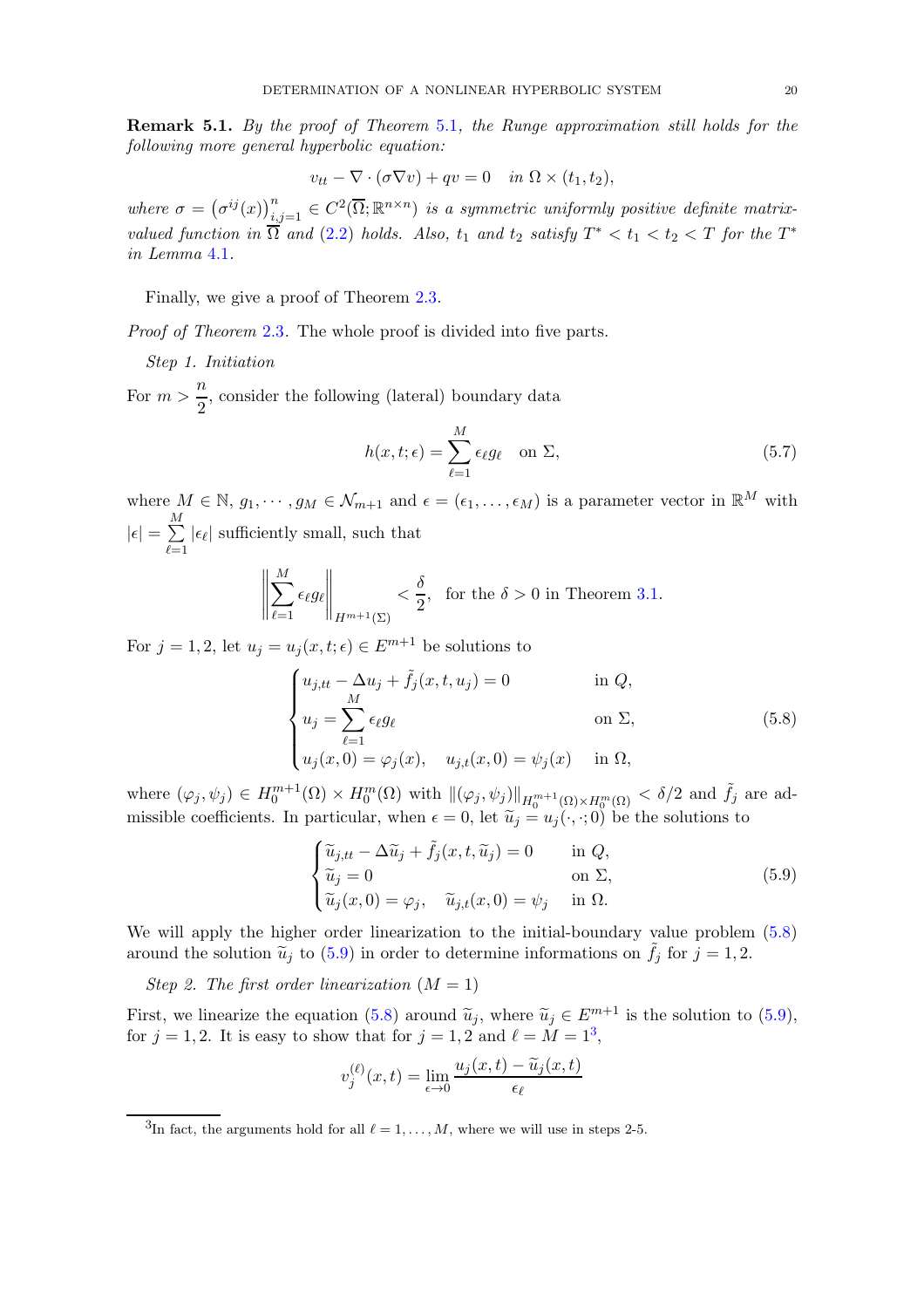satisfies the following wave equation:

<span id="page-20-0"></span>
$$
\begin{cases}\nv_{j,tt}^{(\ell)} - \Delta v_j^{(\ell)} + \tilde{q}_j v_j^{(\ell)} = 0 & \text{in } Q, \\
v_j^{(\ell)} = g_\ell & \text{on } \Sigma, \\
v_j^{(\ell)}(x,0) = v_{j,t}^{(\ell)}(x,0) = 0 & \text{in } \Omega,\n\end{cases}
$$
\n(5.10)

where

$$
\tilde{q}_j(x,t) = \tilde{f}_{j,u}(x,t,\tilde{u}_j(x,t)) \text{ in } Q \quad \text{and} \quad \tilde{q}_j \in E^{m+1}.
$$

It is worth noting that both  $\widetilde{u}_j$  and  $v_j^{(\ell)}$  $j_j^{(t)}$  in [\(5.9\)](#page-19-1) and [\(5.10\)](#page-20-0) are still unknown, respectively, since they involve unknown coefficients and initial data. In this step, we will show that

$$
\tilde{f}_{1,u}(x,t,\tilde{u}_1(x,t)) = \tilde{f}_{2,u}(x,t,\tilde{u}_2(x,t)) \quad \text{in } \Omega \times (0,T). \tag{5.11}
$$

Recall that we have the same input-output maps

$$
\Lambda^T_{\varphi_1,\psi_1,\tilde{f}_1}(h) = \Lambda^T_{\varphi_2,\psi_2,\tilde{f}_2}(h), \quad \text{for any } h \in E_{\delta}.
$$

Hence, with the same boundary data at hand, one has

<span id="page-20-2"></span>
$$
v_1^{(\ell)}(x,0) = v_2^{(\ell)}(x,0), \qquad v_{1,t}^{(\ell)}(x,0) = v_{2,t}^{(\ell)}(x,0),
$$
  
\n
$$
v_1^{(\ell)}(x,T) = v_2^{(\ell)}(x,T), \qquad v_{1,t}^{(\ell)}(x,T) = v_{2,t}^{(\ell)}(x,T),
$$
  
\n
$$
v_1^{(\ell)}\Big|_{\Sigma} = v_2^{(\ell)}\Big|_{\Sigma}, \qquad \partial_{\nu}v_1^{(\ell)}\Big|_{\Sigma} = \partial_{\nu}v_2^{(\ell)}\Big|_{\Sigma},
$$
\n(5.12)

for  $\ell = M = 1$ .

Now, subtracting  $(5.10)$  with  $j = 1, 2$ , we have

$$
\begin{cases}\nv_{tt}^{(\ell)} - \Delta v^{(\ell)} + \tilde{q}_1 v^{(\ell)} = (\tilde{q}_2 - \tilde{q}_1) v_2^{(\ell)} & \text{in } Q, \\
v^{(\ell)} = 0 & \text{on } \Sigma, \\
v^{(\ell)}(x, 0) = v_t^{(\ell)}(x, 0) = 0 & \text{in } \Omega,\n\end{cases}
$$
\n(5.13)

where  $v^{(\ell)} := v_1^{(\ell)} - v_2^{(\ell)}$  $\widetilde{v}_1^{(\ell)}$ . Let  $\widetilde{v}_1^{(\ell)}$  $i^{(t)}$  be a solution to

<span id="page-20-5"></span><span id="page-20-1"></span>
$$
\tilde{v}_{1,tt}^{(\ell)} - \Delta \tilde{v}_1^{(\ell)} + \tilde{q}_1 \tilde{v}_1^{(\ell)} = 0 \text{ in } Q. \tag{5.14}
$$

Multiplying both sides of the first equation in [\(5.13\)](#page-20-1) by  $\tilde{v}_1^{(\ell)}$  $1^{(0)}$ , by  $(5.12)$  and an integration by parts, yields that

<span id="page-20-4"></span><span id="page-20-3"></span>
$$
\int_{Q} (\tilde{q}_{2} - \tilde{q}_{1}) \tilde{v}_{1}^{(\ell)} v_{2}^{(\ell)} dx dt = 0.
$$
\n(5.15)

With the admissible conditions in Definition  $2.1$ ,  $(5.15)$  is equivalent to

$$
\int_{t_1}^{t_2} \int_{\Omega} \left( \tilde{q}_2 - \tilde{q}_1 \right) \tilde{v}_1^{(\ell)} v_2^{(\ell)} \, dx dt = 0. \tag{5.16}
$$

In fact, by the above arguments, the equality  $(5.16)$  still holds for complex-valued solutions  $\tilde{v}_1^{(\ell)}$  $y_1^{(\ell)}$  and  $v_2^{(\ell)}$  $2^{(c)}$ , respectively, to  $(5.10)$  with  $j = 2$  and  $(5.14)$ .

On the other hand, let  $v_j$  (j = 1, 2) be the complex geometrical optics (CGO) solutions to

<span id="page-20-6"></span>
$$
\boldsymbol{v}_{j,tt} - \Delta \boldsymbol{v}_j + \tilde{q}_j \boldsymbol{v}_j = 0 \text{ in } \Omega \times (t_1,t_2)
$$

in the form in Appendix [A:](#page-25-0)

$$
\mathbf{v}_1(x,t) = e^{-\mathbf{i}\tau[\eta(x)+t]} a_1(x,t) + R_1^{(\tau)}(x,t),
$$
  
\n
$$
\mathbf{v}_2(x,t) = e^{\mathbf{i}\tau[\eta(x)+t]} a_2(x,t) + R_2^{(\tau)}(x,t),
$$
\n(5.17)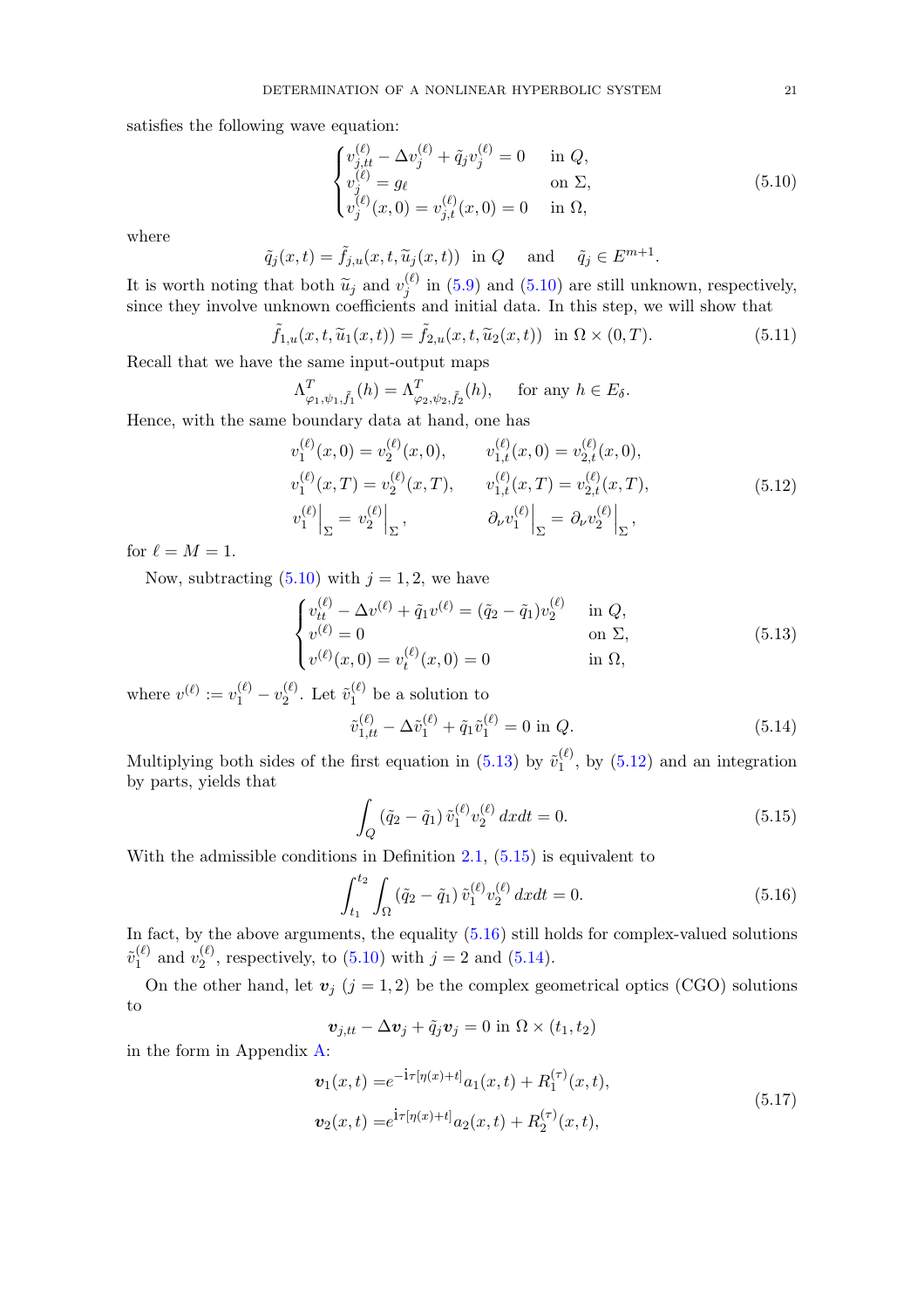where i denotes the imaginary unit,  $\tau \in \mathbb{R}$  with  $|\tau| > 1$ ,  $\eta(x) = |x - x_0|$  for an  $x_0 \in \overline{\Omega}$ and  $a_j(\cdot, \cdot)$  has the form  $(A.7)$ . Also,  $R_j^{(\tau)} \in L^2(Q)$  is the remainder term, which fulfills the conditions [\(A.1\)](#page-25-1) and [\(A.2\)](#page-25-2), for  $j = 1, 2$ .

By the Runge approximation (Theorem [5.1\)](#page-17-3), there are two sequences of complex-valued functions  $\{v_k^1\}_{k\in\mathbb{N}}$  and  $\{v_k^2\}_{k\in\mathbb{N}}$ , such that for  $j=1,2$ ,  $v_k^j\in C^2(\overline{Q};\mathbb{C})$  is the solution to

$$
\begin{cases}\nv_{k,tt}^j - \Delta v_k^j + \tilde{q}_j v_k^j = 0 & \text{in } Q, \\
v_k^j(x,0) = v_{k,t}^j(x,0) = 0 & \text{in } \Omega,\n\end{cases}
$$
\n(5.18)

and

$$
v_k^j \to \mathbf{v}_j \quad \text{ in } L^2(\Omega \times (t_1, t_2); \mathbb{C}), \text{ as } k \to \infty.
$$
 (5.19)

Choosing  $\tilde{v}_1^{(\ell)} = v_k^1$  and  $v_2^{(\ell)} = v_k^2$  in [\(5.16\)](#page-20-4), and taking limit, as k tends to  $\infty$ , one obtains

<span id="page-21-0"></span>
$$
\int_{t_1}^{t_2} \int_{\Omega} \left( \tilde{q}_2 - \tilde{q}_1 \right) \boldsymbol{v}_1 \boldsymbol{v}_2 \, dx dt = 0. \tag{5.20}
$$

It remains to analyze the product  $v_1v_2$  of CGO solutions.

By a direct computation, we have that

$$
\int_{t_1}^{t_2} \int_{\Omega} \left( \tilde{q}_2 - \tilde{q}_1 \right) \boldsymbol{v}_1 \boldsymbol{v}_2 \, dx dt = \mathbb{I} + \mathbb{I}_{\tau},
$$

where

$$
\mathbb{I} = \int_{t_1}^{t_2} \int_{\Omega} \left( \tilde{q}_2 - \tilde{q}_1 \right) a_1 a_2 \, dx dt
$$

and

$$
\mathbb{I}_{\tau} = \int_{t_1}^{t_2} \int_{\Omega} (\tilde{q}_2 - \tilde{q}_1) \left\{ e^{-i\tau[\eta(x) + t]} a_1(x, t) R_2^{(\tau)}(x, t) + e^{i\tau[\eta(x) + t]} a_2(x, t) R_1^{(\tau)}(x, t) + R_1^{(\tau)}(x, t) R_2^{(\tau)}(x, t) \right\} dx dt.
$$

Since  $\tilde{q}_1, \tilde{q}_2, a_1$  and  $a_2$  are uniformly bounded in  $Q$ , and  $||R_i^{(\tau)}||$  $\|f_j^{(\tau)}\|_{L^2(\Omega\times(t_1,t_2))}\to 0$ , as  $|\tau|\to\infty$ , for  $j = 1, 2$ , it follows that  $\mathbb{I}_{\tau} \to 0$ , as  $\tau \to \infty$ . Hence, by taking limit, the integral identity  $(5.20)$  becomes

$$
\int_{t_1}^{t_2} \int_{\Omega} \left( \tilde{q}_2 - \tilde{q}_1 \right) a_1(x, t) a_2(x, t) \, dx dt = 0. \tag{5.21}
$$

It remains to prove that  $(5.21)$  implies  $\tilde{q}_1 = \tilde{q}_2$  in  $Q$ . Since  $\Omega \subseteq \mathbb{R}^n$  is a compact smooth Riemannian manifold, by applying the similar arguments in [\[KO19,](#page-27-25) Section 2], we conclude that  $\tilde{q}_1 = \tilde{q}_2$  in Q as desired. Meanwhile, set

<span id="page-21-1"></span>
$$
q(x,t) = \tilde{q}_1(x,t) = \tilde{q}_2(x,t) \text{ in } Q. \tag{5.22}
$$

By the uniqueness of solutions to  $(5.10)$ , one has that

$$
v^{(\ell)} := v_1^{(\ell)} = v_2^{(\ell)} \quad \text{in} \quad Q, \quad \text{for } \ell = 1. \tag{5.23}
$$

Step 3. The second order linearization  $(M = 2)$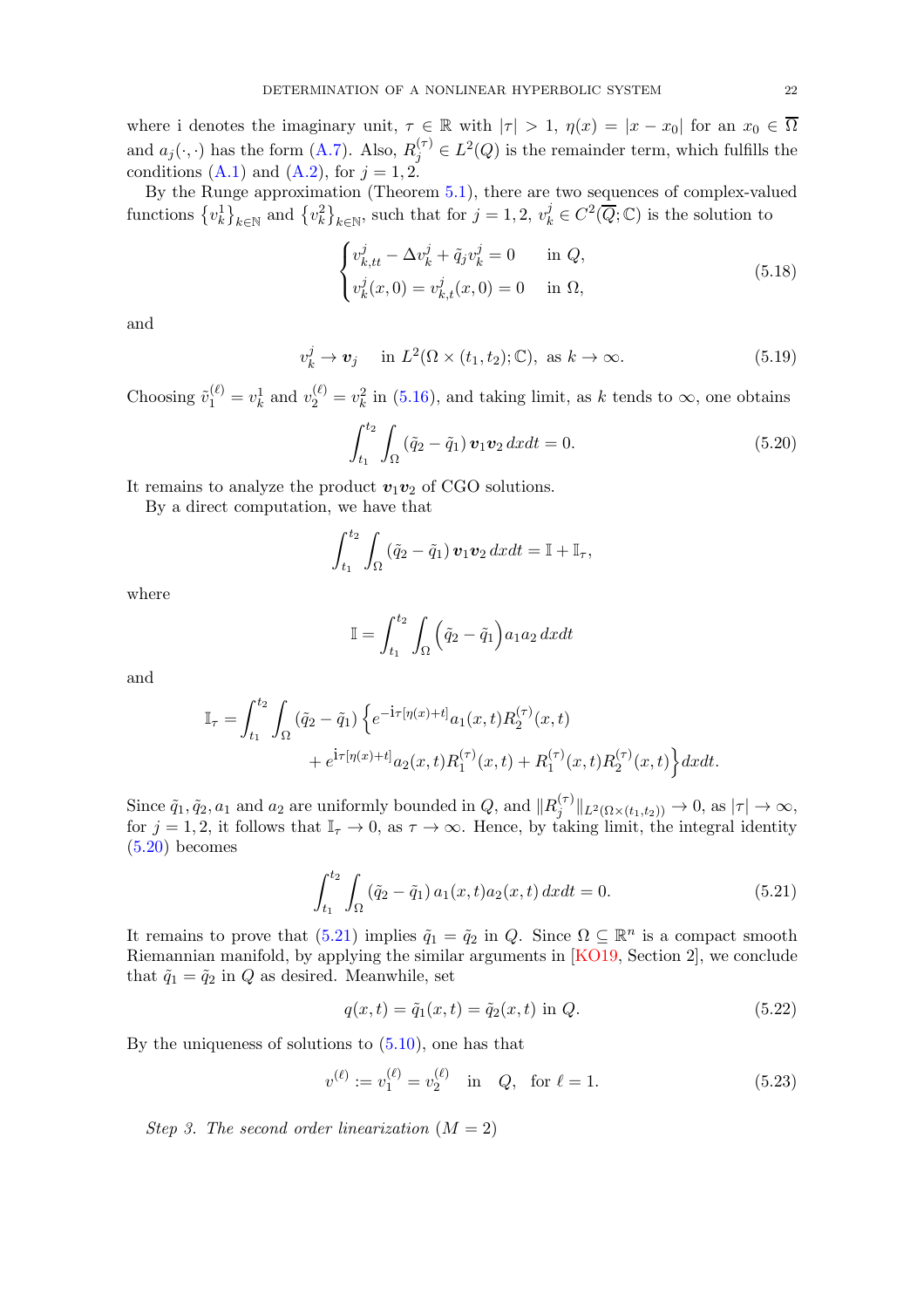For  $m = 2$ , we differentiate [\(5.8\)](#page-19-0) with respect to different parameters  $\epsilon_1$  and  $\epsilon_2$ . It is easy to show that the derivatives  $w_i^{(2)}$  $j^{(2)}$   $(j = 1, 2)$  satisfy

$$
\begin{cases}\nw_{j,tt}^{(2)} - \Delta w_j^{(2)} + q(x,t)w_j^{(2)} + \tilde{f}_{j,uu}(x,t,\tilde{u}_j)v^{(1)}v^{(2)} = 0 & \text{in } Q, \\
w_j^{(2)} = 0 & \text{on } \Sigma, \\
w_j^{(2)}(x,0) = w_{j,t}^{(2)}(x,0) = 0 & \text{in } \Omega,\n\end{cases}
$$
\n(5.24)

where  $q, \tilde{f}_{j,uu}(\cdot, \cdot, \tilde{u}_j) \in E^{m+1}$  and  $v^{(1)}, v^{(2)} \in E^{m+1}$  satisfy

<span id="page-22-2"></span><span id="page-22-0"></span>
$$
\begin{cases} v_{tt}^{(\ell)} - \Delta v^{(\ell)} + q(x, t)v^{(\ell)} = 0 & \text{in } Q, \\ v^{(\ell)} = g_{\ell} & \text{on } \Sigma, \\ v^{(\ell)}(x, 0) = v_{t}^{(\ell)}(x, 0) = 0 & \text{in } \Omega, \end{cases}
$$

here  $g_1, g_2 \in \mathcal{N}_{m+1}$  are arbitrarily given.

Next, we will prove that

$$
\tilde{f}_{1,uu}(x,t,\tilde{u}_1(x,t)) = \tilde{f}_{2,uu}(x,t,\tilde{u}_2(x,t)) \quad in \quad Q.
$$
\n
$$
(5.25)
$$

Similar to the arguments in the first order linearization, with the equal input-output maps at hand, we have that

$$
w_1^{(2)}(x,0) = w_2^{(2)}(x,0), \t w_{1,t}^{(2)}(x,0) = w_{2,t}^{(2)}(x,0),
$$
  
\n
$$
w_1^{(2)}(x,T) = w_2^{(2)}(x,T), \t w_{1,t}^{(2)}(x,T) = w_{2,t}^{(2)}(x,T),
$$
  
\n
$$
w_1^{(2)}\Big|_{\Sigma} = w_2^{(2)}\Big|_{\Sigma}, \t \partial_{\nu}w_1^{(2)}\Big|_{\Sigma} = \partial_{\nu}w_2^{(2)}\Big|_{\Sigma}.
$$
\n(5.26)

Let  $v^{(0)}$  be any solution to

<span id="page-22-1"></span>
$$
\begin{cases}\nv_{tt}^{(0)} - \Delta v^{(0)} + qv^{(0)} = 0 & \text{in } Q, \\
v^{(0)}(x, 0) = v_t^{(0)}(x, 0) = 0 & \text{in } \Omega.\n\end{cases}
$$
\n(5.27)

By subtracting the equations [\(5.24\)](#page-22-0) associated to  $j = 1, 2$ , an integration by parts yields

$$
\int_{Q} \left[ \tilde{f}_{1,uu}(x,t,\tilde{u}_{1}(x,t)) - \tilde{f}_{2,uu}(x,t,\tilde{u}_{2}(x,t)) \right] v^{(0)} v^{(1)} v^{(2)} dx dt
$$
\n
$$
= \int_{t_1}^{t_2} \int_{\Omega} \left[ \tilde{f}_{1,uu}(x,t,\tilde{u}_{1}(x,t)) - \tilde{f}_{2,uu}(x,t,\tilde{u}_{2}(x,t)) \right] v^{(0)} v^{(1)} v^{(2)} dx dt = 0,
$$
\n(5.28)

where we have used the admissible conditions for the coefficients.

As in the first step, we consider the CGO solutions  $v_1$  and  $v_2$  of the form [\(5.17\)](#page-20-6). By using the Runge approximation again, similar to the arguments in the step 2, we have that

$$
\left[\tilde{f}_{1,uu}(x,t,\widetilde{u}_1(x,t))-\tilde{f}_{2,uu}(x,t,\widetilde{u}_2(x,t))\right]v^{(0)}(x,t)=0 \ \ \text{in}\ \Omega\times(t_1,t_2).
$$

Hence, for any solution  $v_{(0)}$  to  $(5.27)$ ,

$$
\int_{t_1}^{t_2} \int_{\Omega} \left[ \tilde{f}_{1,uu}(x,t, \tilde{u}_1(x,t)) - \tilde{f}_{2,uu}(x,t, \tilde{u}_2(x,t)) \right] v^{(0)} v_{(0)} dx dt = 0.
$$

By choosing the CGO solutions again, we have [\(5.25\)](#page-22-2) as desired. Furthermore, by the uniqueness of solutions to  $(5.24)$ , one can immediately obtain

$$
w_1^{(2)} = w_2^{(2)} \quad \text{in } Q.
$$

Step 4. The higher order linearization  $(M > 2)$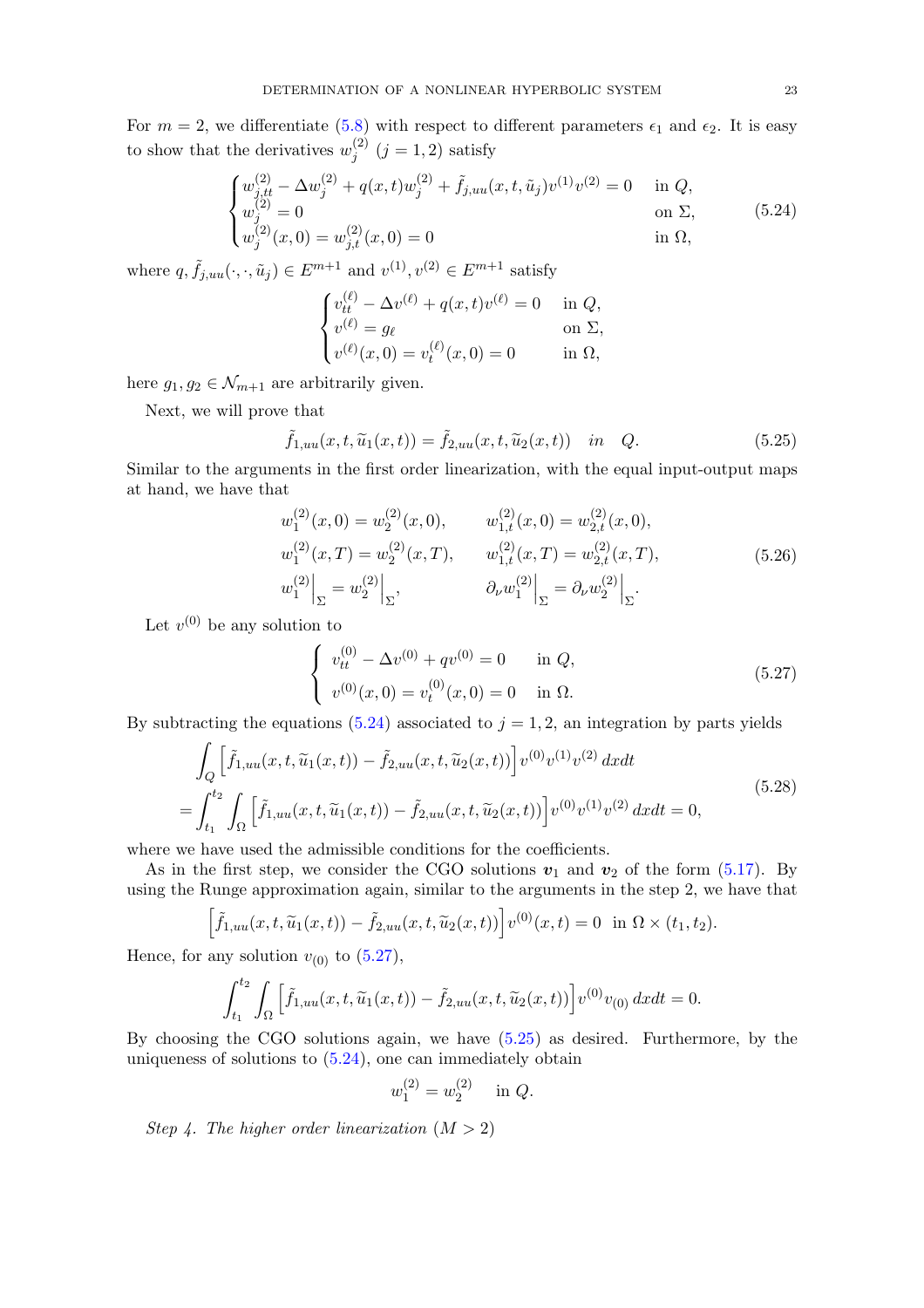By the higher order linearization and the method of induction, we may find  $M$ -th order derivative of [\(5.8\)](#page-19-0) and prove that

$$
\partial_u^M \tilde{f}_1(x, t, \tilde{u}_1(x, t)) = \partial_u^M \tilde{f}_2(x, t, \tilde{u}_2(x, t)) \quad \text{in } Q,
$$
\n(5.29)

for any  $M = 3, 4, \cdots$ . First, assume that

$$
\partial_u^k \tilde{f}_1(x,t,\tilde{u}_1(x,t)) = \partial_u^k \tilde{f}_2(x,t,\tilde{u}_2(x,t)) \text{ in } Q, \text{ for any } k = 1,\ldots,M-1.
$$

Similar to previous steps, by differentiating [\(5.8\)](#page-19-0) with respect to  $\epsilon_1, \ldots, \epsilon_{M-1}$  and  $\epsilon_M$ , one can obtain

$$
\int_{t_1}^{t_2} \int_{\Omega} \left[ \partial_u^M \tilde{f}_1(x, t, \widetilde{u}_1(x, t)) - \partial_u^M \tilde{f}_2(x, t, \widetilde{u}_2(x, t)) \right] v^{(0)} v^{(1)} \cdots v^{(M)} dx dt = 0,
$$

where  $v^{(\ell)}$   $(\ell = 0, 1, \cdots, M)$  are solutions to [\(5.27\)](#page-22-1).

Applying the similar approximation properties in Step 3, we have that

$$
\int_{t_1}^{t_2} \int_{\Omega} \left[ \partial_u^M \tilde{f}_1(x, t, u_1^{(0)}(x, t)) - \partial_u^M \tilde{f}_2(x, t, u_2^{(0)}(x, t)) \right] v^{(0)} \mathbf{v}_1 \mathbf{v}_2 v^{(3)} \cdots v^{(M)} dx dt = 0, \tag{5.30}
$$

where  $v_1$  and  $v_2$  are CGO solutions of the form  $(5.17)$ . This implies that

$$
\left[\partial_u^M \tilde{f}_1(x,t,u_1^{(0)}(x,t)) - \partial_u^M \tilde{f}_2(x,t,u_2^{(0)}(x,t))\right] v^{(0)} v^{(3)} \cdots v^{(M)} = 0 \quad \text{in } \Omega \times (t_1,t_2).
$$

Similar to Step 3, if M is odd, we take successively CGO solutions  $v^{(0)}$  and  $v^{(3)}, \cdots, v^{(M-1)}$ and  $v^{(M)}$ . Otherwise, we add a CGO solution to this equality, in order to guarantee even solutions to be multiplied together. It follows that

<span id="page-23-1"></span>
$$
\partial_u^M \tilde{f}_1(x, t, \tilde{u}_1(x, t)) = \partial_u^M \tilde{f}_2(x, t, \tilde{u}_2(x, t)) \quad \text{in } Q. \tag{5.31}
$$

# Step 5. The determination of initial data and coefficients

Recall that  $\tilde{u}_i$  (j = 1, 2) are the solutions to the following semilinear wave equation:

$$
\begin{cases} \widetilde{u}_{j,tt} - \Delta \widetilde{u}_j + \widetilde{f}_j(x, t, \widetilde{u}_j) = 0 & \text{in } Q, \\ \widetilde{u}_j = 0 & \text{on } \Sigma, \\ \widetilde{u}_j(x, 0) = \varphi_j, \ \widetilde{u}_{j,t}(x, 0) = \psi_j & \text{in } \Omega. \end{cases}
$$

By the admissible property of  $\tilde{f}_1$  and  $\tilde{f}_2$ ,

<span id="page-23-0"></span>
$$
\tilde{f}_1(x, t, \tilde{u}_1(x, t)) - \tilde{f}_2(x, t, \tilde{u}_2(x, t))
$$
\n
$$
= \sum_{k=1}^{\infty} \frac{\partial_{u}^k \tilde{f}_2(x, t, \tilde{u}_2(x, t))}{k!} \left[ -\tilde{u}_2(x, t) \right]^k - \sum_{k=1}^{\infty} \frac{\partial_{u}^k \tilde{f}_1(x, t, \tilde{u}_1(x, t))}{k!} \left[ -\tilde{u}_1(x, t) \right]^k
$$
\n
$$
= \sum_{k=1}^{\infty} \frac{\partial_{u}^k \tilde{f}_1(x, t, \tilde{u}_1(x, t)) (-1)^k}{k!} \left\{ \left[ \tilde{u}_2(x, t) \right]^k - \left[ \tilde{u}_1(x, t) \right]^k \right\}.
$$
\n(5.32)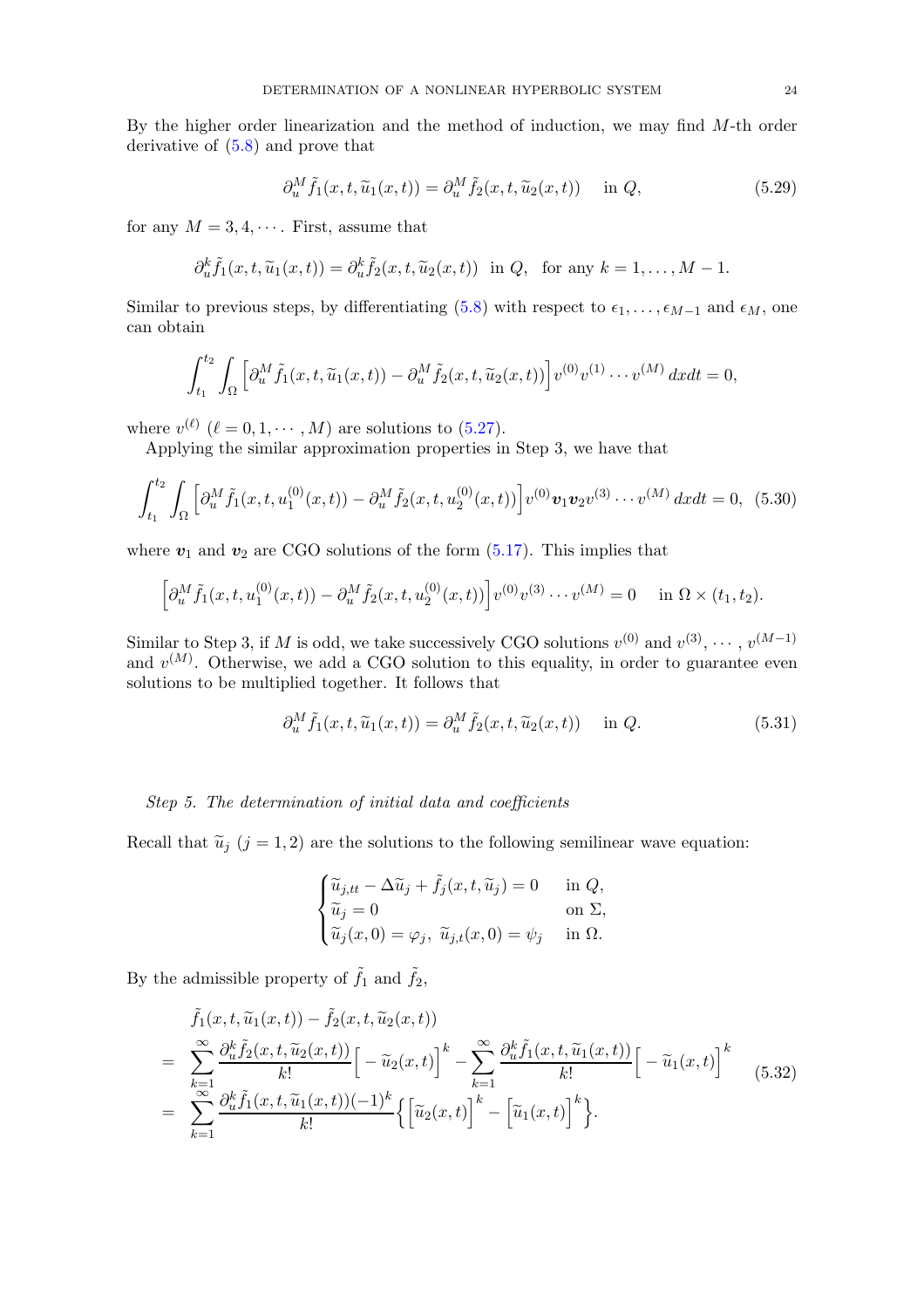Since both  $\widetilde{u}_1$  and  $\widetilde{u}_2$  are bounded, set  $R = \|\widetilde{u}_1\|_{L^\infty(Q)} + \|\widetilde{u}_2\|_{L^\infty(Q)}$ . Then, for any  $L > 0$ and  $(x, t) \in Q$ ,

$$
\begin{split}\n&\left| \frac{\tilde{f}_{1}(x,t,\tilde{u}_{1}(x,t)) - \tilde{f}_{2}(x,t,\tilde{u}_{2}(x,t))}{\tilde{u}_{1}(x,t) - \tilde{u}_{2}(x,t)} \right| \\
&= \left| \sum_{k=1}^{\infty} \frac{\partial_{u}^{k} \tilde{f}_{1}(x,t,\tilde{u}_{1}(x,t))}{k!} (-1)^{k+1} \left\{ \left[ \tilde{u}_{1}(x,t) \right]^{k-1} + \left[ \tilde{u}_{1}(x,t) \right]^{k-2} \tilde{u}_{2}(x,t) + \cdots \right. \\
&\left. + \tilde{u}_{1}(x,t) \left[ \tilde{u}_{2}(x,t) \right]^{k-2} + \left[ \tilde{u}_{2}(x,t) \right]^{k-1} \right\} \right| \\
&\leq \sum_{k=1}^{\infty} \left| \partial_{u}^{k} \tilde{f}_{1}(x,t,\tilde{u}_{1}(x,t)) \right| \frac{R^{k-1}}{(k-1)!} \\
&\leq \sum_{k=1}^{\infty} \frac{kR^{k-1}}{L^{k}} \sup_{|z-\tilde{u}_{1}(x,t)|=L} |\tilde{f}_{1}(x,t,z)|.\n\end{split}
$$

Choose  $L = 2(R + 1)$ . By the admissibility of  $\tilde{f}_1$  and  $\tilde{f}_2$ ,

$$
G(\cdot,\cdot)=\frac{\tilde{f}_1(\cdot,\cdot,\widetilde{u}_1(\cdot,\cdot))-\tilde{f}_2(\cdot,\cdot,\widetilde{u}_2(\cdot,\cdot))}{\widetilde{u}_1(\cdot,\cdot)-\widetilde{u}_2(\cdot,\cdot)}\in L^{\infty}(Q).
$$

Set  $w = \tilde{u}_1 - \tilde{u}_2$ . It is easy to see that

$$
\begin{cases}\nw_{tt} - \Delta w + Gw = 0 & \text{in } Q, \\
w = 0 & \text{on } \Sigma, \\
w(x, 0) = \varphi_1 - \varphi_2, & w_t(x, 0) = \psi_1 - \psi_2 & \text{in } \Omega.\n\end{cases}
$$

By  $\Lambda^T_{\varphi_1,\psi_1,\tilde{f}_1}(0) = \Lambda^T_{\varphi_2,\psi_2,\tilde{f}_2}(0)$  and the observability result in Lemma [4.1,](#page-13-4)

$$
\varphi_1 = \varphi_2, \quad \psi_1 = \psi_2 \quad \text{and} \quad \widetilde{u}_1 = \widetilde{u}_2.
$$

By [\(5.32\)](#page-23-0),

$$
\tilde{f}_1(x,t,\tilde{u}_1(x,t)) = \tilde{f}_2(x,t,\tilde{u}_2(x,t)) \quad \text{in } Q.
$$

Furthermore, notice that for  $j = 1, 2$  and any  $(x, t, z) \in Q \times \mathbb{C}$ ,

$$
\tilde{f}_j(x,t,z) = \tilde{f}_j(x,t,\tilde{u}_j(x,t)) + \sum_{k=1}^{\infty} \frac{\partial_u^k \tilde{f}_j(x,t,\tilde{u}_j(x,t))}{k!} (z - \tilde{u}_j(x,t))^k.
$$

This implies that  $\tilde{f}_1(x, t, z) = \tilde{f}_2(x, t, z)$  in  $Q \times \mathbb{C}$ .

Remark 5.2. It is worth mentioning that the boundedness of CGO solutions plays an essential role in the proof of Theorem [2](#page-6-1).3. With the higher order linearization technique at hand, one can expect the integral identity  $(5.30)$  holds, with products of M solutions of the (linear) wave equation.

- (1) In the elliptic case, one may choose  $v^{(1)}$  and  $v^{(2)}$  as suitable CGO solutions, such that  $\{v^{(1)}v^{(2)}\}$  forms a dense subset in  $L^1(Q)$ . Meanwhile, by applying the maximum principle for the second order linear elliptic equations, it is not hard to construct bounded positive solutions  $v^{(3)}, \cdots, v^{(M)}$ , such that one can easily derive the global uniqueness result.
- (2) In the hyperbolic case, we do not have the maximum principle and therefore, we do not know the sign and boundedness of certain solutions  $v^{(3)}, \cdots, v^{(M)}$  in the integral identity  $(5.30)$ . Hence, we seek for the CGO solutions. Indeed, when the CGO solutions are of the form  $(5.17)$ , they are bounded in Q. We refer the readers to Appendix [A](#page-25-0) for more details about CGO solutions used in our work.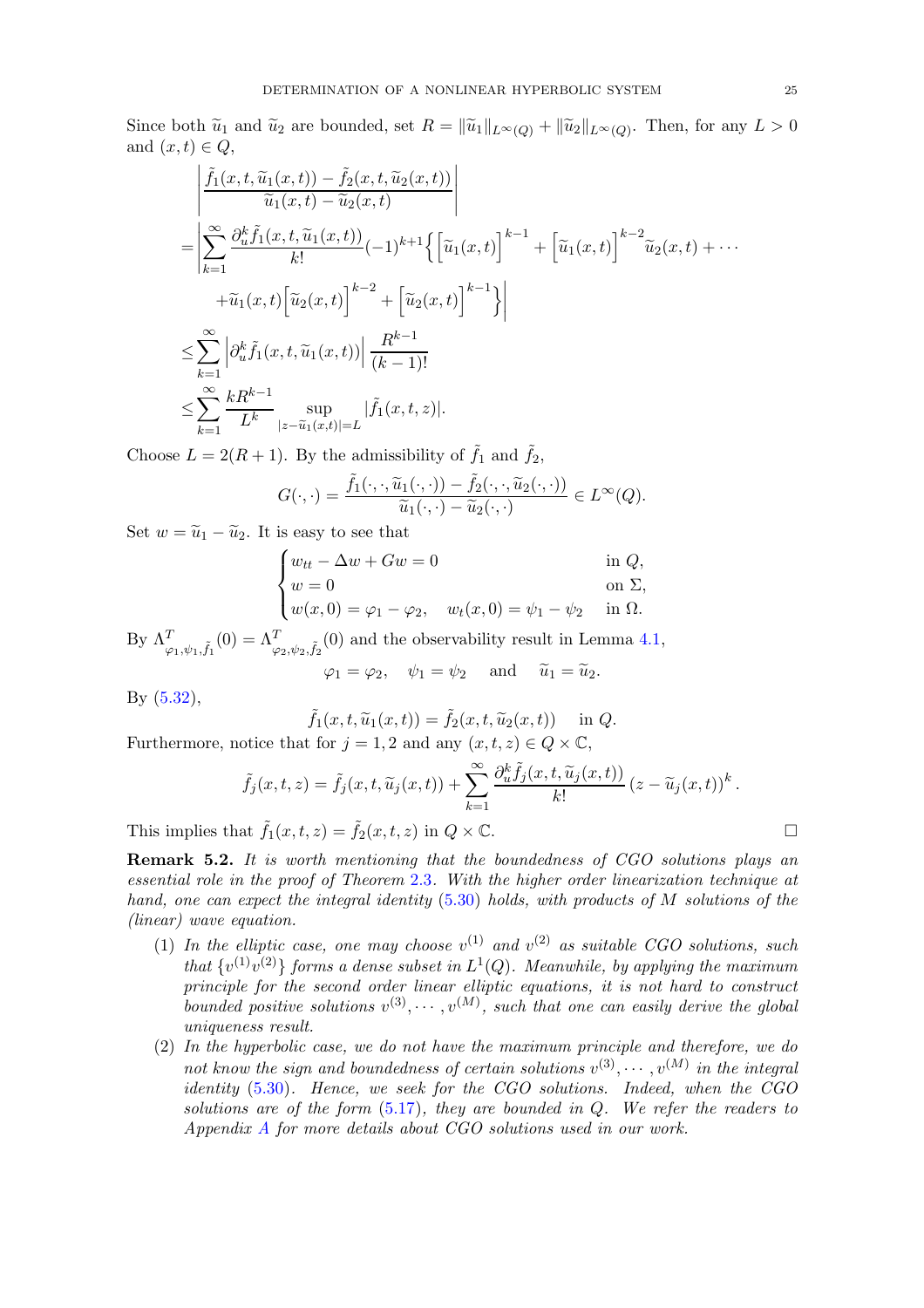## • Conclusion.

In this work, we use different measurements to study related inverse problems.

- (1) By using the passive measurement, we are able to determine the initial data, whenever zeroth order coefficients are known a priori.
- (2) By using the (partial) active measurement, we can determine the initial data, even if coefficients are unknown (under suitable assumptions of coefficients, see Section [4\)](#page-13-0).
- (3) By posing the admissible conditions on the coefficients, one can recover the initial data and coefficients simultaneously via the hyperbolic type Runge approximation and the completeness products of solutions for wave equations.
- (4) The nonlinearity helps us to study the simultaneous recovery inverse problem. In our approach, when we used the first linearization, the unknown initial data disappeared in the first linearized wave equation [\(5.10\)](#page-20-0). However, to our best knowledge, for the linear counterpart, Theorem [2.3](#page-6-1) stays open whenever  $f(x, t, u)$  is replaced by  $q(x,t)u^4$  $q(x,t)u^4$ .

#### Appendix A. Complex geometrical optics (CGO) solutions

<span id="page-25-0"></span>In this section, let us review the known complex geometrical optics (CGO) solutions for wave equations with potential. We follow the ideas of Kian-Oksanen [\[KO19\]](#page-27-25) and give exponential type solutions to a wave equation.

Let  $\Omega \subseteq \mathbb{R}^n$  be a bounded domain with smooth boundary  $\Gamma$ , for  $n \geq 2$  and  $t_1, t_2$  be two positive numbers with  $t_1 < t_2^5$  $t_1 < t_2^5$ . For any  $q \in E^{m+1}$ , consider the wave equation:

$$
v_{tt} - \Delta v + qv = 0 \quad \text{in } \Omega \times (t_1, t_2)
$$

and its CGO solutions of the form

$$
v(x,t) = a(x,t)e^{\mathbf{i}\tau[\eta(x)+t]} + R^{(\tau)}(x,t)
$$
 in  $\Omega \times (t_1, t_2)$ ,

where  $\tau$  is a real number with  $|\tau| > 1$ ,  $\eta(x) = |x - x_0|$  for an  $x_0 \in \mathbb{R}^n \setminus \overline{\Omega}$ , and  $R^{(\tau)}$  satisfies

$$
\begin{cases}\nR_{tt}^{(\tau)} - \Delta R^{(\tau)} + qR^{(\tau)} = -e^{i\tau(|x-x_0|+t)} \Big( a_{tt} - \Delta a + qa \Big) & \text{in } \Omega \times (t_1, t_2), \\
R^{(\tau)} = 0 & \text{on } \Gamma \times (t_1, t_2), \\
R^{(\tau)}(x, t_1) = R_t^{(\tau)}(x, t_1) = 0 & \text{in } \Omega,\n\end{cases}
$$
\n(A.1)

and

<span id="page-25-2"></span><span id="page-25-1"></span>
$$
\lim_{|\tau| \to \infty} \|R^{(\tau)}\|_{L^2(\Omega \times (t_1, t_2))} = 0.
$$
\n(A.2)

Furthermore,  $a(\cdot, \cdot)$  satisfies

$$
2a_t - 2\nabla \eta \cdot \nabla a - \Delta \eta a = 0 \quad \text{in } \Omega \times (t_1, t_2). \tag{A.3}
$$

Without loss of generality, we may assume that  $x_0 = 0$  in the following arguments. By  $(A.3), a(\cdot, \cdot)$  $(A.3), a(\cdot, \cdot)$  satisfies the following equation:

<span id="page-25-5"></span>
$$
a_t - \frac{x}{|x|} \cdot \nabla a - \frac{n-1}{2|x|} a = 0.
$$
 (A.4)

As in [\[KO19\]](#page-27-25), we write  $x \in \mathbb{R}^n$  in terms of the polar coordinate  $(r, \theta) \in [0, \infty) \times \mathbb{S}^{n-1}$  and [\(A.4\)](#page-25-6) becomes

<span id="page-25-7"></span><span id="page-25-6"></span>
$$
a_t - a_r - \frac{b_r}{4b} \cdot a = 0,\tag{A.5}
$$

<sup>&</sup>lt;sup>4</sup>It seems hard to develop some technique to separate the coefficients and initial data into different equations.

<span id="page-25-4"></span><span id="page-25-3"></span><sup>&</sup>lt;sup>5</sup>In the applications, the numbers  $t_1, t_2$  are given by Definition [2.1.](#page-5-0)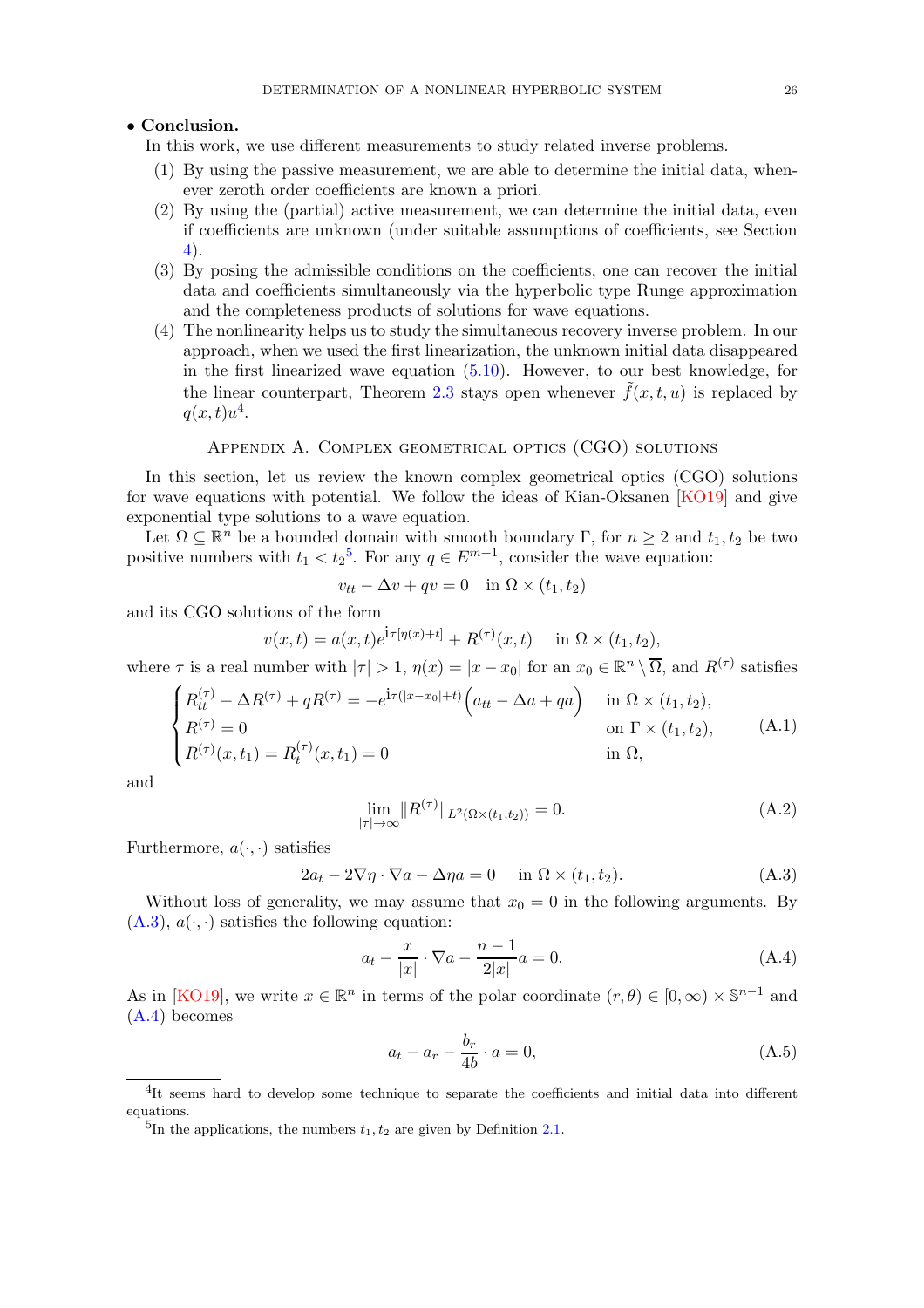where

$$
b(r, \theta) = \det g_0(r, \theta) \text{ and the metric takes the form } g(r, \theta) = dr^2 + g_0(r, \theta). \tag{A.6}
$$

For any  $h = h(\theta) \in C^{\infty}(\mathbb{S}^{n-1}), \chi(\cdot) \in C^{\infty}(\mathbb{R})$  and  $\mu > 0$ , set

$$
a(r, \theta, t) = e^{-\frac{\mu(r+t)}{2}} \chi(r+t)h(\theta)b(r, \theta)^{-\frac{1}{4}}.
$$
 (A.7)

Then a in  $(A.7)$  is the desired solution to the transport equation  $(A.5)$ . Similarly,  $v(x, t) =$  $a(x,t)e^{-\mathbf{i}\tau[\eta(x)+t]} + R^{(\tau)}(x,t)$  is also the CGO solution to the wave equation.

Acknowledgment. The work of Y.-H. Lin is partially supported by the Ministry of Science and Technology Taiwan, under the Columbus Program: MOST-110-2636-M-009-007. The work of H. Liu is supported by a startup fund from City University of Hong Kong and the Hong Kong RGC General Research Funds (projects 12301420, 12302919 and 12301218).

### <span id="page-26-20"></span><span id="page-26-0"></span>**REFERENCES**

- <span id="page-26-6"></span>[BHKS18] Tommi Brander, Bastian Harrach, Manas Kar, and Mikko Salo. Monotonicity and enclosure methods for the p-Laplace equation. SIAM J. Appl. Math., 78(2):742–758, 2018.
- <span id="page-26-16"></span>[CB08] Yvonne Choquet-Bruhat. General relativity and the Einstein equations. OUP Oxford, 2008.
- <span id="page-26-9"></span>[CLOP19] Xi Chen, Matti Lassas, Lauri Oksanen, and Gabriel P Paternain. Detection of Hermitian connections in wave equations with cubic non-linearity. arXiv preprint arXiv:1902.05711, 2019.
- <span id="page-26-10"></span>[dHUW18] Maarten de Hoop, Gunther Uhlmann, and Yiran Wang. Nonlinear interaction of waves in elastodynamics and an inverse problem. Mathematische Annalen, pages 1–31, 2018.
- <span id="page-26-13"></span>[DLL19] Youjun Deng, Jinhong Li, and Hongyu Liu. On identifying magnetized anomalies using geomagnetic monitoring. Archive for Rational Mechanics and Analysis, 231(1):153–187, 2019.
- <span id="page-26-14"></span>[DLL20] Youjun Deng, Jinhong Li, and Hongyu Liu. On identifying magnetized anomalies using geomagnetic monitoring within a magnetohydrodynamic model. Archive for Rational Mechanics and Analysis, 235(1):691–721, 2020.
- <span id="page-26-12"></span>[DLU19] Youjun Deng, Hongyu Liu, and Gunther Uhlmann. On an inverse boundary problem arising in brain imaging. Journal of Differential Equations, 267(4):2471–2502, 2019.
- <span id="page-26-15"></span>[DZZ08] Thomas Duyckaerts, Xu Zhang, and Enrique Zuazua. On the optimality of the observability inequalities for parabolic and hyperbolic systems with potentials. In Annales de l'Institut Henri Poincaré C, Analyse non linéaire, volume 25, pages 1–41. Elsevier, 2008.
- <span id="page-26-7"></span>[FO20] Ali Feizmohammadi and Lauri Oksanen. An inverse problem for a semi-linear elliptic equation in Riemannian geometries. Journal of Differential Equations, 269(6):4683–4719, 2020.
- <span id="page-26-19"></span>[FYZ07] Xiaoyu Fu, Jiongmin Yong, and Xu Zhang. Exact controllability for multidimensional semilinear hyperbolic equations. SIAM journal on control and optimization, 46(5):1578–1614, 2007.
- <span id="page-26-3"></span>[IN95] Victor Isakov and A Nachman. Global uniqueness for a two-dimensional elliptic inverse problem. Trans.of AMS, 347:3375–3391, 1995.
- <span id="page-26-2"></span>[IS94] Victor Isakov and John Sylvester. Global uniqueness for a semilinear elliptic inverse problem. Communications on Pure and Applied Mathematics, 47(10):1403–1410, 1994.
- <span id="page-26-1"></span>[Isa93] Victor Isakov. On uniqueness in inverse problems for semilinear parabolic equations. Archive for Rational Mechanics and Analysis, 124(1):1–12, 1993.
- <span id="page-26-4"></span>[IY13] Oleg Imanuvilov and Masahiro Yamamoto. Unique determination of potentials and semilinear terms of semilinear elliptic equations from partial Cauchy data. J. Inverse Ill-Posed Probl., 21(1):85–108, 2013.
- <span id="page-26-18"></span>[KKL01] Alexander Kachalov, Yaroslav Kurylev, and Matti Lassas. Inverse boundary spectral problems. CRC Press, 2001.
- <span id="page-26-11"></span>[KLOU14] Yaroslav Kurylev, Matti Lassas, Lauri Oksanen, and Gunther Uhlmann. Inverse problem for einstein-scalar field equations. arXiv preprint arXiv:1406.4776, 2014.
- <span id="page-26-17"></span>[KLU18a] Yaroslav Kurylev, Matti Lassas, and G. Uhlmann. Inverse problems for Lorentzian manifolds and non-linear hyperbolic equations. Invent. Math., 212(3):781–857, 2018.
- <span id="page-26-8"></span>[KLU18b] Yaroslav Kurylev, Matti Lassas, and Gunther Uhlmann. Inverse problems for Lorentzian manifolds and non-linear hyperbolic equations. Inventiones mathematicae, 212(3):781–857, 2018.
- <span id="page-26-5"></span>[KN02] Hyeonbae Kang and Gen Nakamura. Identification of nonlinearity in a conductivity equation via the Dirichlet-to-Neumann map. Inverse Problems, 18(4):1079, 2002.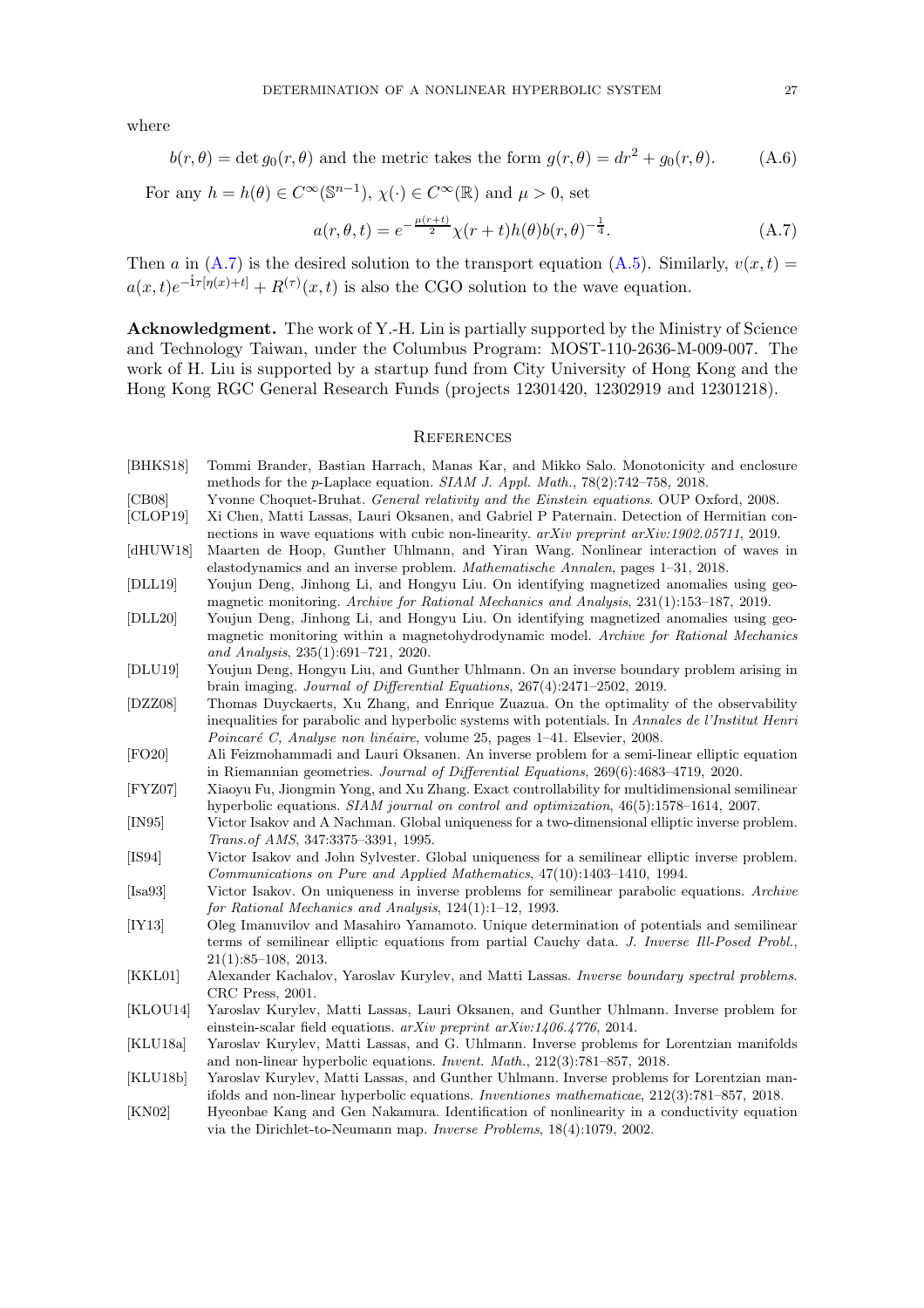- <span id="page-27-25"></span>[KO19] Yavar Kian and Lauri Oksanen. Recovery of time-dependent coefficient on Riemannian manifold for hyperbolic equations. International Mathematics Research Notices, 2019(16):5087–5126, 2019.
- <span id="page-27-10"></span>[KU20a] Katya Krupchyk and Gunther Uhlmann. Partial data inverse problems for semilinear elliptic equations with gradient nonlinearities. Mathematical Research Letters, to appear, 2020.
- <span id="page-27-9"></span>[KU20b] Katya Krupchyk and Gunther Uhlmann. A remark on partial data inverse problems for semilinear elliptic equations. Proceedings of the American Mathematical Society, 148(2):681–685, 2020.
- <span id="page-27-6"></span>[Lin20] Yi-Hsuan Lin. Monotonicity-based inversion of fractional semilinear elliptic equations with power type nonlinearities. arXiv preprint arXiv:2005.07163, 2020.
- <span id="page-27-4"></span>[LL19] Ru-Yu Lai and Yi-Hsuan Lin. Global uniqueness for the fractional semilinear Schrödinger equation. Proceedings of the American Mathematical Society, 147(3):1189–1199, 2019.
- <span id="page-27-5"></span>[LL20] Ru-Yu Lai and Yi-Hsuan Lin. Inverse problems for fractional semilinear elliptic equations. arXiv preprint arXiv:2004.00549, 2020.
- <span id="page-27-12"></span>[LLLS20] Matti Lassas, Tony Liimatainen, Yi-Hsuan Lin, and Mikko Salo. Partial data inverse problems and simultaneous recovery of boundary and coefficients for semilinear elliptic equations. Revista  $Matemática Iberoamericana, 37(4):1553-1580, 2020.$
- <span id="page-27-11"></span>[LLLS21] Matti Lassas, Tony Liimatainen, Yi-Hsuan Lin, and Mikko Salo. Inverse problems for elliptic equations with power type nonlinearities. Journal de mathématiques pures et appliquées, 145:44– 82, 2021.
- <span id="page-27-19"></span>[LLM19] Jingzhi Li, Hongyu Liu, and Shiqi Ma. Determining a random Schröinger equation with unknown source and potential. SIAM Journal on Mathematical Analysis, 51(4):3465–3491, 2019.
- <span id="page-27-20"></span>[LLM21] Jingzhi Li, Hongyu Liu, and Shiqi Ma. Determining a random Schrödinger operator: both potential and source are random. Communications in Mathematical Physics, 381(2):527–556, 2021.
- <span id="page-27-16"></span>[LLPMT20] Matti Lassas, Tony Liimatainen, Leyter Potenciano-Machado, and Teemu Tyni. Uniqueness and stability of an inverse problem for a semi-linear wave equation.  $arXiv$  preprint  $arXiv:2006.13193$ , 2020.
- <span id="page-27-17"></span>[LLPMT21] Matti Lassas, Tony Liimatainen, Leyter Potenciano-Machado, and Teemu Tyni. Stability estimates for inverse problems for semi-linear wave equations on Lorentzian manifolds.  $arXiv$ preprint arXiv:2106.12257, 2021.

<span id="page-27-7"></span>[LLS20] Matti Lassas, Tony Liimatainen, and Mikko Salo. The Poisson embedding approach to the Calderón problem. Mathematische Annalen, 377(1):19–67, 2020.

- <span id="page-27-13"></span>[LLST20] Tony Liimatainen, Yi-Hsuan Lin, Mikko Salo, and Teemu Tyni. Inverse problems for elliptic equations with fractional power type nonlinearities. arXiv preprint arXiv:2012.04944, 2020.
- <span id="page-27-24"></span>[Lü13] Qi Lü. Observability estimate and state observation problems for stochastic hyperbolic equations. Inverse Problems, 29(9):095011, 2013.
- <span id="page-27-18"></span>[LU15] Hongyu Liu and Gunther Uhlmann. Determining both sound speed and internal source in thermo-and photo-acoustic tomography. Inverse Problems, 31(10):105005, 2015.
- <span id="page-27-15"></span>[LUW17] Matti Lassas, Gunther Uhlmann, and Yiran Wang. Determination of vacuum space-times from the Einstein-Maxwell equations. arXiv preprint arXiv:1703.10704, 2017.
- <span id="page-27-14"></span>[LUW18] Matti Lassas, Gunther Uhlmann, and Yiran Wang. Inverse problems for semilinear wave equations on Lorentzian manifolds. Communications in Mathematical Physics, 360:555–609, 2018.
- <span id="page-27-2"></span>[LW07] Xiaosheng Li and Jenn-Nan Wang. Determination of viscosity in the stationary Navier-Stokes equations. J. Differential Equations, 242(1):24–39, 2007.
- <span id="page-27-23"></span>[LZ00] Liangyu Li and Xu Zhang. Exact controllability for semilinear wave equations. Journal of mathematical analysis and applications, 250(2):589–597, 2000.
- <span id="page-27-3"></span>[MU] Claudio Munoz and Gunther Uhlmann. The Calderón problem for quasilinear elliptic equations. arXiv:1806.09586.
- <span id="page-27-21"></span>[NVW20] Gen Nakamura, Manmohan Vashisth, and Michiyuki Watanabe. Inverse initial boundary value problem for a non-linear hyperbolic partial differential equation. Inverse Problems, 37(1):015012, 2020.
- <span id="page-27-22"></span>[Pos87] Jurgen Poschel. Inverse spectral theory. Academic Press, 1987.
- <span id="page-27-1"></span>[SU97] Ziqi Sun and Gunther Uhlmann. Inverse problems in quasilinear anisotropic media. American Journal of Mathematics, 119(4):771–797, 1997.
- <span id="page-27-0"></span>[Sun96] Ziqi Sun. On a quasilinear inverse boundary value problem. Math. Z., 221(2):293–305, 1996.
- <span id="page-27-8"></span>[Sun05] Ziqi Sun. Conjectures in inverse boundary value problems for quasilinear elliptic equations. Cubo, 7(3):65–73, 2005.